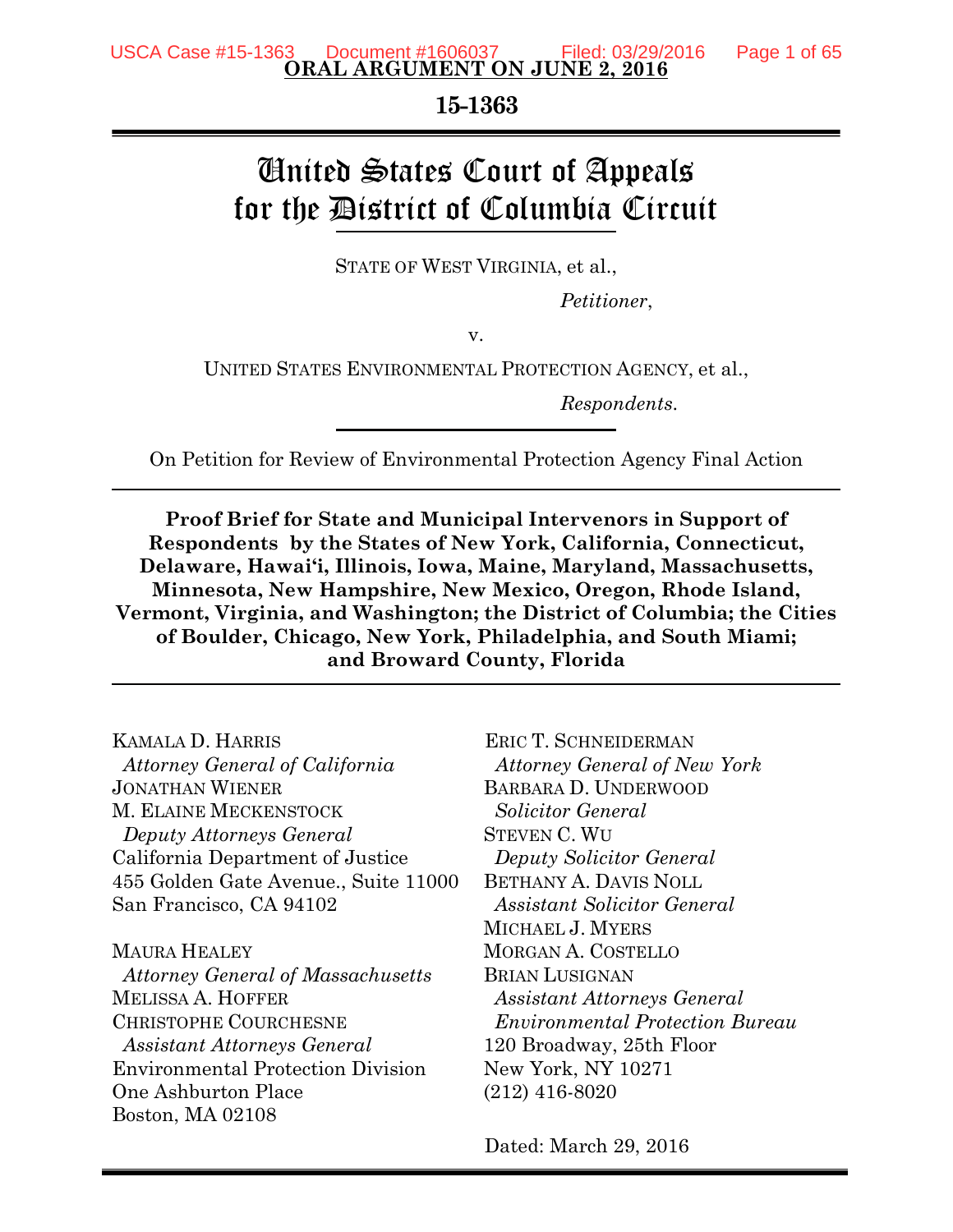#### **CERTIFICATE AS TO PARTIES, RULINGS, AND RELATED CASES**

Pursuant to Circuit Rule 28(a)(1)(A), the undersigned State, District, and City Intervenors-Respondents adopt the certificate as to parties, rulings, and related cases in respondent EPA's brief.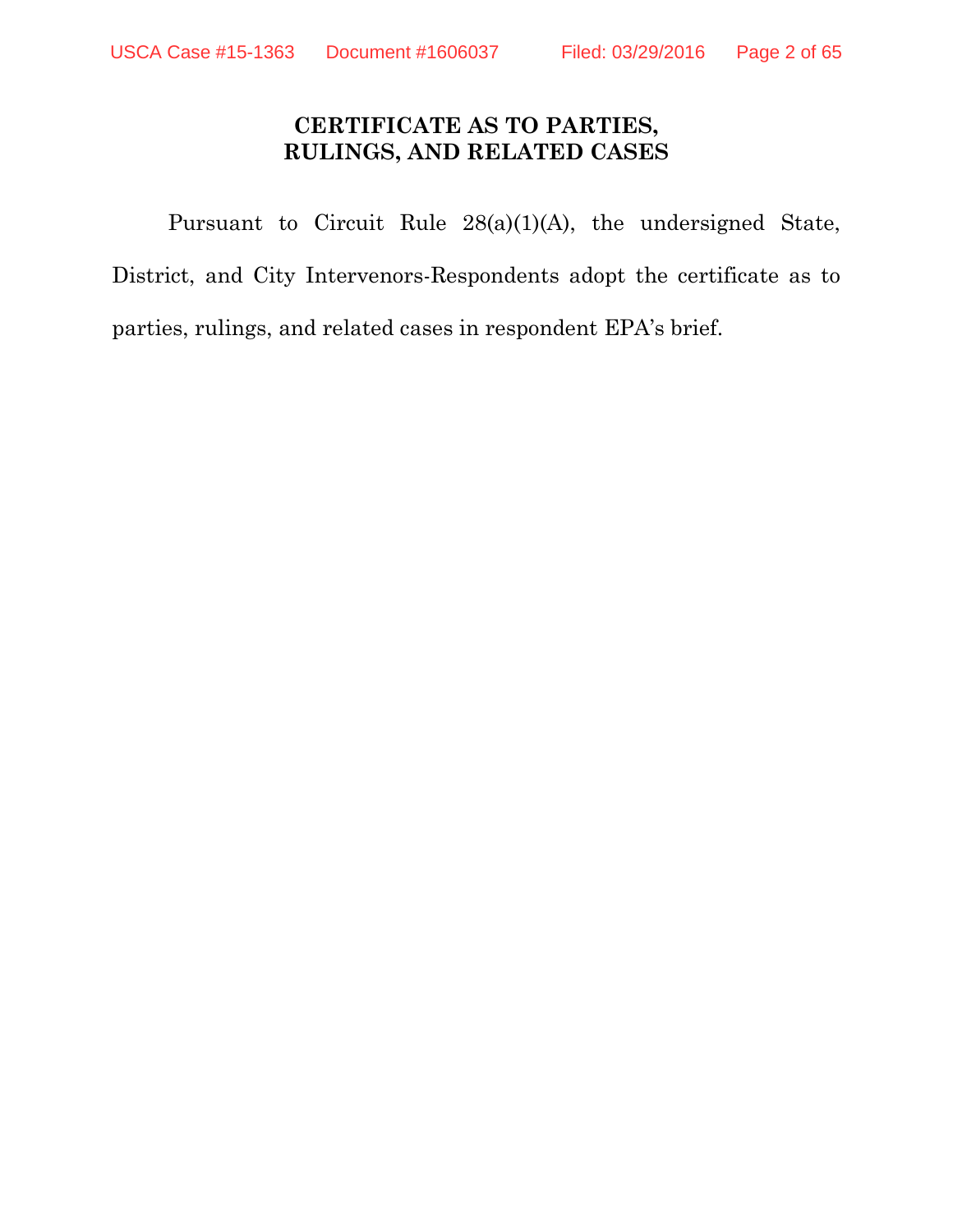# **TABLE OF CONTENTS**

# **Page**

| <b>GLOSSARY OF ABBREVIATIONS AND PAGE PROOF</b>                                                                                                                                                                                                                  |
|------------------------------------------------------------------------------------------------------------------------------------------------------------------------------------------------------------------------------------------------------------------|
|                                                                                                                                                                                                                                                                  |
| ISSUES PRESENTED, STATUTES, AND REGULATIONS  3                                                                                                                                                                                                                   |
|                                                                                                                                                                                                                                                                  |
|                                                                                                                                                                                                                                                                  |
|                                                                                                                                                                                                                                                                  |
| POINT I - THE RULE LAWFULLY IMPLEMENTS EPA'S<br>OBLIGATION TO REGULATE CARBON-DIOXIDE<br>EMISSIONS UNDER THE COOPERATIVE-<br>FEDERALISM STRUCTURE OF SECTION 111(d)8<br>A. The Rule Directly Regulates Carbon Pollution<br>Without Improperly Intruding on State |
| B. The Rule Does Not "Commandeer" or "Coerce" the<br>1. The option of direct federal regulation under a<br>federal plan defeats petitioners'                                                                                                                     |
| POINT II - EPA'S INTERPRETATION OF SECTION 111(d) IS                                                                                                                                                                                                             |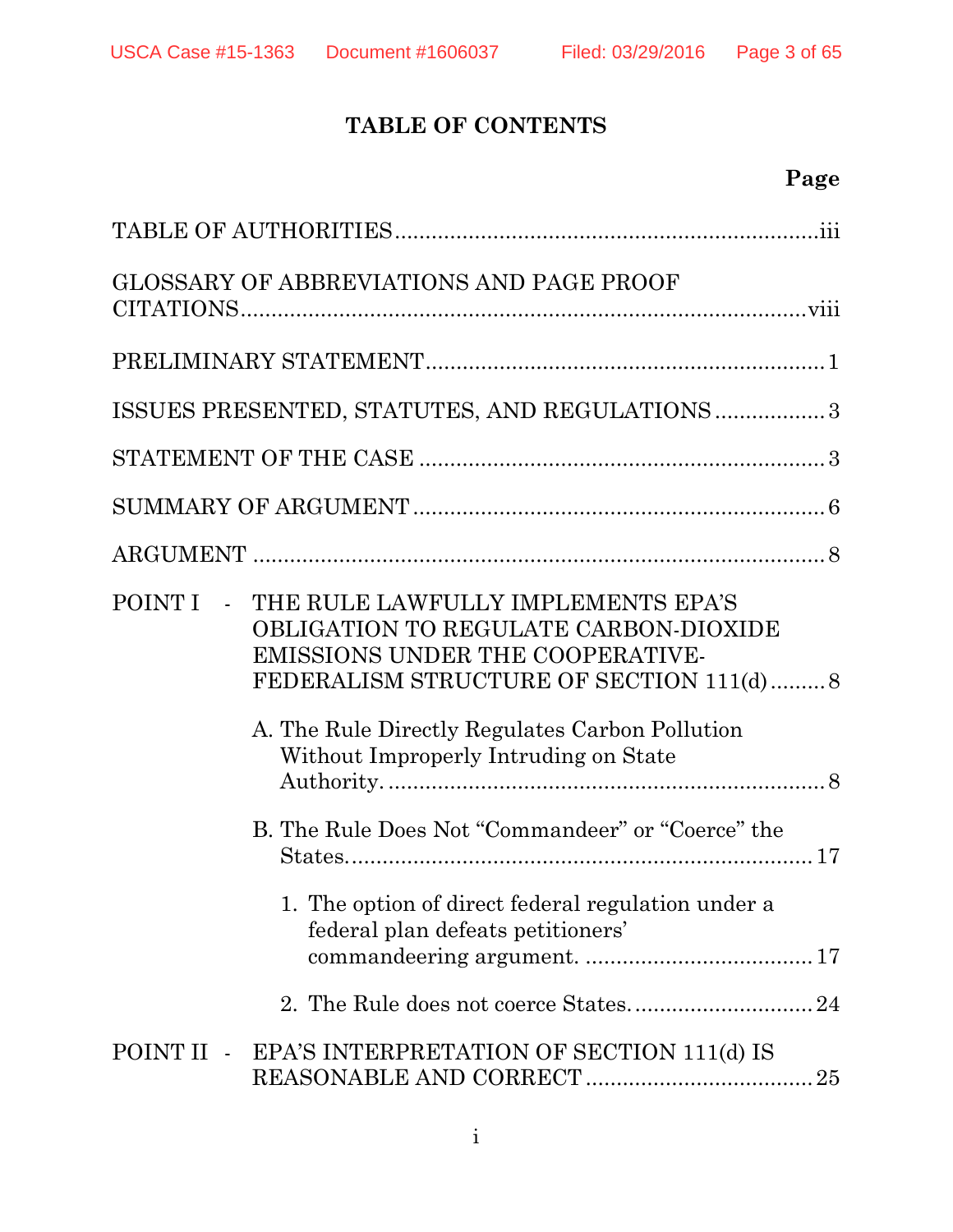# **TABLE OF CONTENTS (cont'd)**

# **Page**

| A. EPA Reasonably Incorporated Longstanding<br>Pollution-Control Strategies in Determining the |  |
|------------------------------------------------------------------------------------------------|--|
| B. EPA's Hazardous Air Pollution Regulations Do                                                |  |
| C. EPA Correctly Interpreted Its Authority to<br>Require a Minimum Level of Reductions33       |  |
|                                                                                                |  |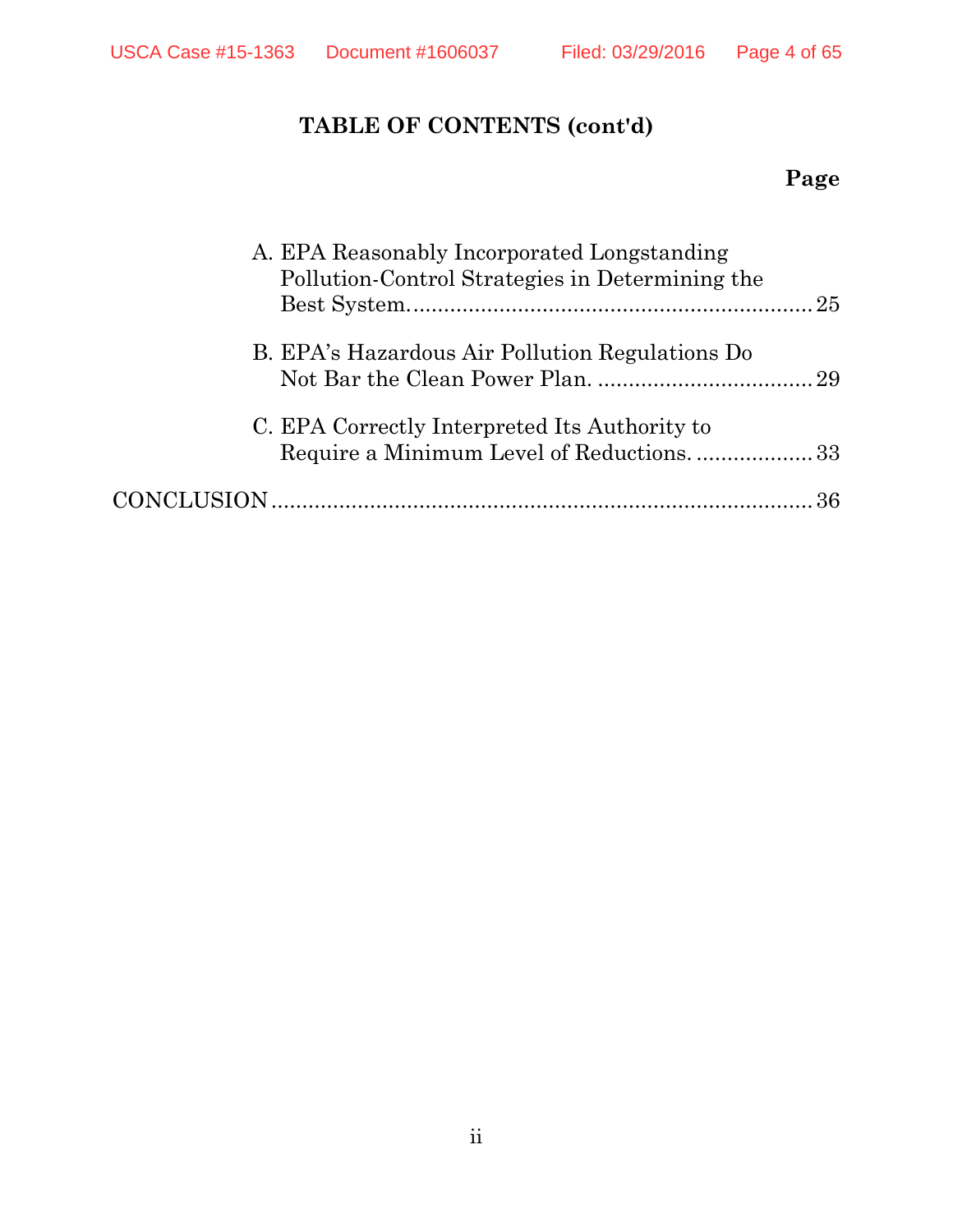# **TABLE OF AUTHORITIES**

|        | Cases<br>Page(s)                                            |    |
|--------|-------------------------------------------------------------|----|
|        | Alaska Dep't of Envt'l Conservation v. EPA,                 |    |
| *      | Am. Elec. Power Co. v. Conn. ("AEP"),                       |    |
|        | Am. Farm Bureau Fed'n v. EPA,                               |    |
|        | Coal. for Responsible Regulation, Inc. v. EPA,              |    |
|        | EPA v. EME Homer City Generation, L.P.,                     |    |
| $\ast$ | FERC v. Elec. Power Supply Ass'n ("EPSA"),                  |    |
|        | Gordon v. Holder,                                           |    |
| *      | <i>Hodel v. Va. Surface Mining &amp; Reclamation Ass'n,</i> |    |
| *      | Massachusetts v. EPA,                                       |    |
|        | Mich. v. EPA,                                               |    |
|        | Miss. Comm'n on Envt'l Quality v. EPA,                      |    |
|        | Motor Veh. Mfrs. Ass'n v. State Farm Mut. Auto. Ins. Co.,   | 29 |
|        |                                                             |    |

Authorities chiefly relied on are marked with an asterisk (\*).

 $\_$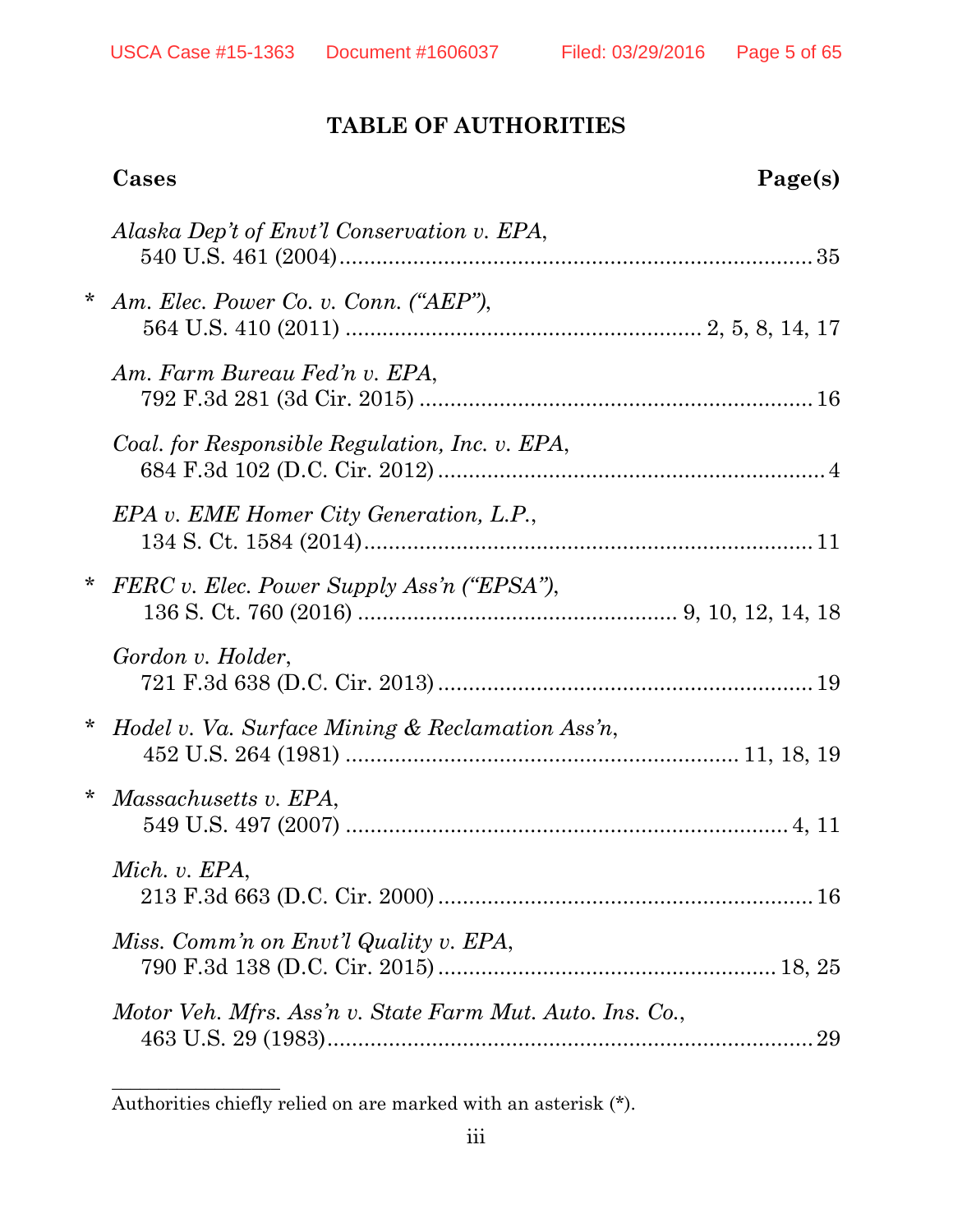| Cases                                                                                  | Page(s) |
|----------------------------------------------------------------------------------------|---------|
| Nat'l Ass'n of Regulatory Util. Comm'rs v. FERC,                                       |         |
| New York v. United States,                                                             |         |
| Oneok, Inc. v. Laerjet, Inc.,                                                          |         |
| Pac. Gas & Elec. Co. v. State Energy Res. Conservation &<br>Dev. Comm'n,               |         |
| Printz v. United States,                                                               |         |
| Texas v. EPA,                                                                          |         |
| <b>State Regulator Decisions</b>                                                       |         |
| In re Appalachian Power Co. DBA, Am. Elec. Power,<br>No. 13-0764-E-CN, 2014 WL 5212906 |         |
| In re Ariz. Pub. Serv. Co.,<br>No. E-01345A-10-0474, 2012 WL 1455090                   |         |
| In re Ky. Power Co.,<br>No. 2013-00430, 2014 Ky. PUC LEXIS 583                         |         |
| In re Montana-Dakota Utilities Co.,<br>No. PU-11-163, 2012 WL 2849479                  |         |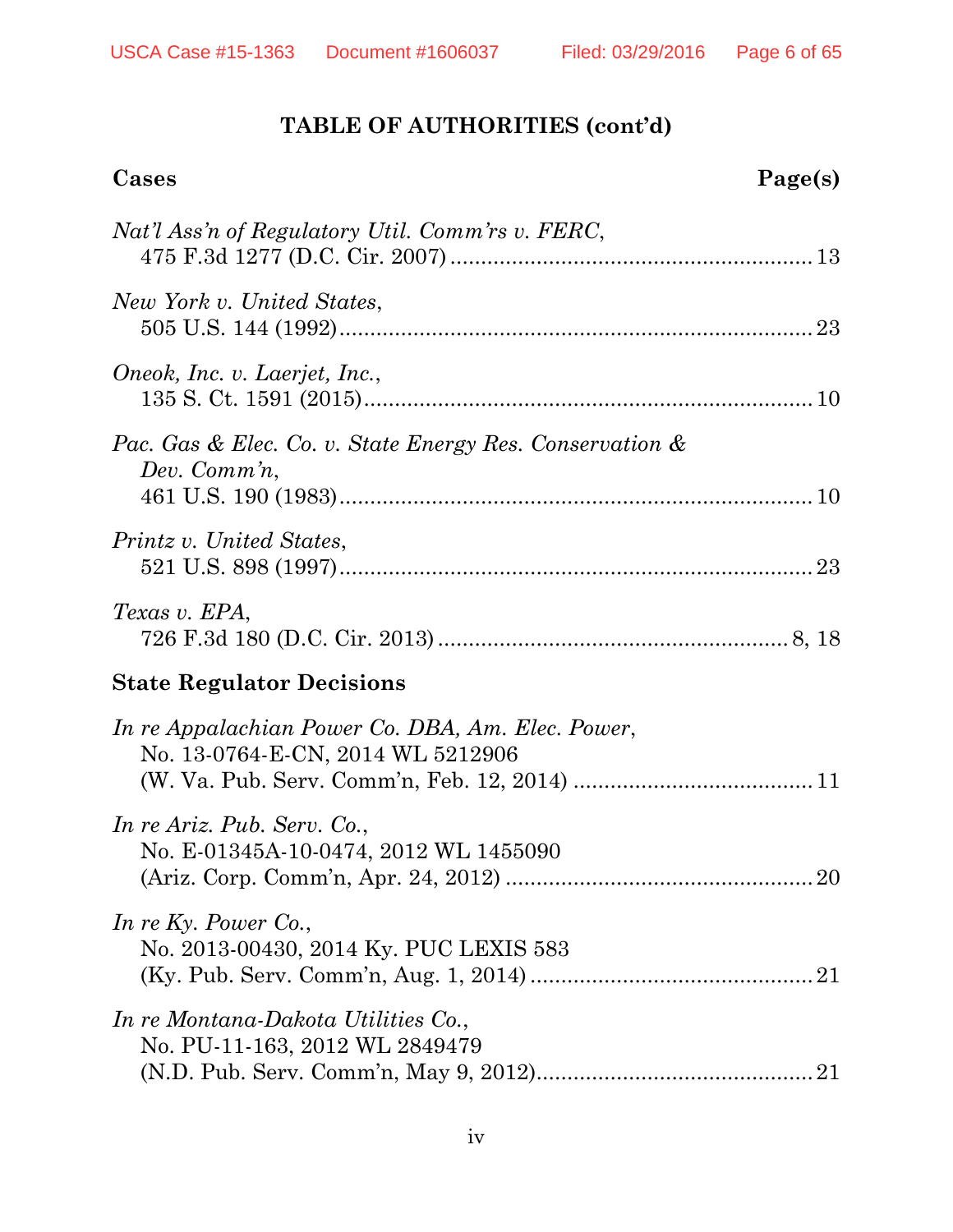|         | <b>State Regulator Decisions</b><br>Page(s)                                    |  |
|---------|--------------------------------------------------------------------------------|--|
|         | In re Ok. Gas $\&$ Elec. Co.,<br>No. PUD 201400229, 2015 Okla. PUC LEXIS 397   |  |
|         | In re Portland Gen. Elec. Co.,<br>No. 10-457, 2010 Or. PUC LEXIS 400           |  |
|         | In re Tucson Elec. Power Co.,<br>No. E-01933A-12-0291, 2013 WL 3296522         |  |
|         | In re Va. Elec. $&$ Power Co.,<br>No. PUE-2012-00101, 2013 Va. PUC LEXIS 633   |  |
|         | In re Wis. Electric Power Company,<br>No. 6630-CU-101, 2014 Wisc. PUC LEXIS 80 |  |
|         | <b>Federal Laws</b>                                                            |  |
|         |                                                                                |  |
| $\star$ | 42 U.S.C.                                                                      |  |
|         |                                                                                |  |
|         |                                                                                |  |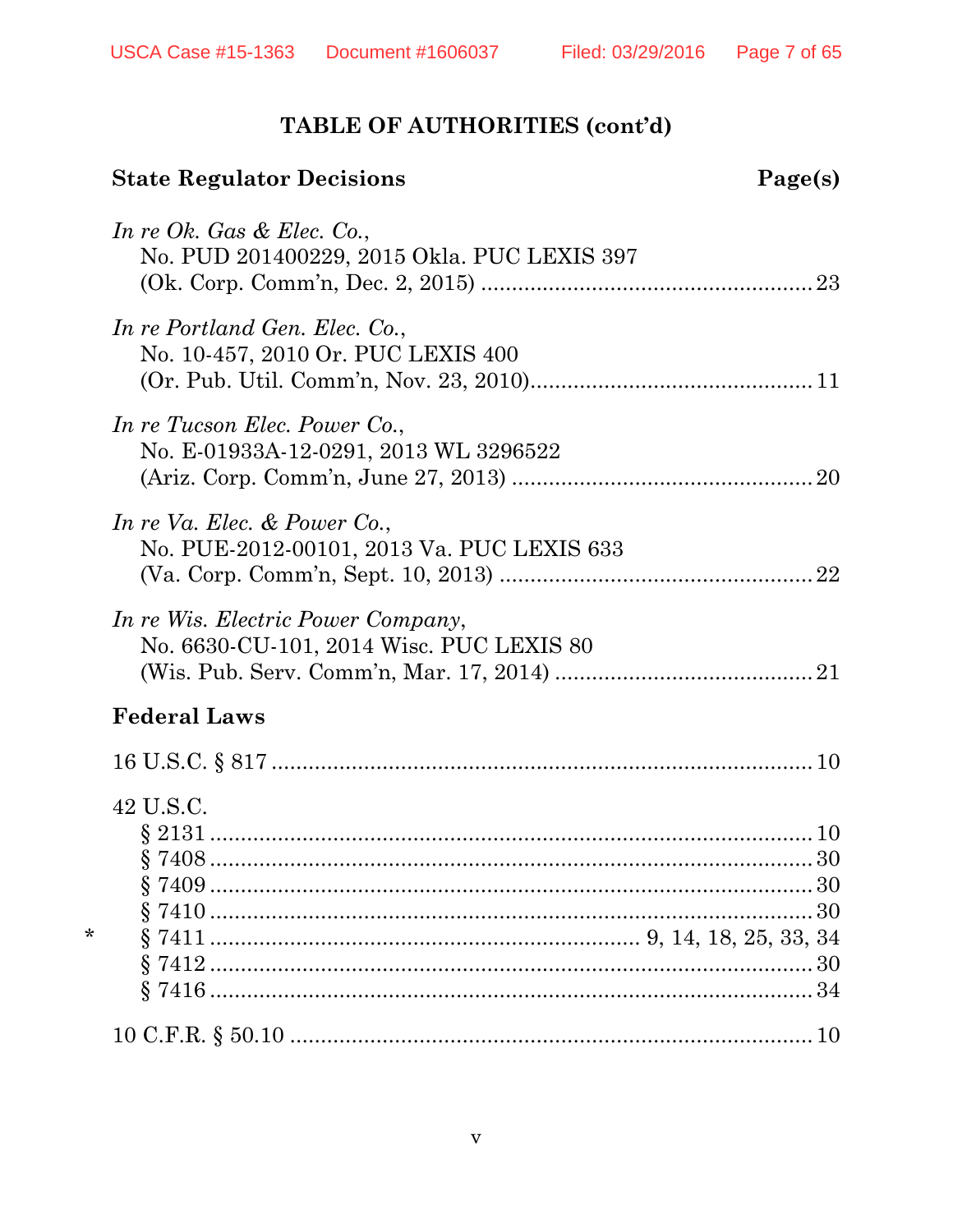# **Federal Laws**

# Page(s)

# **State Laws**

 $\star$ 

|--|--|--|--|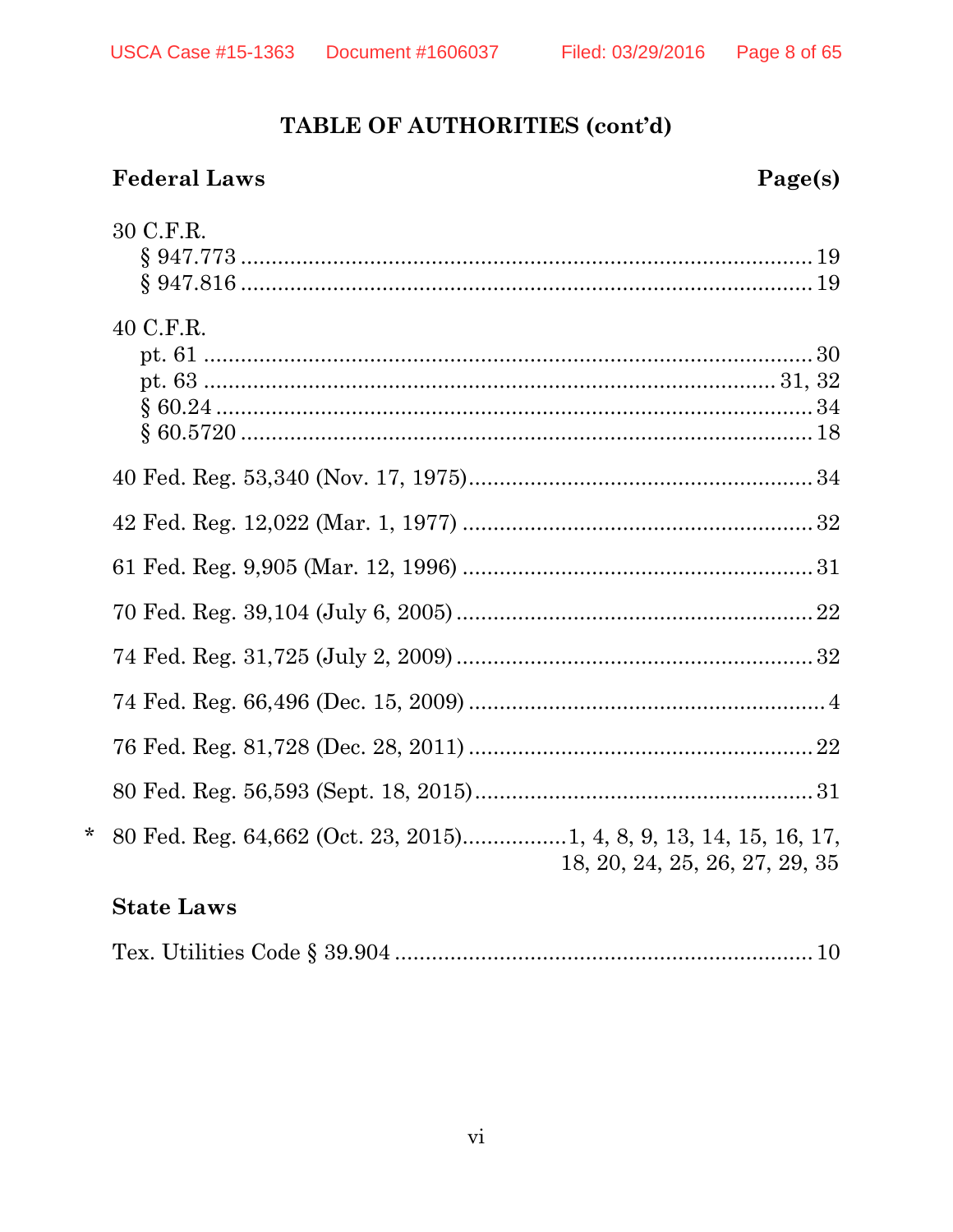| <b>Miscellaneous Authorities</b>                                                                                                                               | Page(s) |
|----------------------------------------------------------------------------------------------------------------------------------------------------------------|---------|
| EPA, Legal Memorandum Accompanying Clean Power Plan<br>for Certain Issues (Aug. 2015), <i>available at</i><br>https://www.epa.gov/sites/production/files/2015- |         |
| EPA, Mercury and Air Toxics Standards: History of This<br>Regulation, <i>available at</i><br>https://www3.epa.gov/mats/actions.html                            |         |
|                                                                                                                                                                |         |
|                                                                                                                                                                |         |
| M.J. Bradley & Associates, <i>Public Utility Comm'n Study</i> ,<br>EPA Contract No. EP-W-07-064 (Mar. 31, 2011),<br><i>available at</i>                        |         |
| http://www3.epa.gov/airtoxics/utility/puc_study_march201                                                                                                       |         |
|                                                                                                                                                                |         |
|                                                                                                                                                                |         |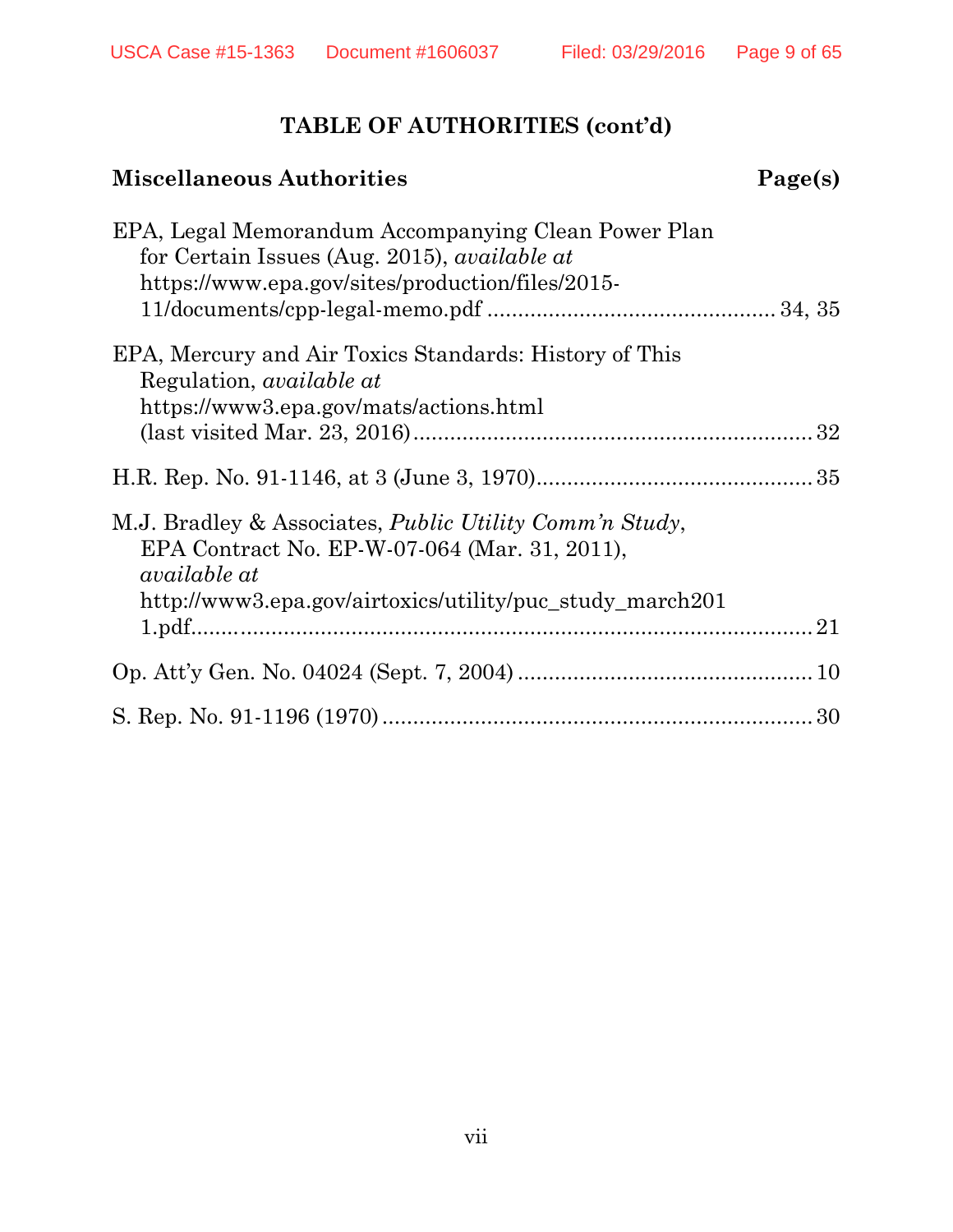#### **GLOSSARY OF ABBREVIATIONS**

| <b>EPA</b>    | <b>Environmental Protection Agency</b>                                                                                    |  |  |
|---------------|---------------------------------------------------------------------------------------------------------------------------|--|--|
| <b>FERC</b>   | <b>Federal Energy Regulatory Commission</b>                                                                               |  |  |
| EPA Br.       | Respondent EPA's Initial Brief                                                                                            |  |  |
| Power Co. Br. | Brief of Intervenor Power Companies in Support<br>of Respondents                                                          |  |  |
| Br.           | Opening Brief of Petitioners on Core Legal Issues                                                                         |  |  |
| Legal Mem.    | Environmental Protection<br>Legal<br>Agency<br>Memorandum Accompanying Clean Power<br>Plan for Certain Issues (Aug. 2015) |  |  |

#### **CITATIONS IN PAGE-PROOF BRIEF**

- Iowa Comments: State of Iowa Coordinated Comments on EPA Proposed 111(d) Regulations (Nov. 12, 2014) (EPA-HQ-OAR-2013-0602-23271)
- Nichols Comments: Comments from Mary Nichols, Chairman of the California Air Resources Board, regarding the Clean Power Plan (Nov. 24, 2014) (EPA-HQ-OAR-2013-0602-23433)
- State Comments: Joint Comments of 14 States from Mary Nichols, Chairman of the California Air Resources Board, regarding the Clean Power Plan (Dec. 1, 2014) (EPA-HQ-OAR-2013-0602-23597)
- RGGI Comments: Regional Greenhouse Gas Initiative States' Comments on Proposed Carbon Pollution Emission Guidelines for Existing Stationary Sources: Electric Utility Generating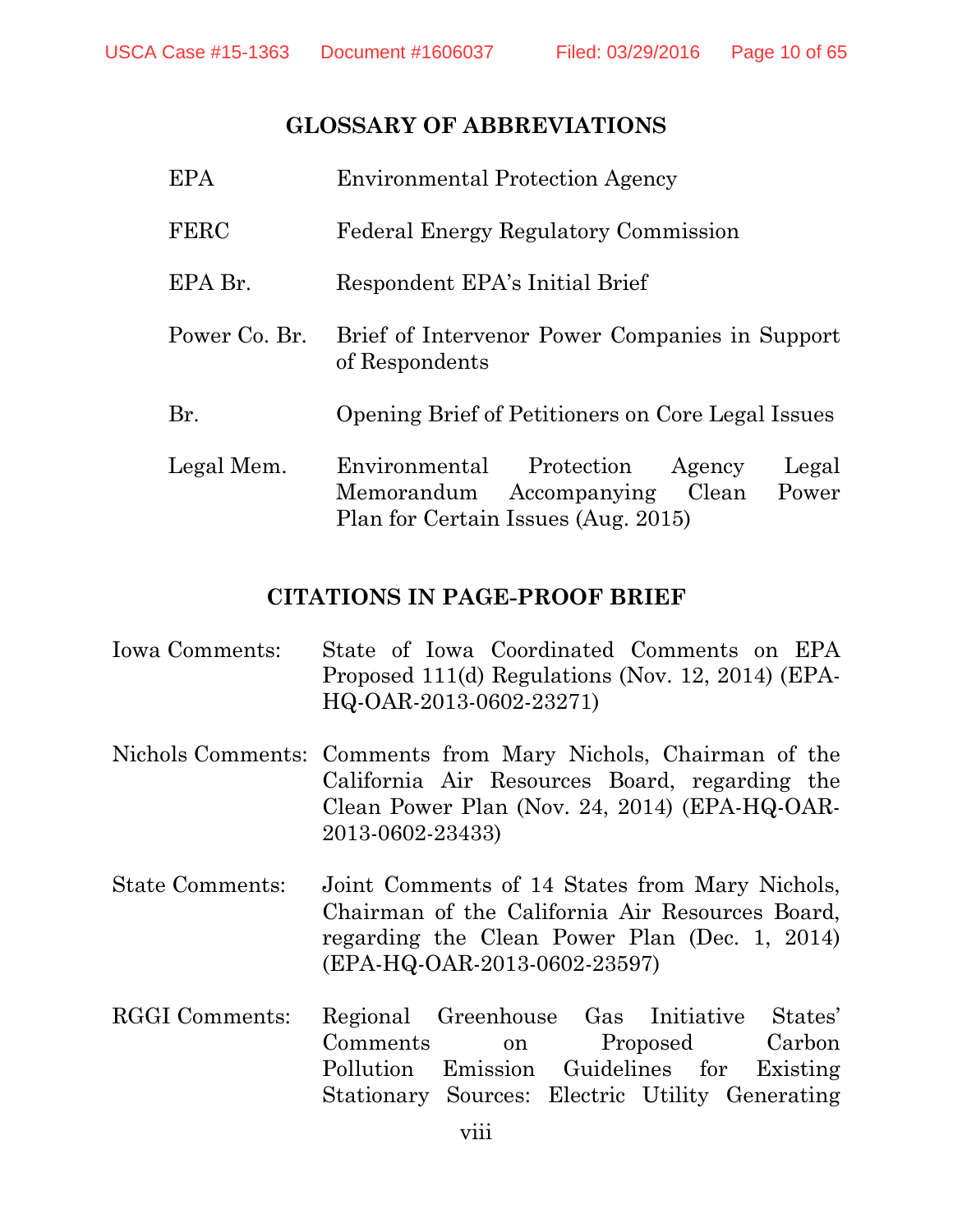Units (Nov. 5, 2014) (EPA-HQ-OAR-2013-0602- 22395)

RTC: Environmental Protection Agency's Response to Comments (Oct. 23, 2015) (EPA-HQ-OAR-2013- 0602-37106)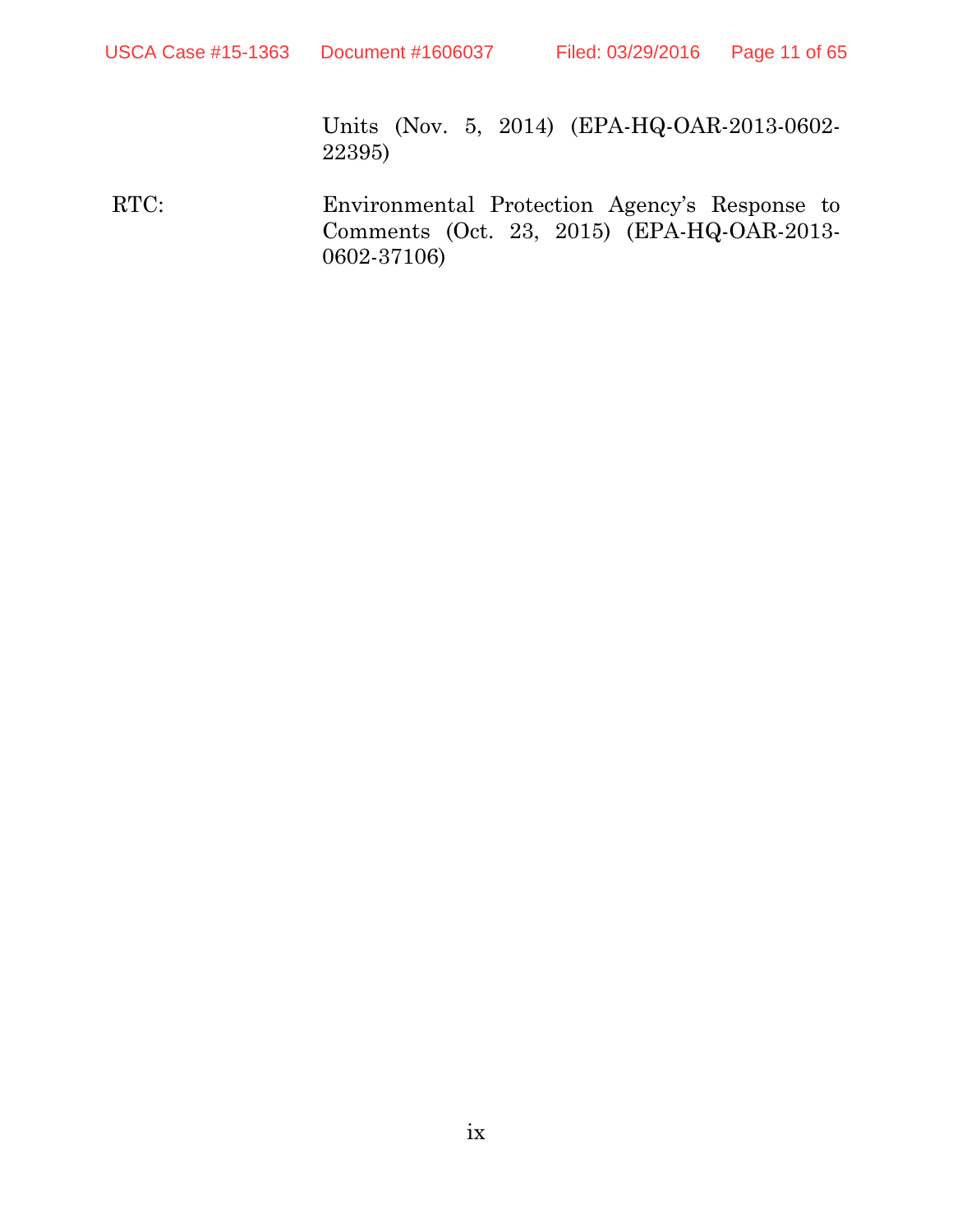#### **PRELIMINARY STATEMENT**

<span id="page-11-0"></span>The undersigned Intervenor States and Municipalities (State Intervenors) submit this brief in support of the Environmental Protection Agency (EPA). State Intervenors have a compelling and urgent interest in reducing dangerous carbon-dioxide pollution from the largest source of those emissions: fossil-fueled power plants. Our residents and businesses are already experiencing harms from climate change, such as flooding from rising seas, increasingly severe storms, and prolonged droughts. Unless greenhouse gases are significantly reduced, climate change threatens to worsen these harms as well as to increase extreme heat and ozone pollution, which lead to premature deaths. For years, State Intervenors have pursued multiple avenues to reduce carbon-dioxide pollution from power plants—including by implementing their own programs to curtail those emissions, and by demanding that EPA comply with its mandate to provide comprehensive nationwide regulation of power-plant carbon pollution.

<span id="page-11-1"></span>The Clean Power Plan, 80 Fed. Reg. 64,662 (Oct. 23, 2015) ("Rule"), is an important step towards fulfilling EPA's mandate under section 111(d) of the Clean Air Act. The Rule establishes a nationwide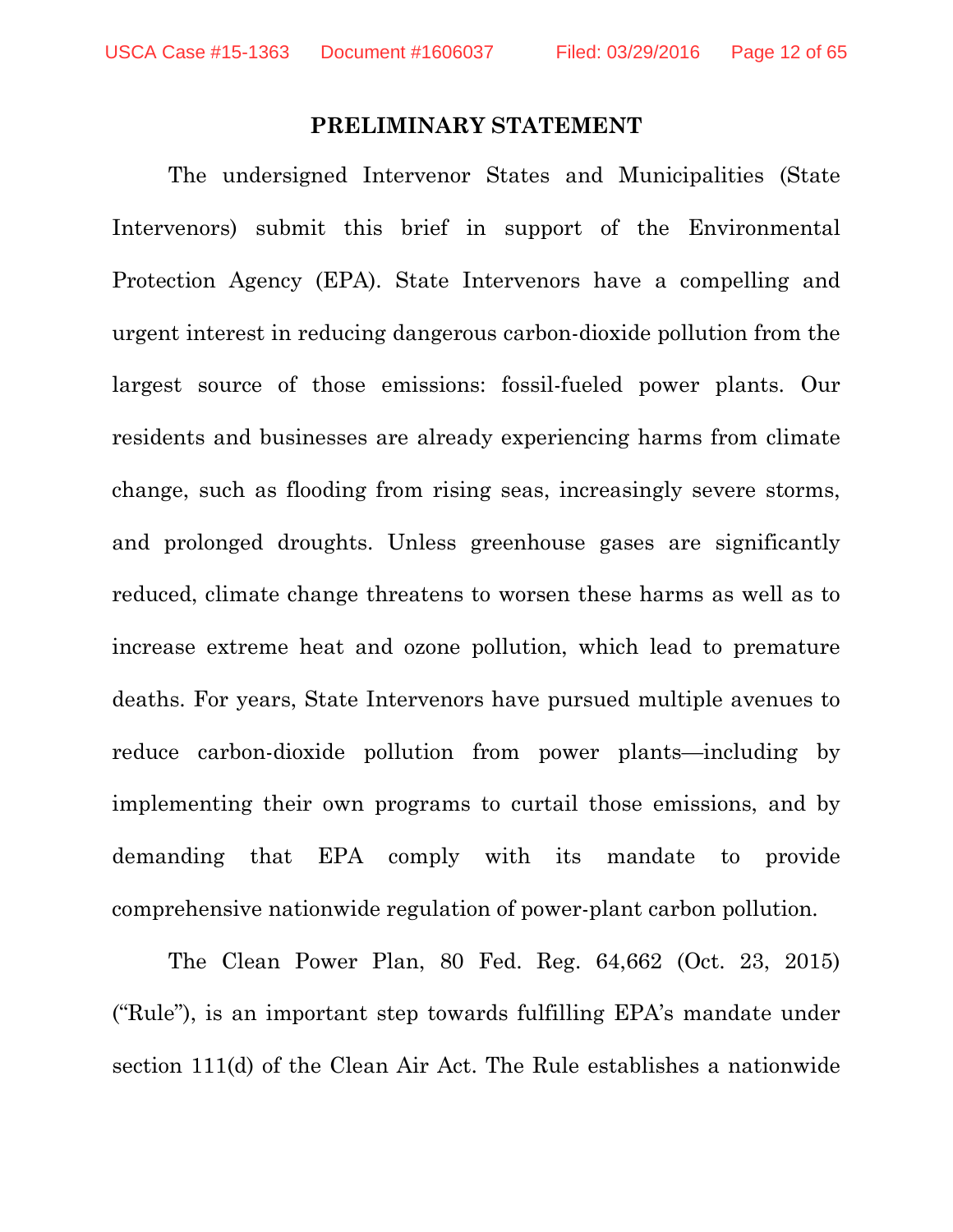framework to achieve meaningful and cost-effective reductions of carbon-dioxide emissions from power plants and provides States and power plants flexibility to decide how best to achieve these reductions. The Rule's emission guidelines properly build on existing trends in the industry as well as the experiences of States in addressing such emissions. The Rule is accordingly a legitimate, tailored exercise of EPA's statutory mandate to serve "as primary regulator of greenhouse gas emissions." *Am. Elec. Power Co. v. Conn. ("AEP")*, 564 U.S. 410, 427-28 (2011).

<span id="page-12-0"></span>State and industry petitioners challenging the Rule argue that the Rule intrudes on States' traditional authority over the generation and consumption of electricity and commandeers the States to implement a federal program. These arguments are meritless. The Rule properly implements EPA's unambiguous statutory authority to regulate carbondioxide emissions from power plants. Any effect that the Rule may have on energy-generation decisions is a permissible consequence of that delegated authority, and does not meaningfully distinguish this rule from prior pollution limits that EPA has established for power plants.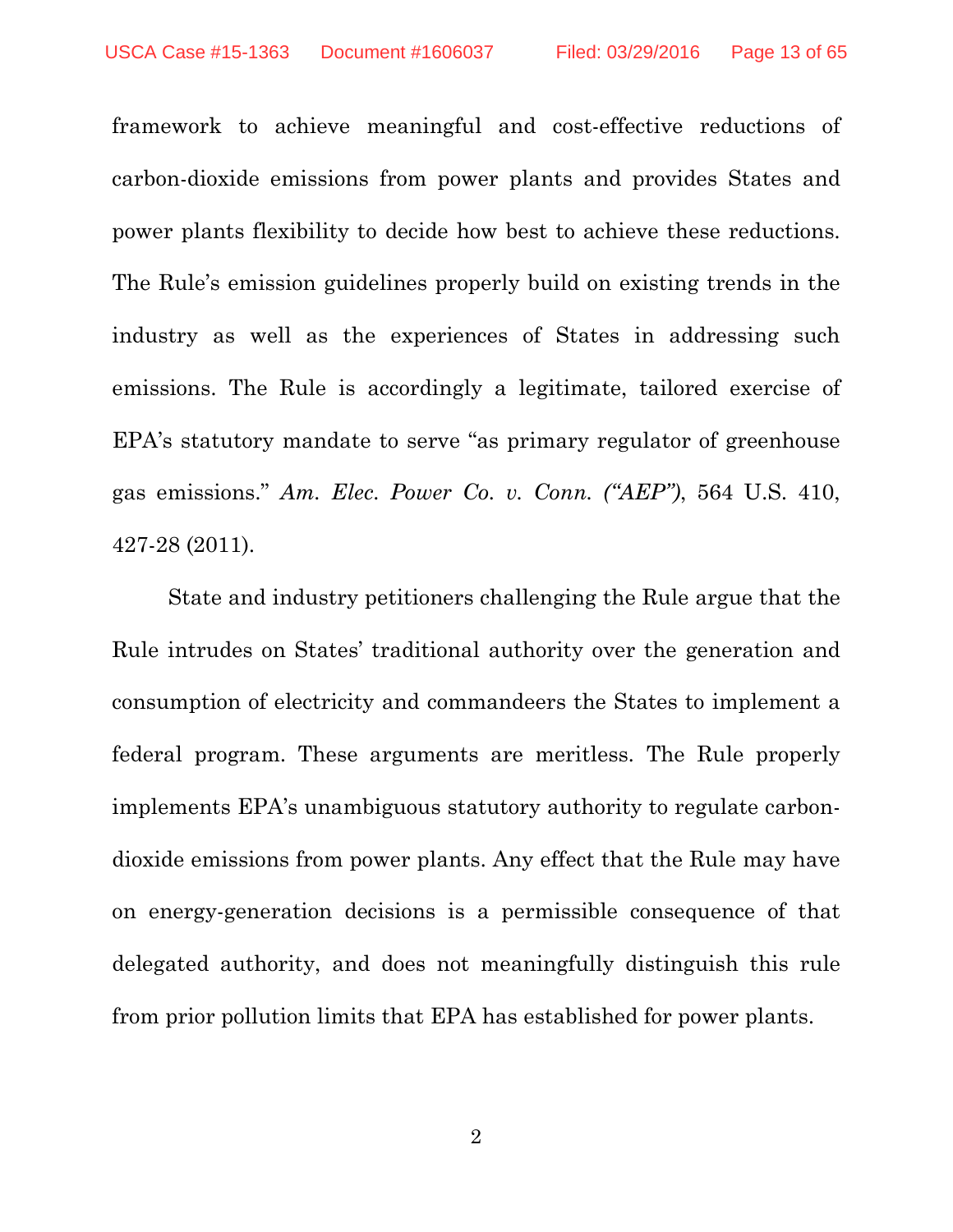Absent meaningful federal regulation like the Rule, State Intervenors may be unable to obtain needed reductions in carbon-dioxide emissions from existing power plants located in other States. Notably, the Supreme Court held in *AEP* that States cannot bring federal common-law claims against those power plants in light of EPA's comprehensive authority to regulate power plant greenhouse-gas emissions pursuant to section 111(d). EPA has now exercised that authority. This Court should reject petitioners' meritless challenges to the Rule.

#### <span id="page-13-0"></span>**ISSUES PRESENTED, STATUTES, AND REGULATIONS**

The issues presented are set forth in EPA's brief. All applicable statutes and regulations are attached to EPA's brief, except for those contained in the attached addendum.

#### **STATEMENT OF THE CASE**

<span id="page-13-1"></span>State Intervenors adopt EPA's Statement of the Case and emphasize the following:

State Intervenors have pursued more than a decade of litigation and regulatory activity in an effort to achieve meaningful limitations on carbon-dioxide emissions. In 2003, certain State Intervenors sued EPA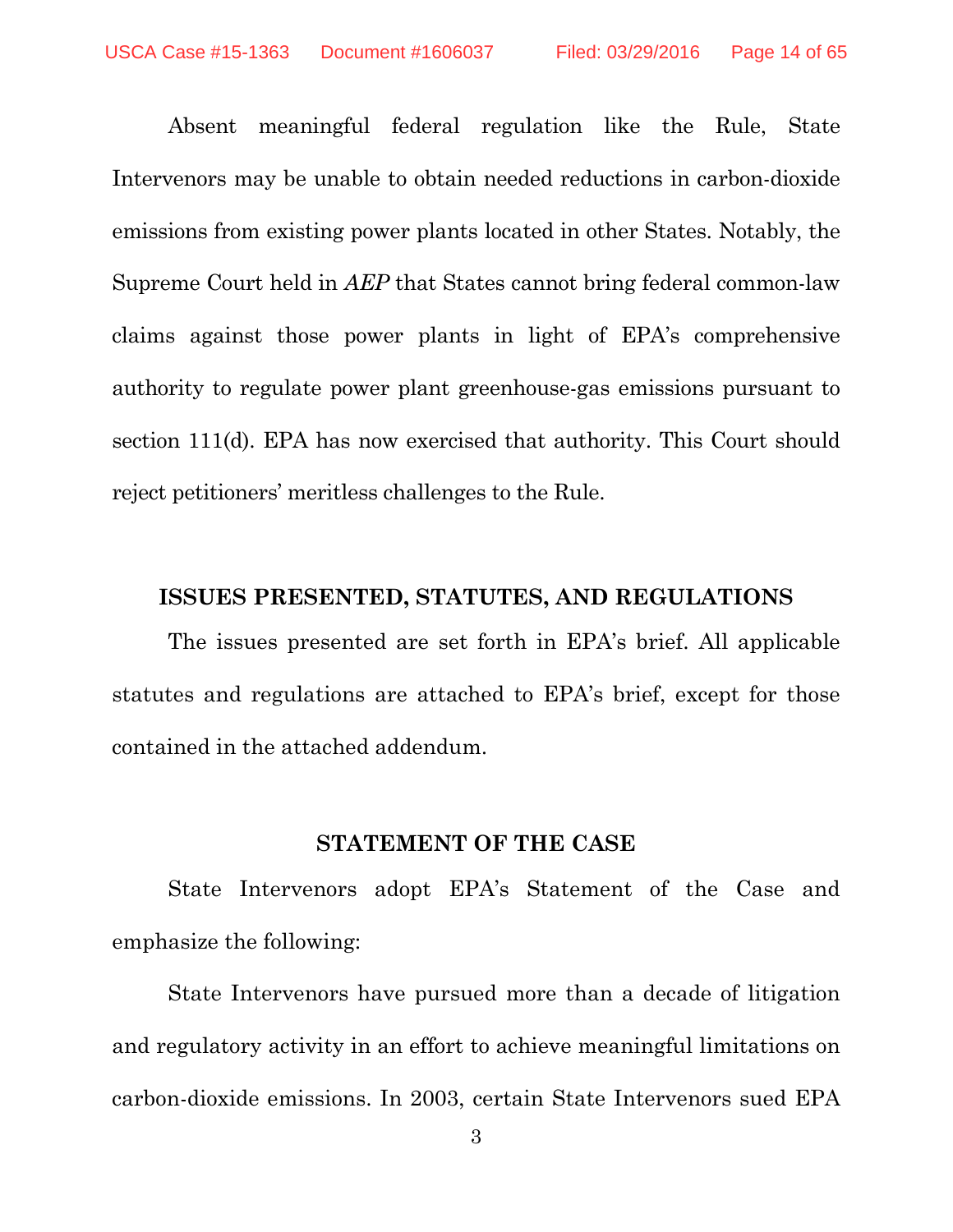to compel regulation of greenhouse-gas emissions from new motor vehicles under section 202 of the Clean Air Act. The Supreme Court held that the Act's broad definition of "air pollutant" unambiguously covers greenhouse gases, and that EPA was accordingly obliged "to regulate emissions of the deleterious pollutant" if it found that greenhouse-gas emissions endanger public health or welfare. *Massachusetts v. EPA*, 549 U.S. 497, 528-29, 533 (2007).

<span id="page-14-2"></span><span id="page-14-1"></span><span id="page-14-0"></span>EPA subsequently found that greenhouse gases, including carbon dioxide, endanger public health and welfare by causing more intense, frequent, and long-lasting heat waves; worse smog in cities; longer and more severe droughts; more intense storms such as hurricanes and floods; the spread of disease; and a dramatic rise in sea levels. 74 Fed. Reg. 66,496, 66,497, 66,524-25, 66,532-33 (Dec. 15, 2009). These effects harm State Intervenors' residents, infrastructure, and industries, such as farming, tourism, and recreation, as well as the States' wildlife habitats. *See* 80 Fed. Reg. at 64,682-88. This Court upheld EPA's endangerment finding, and its conclusions are not in dispute here. *Coal. for Responsible Regulation, Inc. v. EPA,* 684 F.3d 102, 120-21 (D.C. Cir. 2012) (per curiam), *cert. granted in part on other grounds*, 134 S. Ct.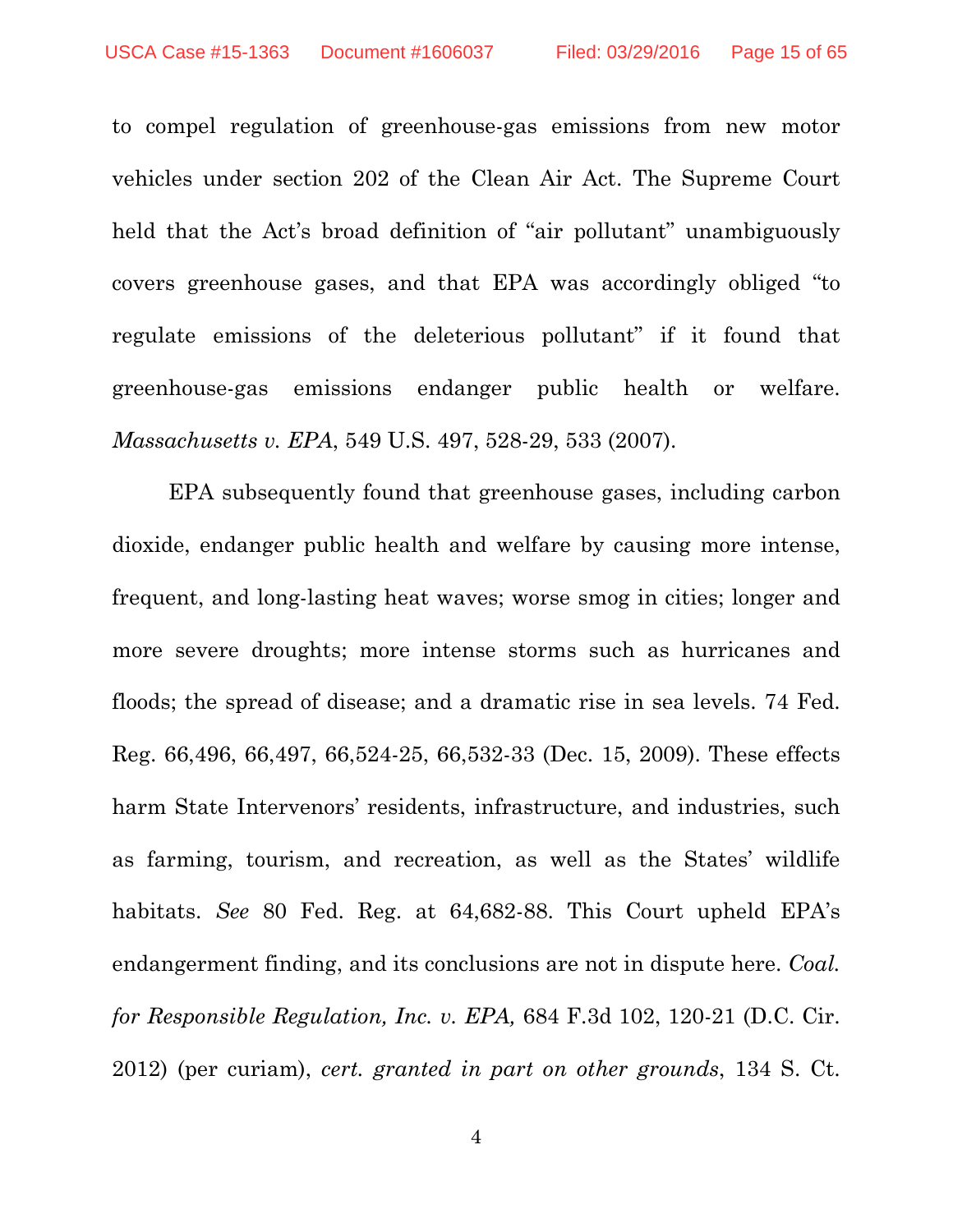418 (2013), *aff'd in part, rev'd in part*, *Util. Air Regulatory Grp. v. EPA*, 134 S. Ct. 2427 (2014).

<span id="page-15-0"></span>While *Massachusetts* was still pending, certain State Intervenors brought common-law public-nuisance claims directly against power plants, seeking reductions in the greenhouse-gas pollution that was harming the health and welfare of their citizens. *See AEP*, 564 U.S. at 418. But when *AEP* reached the Supreme Court (after *Massachusetts*), the Court rejected the States' federal common-law claims, holding that the Clean Air Act "directly" authorized EPA to regulate greenhouse gases from power plants under section 111(d). *Id*. at 424 (quotation marks omitted). Because of this statutory authority, "the Clean Air Act and the EPA actions it authorizes displace any federal common-law right to seek abatement of carbon-dioxide emissions from fossil-fuel fired powerplants." *Id.* 

To spur EPA to regulate greenhouse-gas emissions, some State Intervenors also sued EPA for failing to establish emission standards and guidelines under section 111. *See New York v. EPA*, No. 06-1322 (D.C. Cir., filed Sept. 13, 2006). After the Supreme Court decided *Massachusetts*, this Court remanded *New York* to EPA for further

5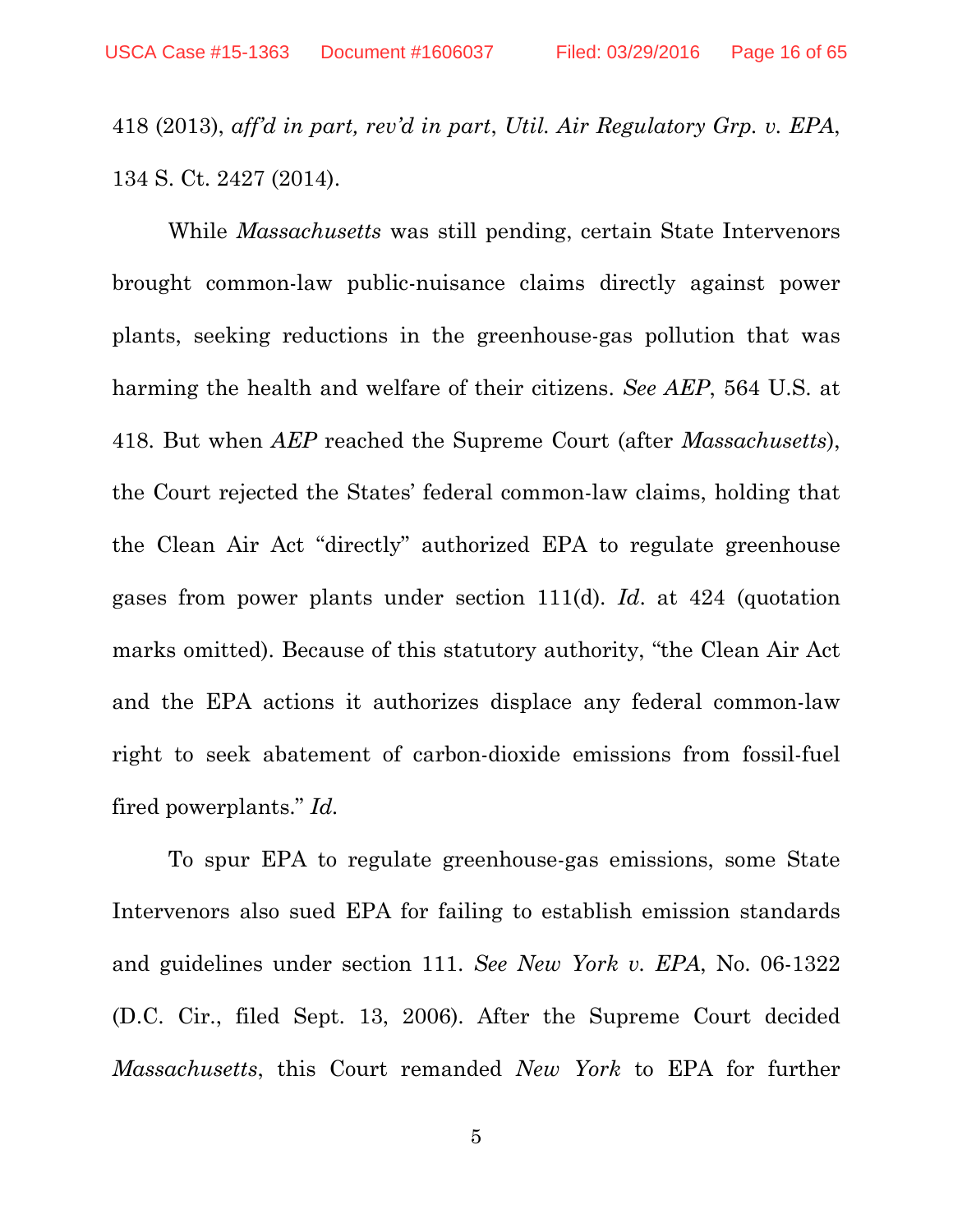proceedings, and EPA agreed to proceed with rulemaking under section 111. EPA's rulemaking process culminated in the Clean Power Plan.

#### **SUMMARY OF ARGUMENT**

<span id="page-16-0"></span>The Clean Power Plan is a reasonable and legitimate exercise of EPA's authority to limit harmful carbon-dioxide emissions from existing power plants. Both the purpose and effect of the Rule are to curtail these emissions and thus address the severe and ongoing harms to individuals and the economy caused by this pollution. The Rule properly incorporates and relies on existing trends and industry strategies to bring about these needed reductions.

Petitioners complain that the Rule improperly intrudes on State decisions about their "generation mix." Br. at 39. This argument is meritless. The Rule does not "control each State's energy mix," as petitioners claim (Br. at 24), and any effect on a State's energy mix is a permissible consequence of EPA's undisputed authority to regulate carbon-dioxide emissions. Indeed, an interpretation of the Clean Air Act that would forbid an emission regulation from affecting the energy sector would prevent EPA from regulating harmful emissions from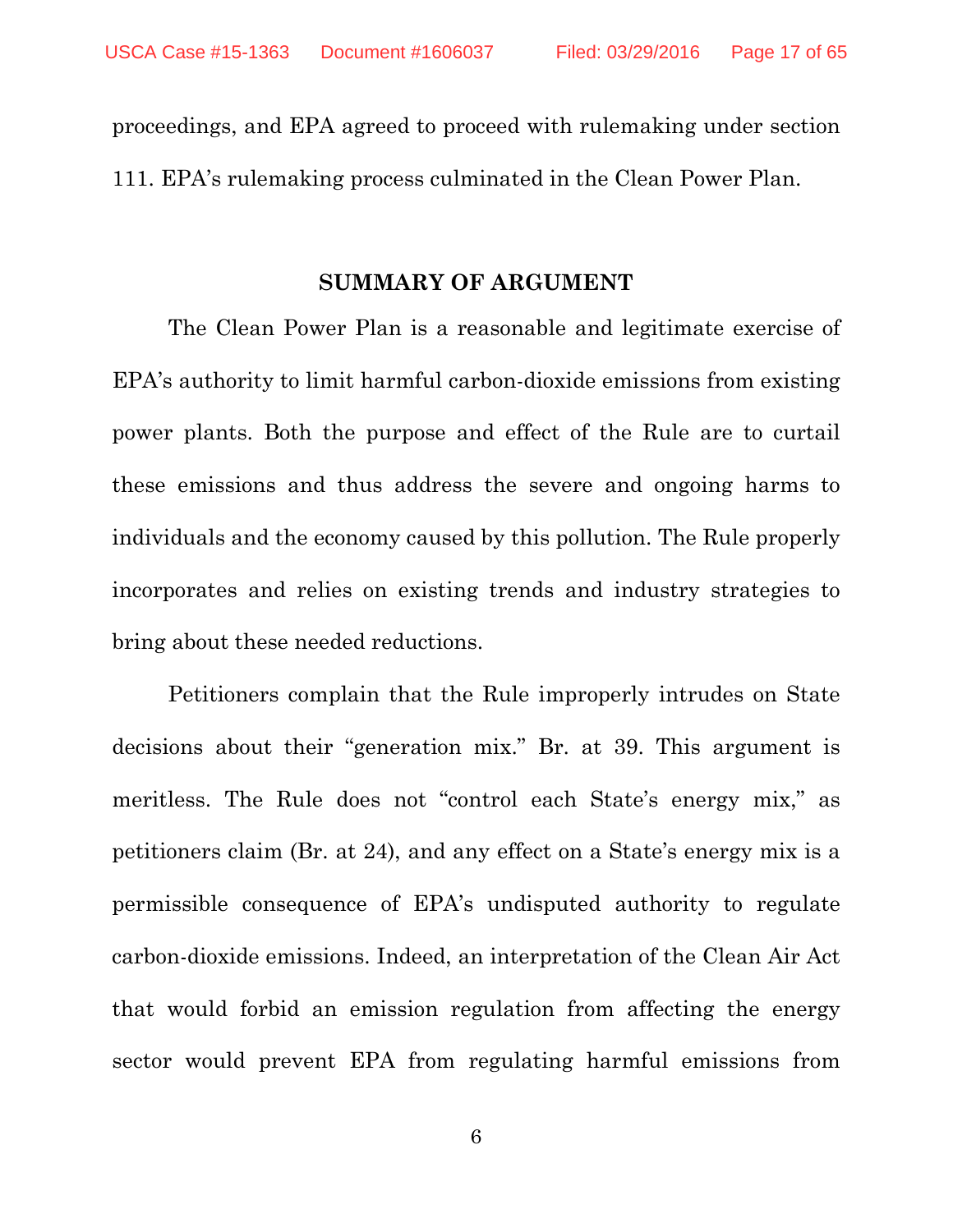power plants at all, despite their being a substantial source of greenhouse gases as well as many other harmful pollutants.

Petitioners are also wrong in arguing that the Rule improperly commandeers or coerces States. Through section 111(d)'s wellestablished cooperative-federalism structure, States can decline to implement federal emission guidelines, leaving EPA to regulate power plants directly through a federal plan. The fact that States and their regulators may be faced with reviewing power plants' decisions to comply with the federal plan does not constitute commandeering or coercion: to the contrary, the Rule does nothing to restrict or control how States exercise their authority in reviewing those decisions.

Additionally, State Intervenors agree with EPA that petitioners' remaining challenges lack merit. In particular, EPA properly interpreted section 111(d) when it (1) selected the "best system of emission reduction," (2) determined EPA could regulate power plants' carbon-dioxide emission under section 111 while regulating their mercury emissions under section 112, and (3) established a minimum level of reductions in the Rule.

7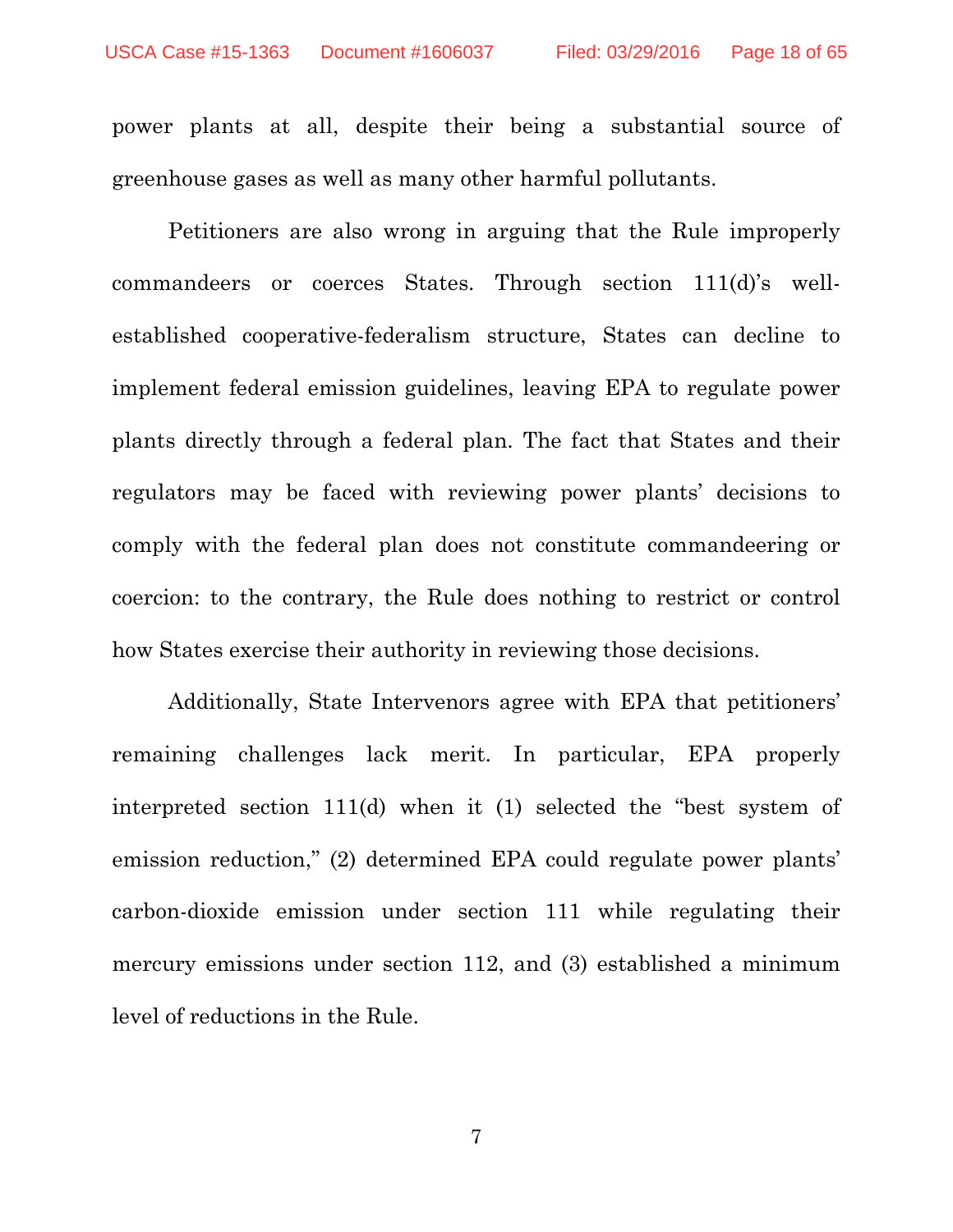#### **ARGUMENT**

#### <span id="page-18-4"></span>**POINT I**

#### <span id="page-18-2"></span><span id="page-18-1"></span><span id="page-18-0"></span>**THE RULE LAWFULLY IMPLEMENTS EPA'S OBLIGATION TO REGULATE CARBON-DIOXIDE EMISSIONS UNDER THE COOPERATIVE-FEDERALISM STRUCTURE OF SECTION 111(d)**

#### <span id="page-18-5"></span><span id="page-18-3"></span>**A. The Rule Directly Regulates Carbon Pollution Without Improperly Intruding on State Authority.**

Under the Clean Air Act, EPA has a mandate to serve "as primary regulator of greenhouse gas emissions" from power plants. *AEP*, 564 U.S. at 427-28; *see also Texas v. EPA*, 726 F.3d 180, 197 (D.C. Cir. 2013). The Rule is a legitimate exercise of this legislative mandate because it establishes a regulatory structure that directly limits carbondioxide emissions from existing power plants.

As outlined in its preamble, the Rule's "fundamental goal" is "reduc[ing] harmful emissions" of carbon dioxide from fossil-fueled power plants "in accordance with the requirements of the [Clean Air Act]." 80 Fed. Reg. at 64,665. To achieve this goal, the Rule sets guidelines that States (or EPA under a federal plan) will use to establish standards of performance for different categories of power plants, based on EPA's determination of the "best system of emission reduction" "adequately demonstrated" to reduce carbon-dioxide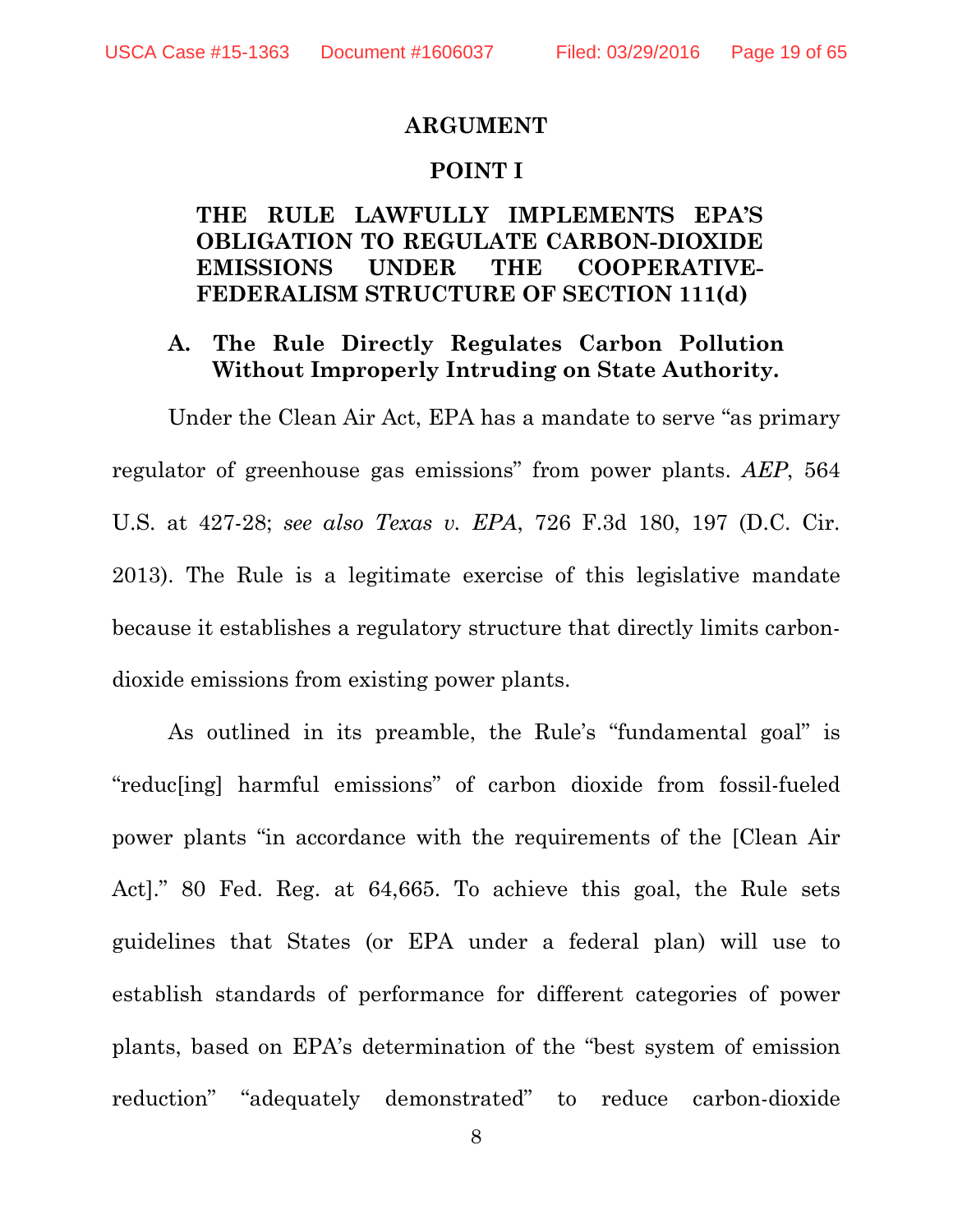<span id="page-19-0"></span>emissions, 42 U.S.C. § 7411(a)(1). *See* 80 Fed. Reg. at 64,667, 64,820. Both the justification and operation of the Rule are accordingly "all about, and only about," reducing carbon pollution, *FERC v. Elec. Power Supply Ass'n ("EPSA")*, 136 S. Ct. 760, 776 (2016)—a subject matter squarely within EPA's statutory mandate.

Petitioners challenge the Rule as an illegitimate effort by EPA to "invade" the States' purportedly "exclusive" control over the "mix" of energy inside their borders. *See* Br. at 39-40. Specifically, petitioners object that the Rule's incorporation of "generation-shifting" methods into the "best system" will effectively "mandate[] changes to the power generation mix in individual States, supplanting the States' traditional authority in this area." *Id.* This argument fails for two reasons.

First, contrary to petitioners' assertion (Br. at 40), States do not have "exclusive" control over the mix of energy-generation sources within their borders. States' decisions regarding their energy sectors have long been constrained by the concurrent regulatory authority of Congress, which has delegated authority to federal agencies over many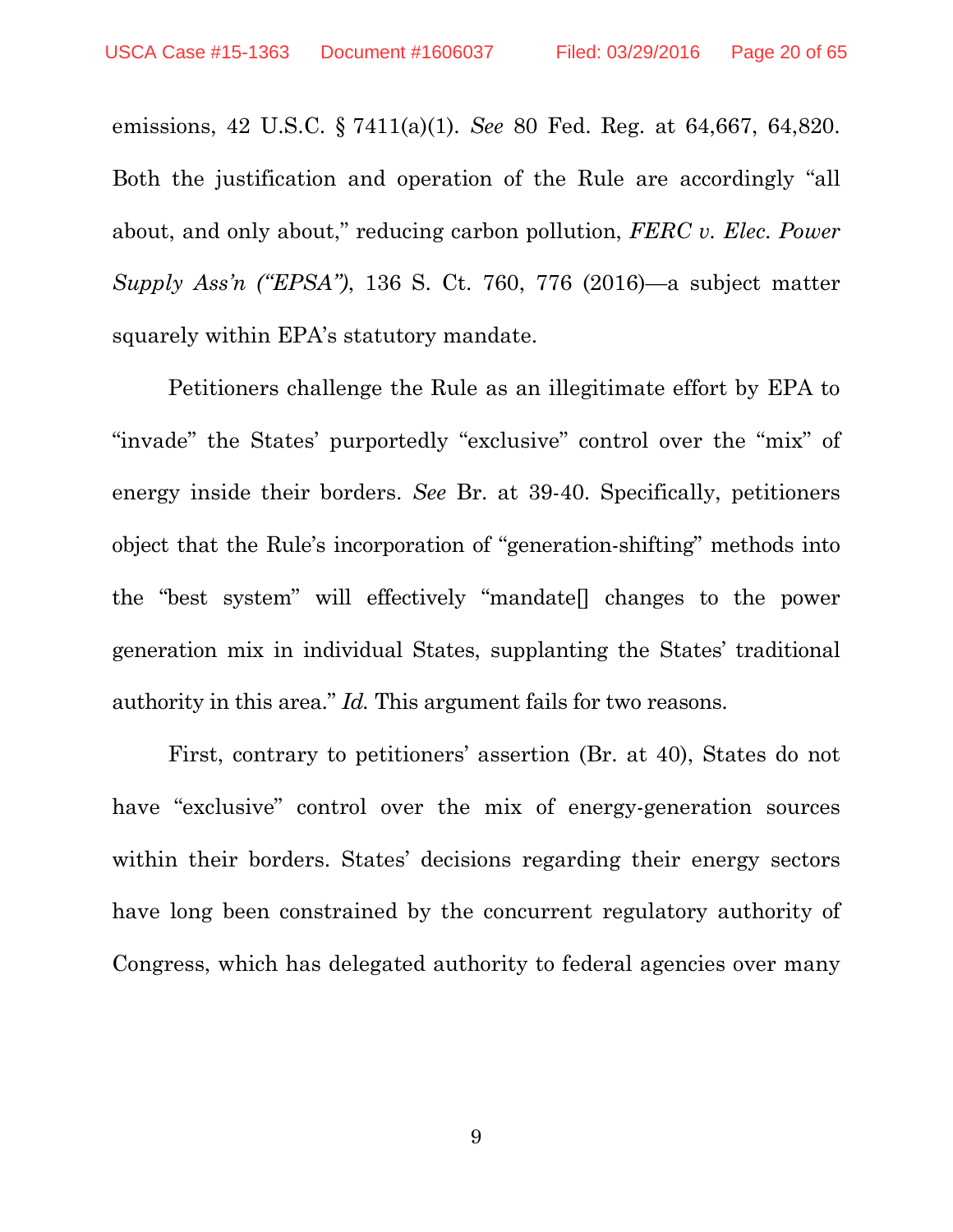<span id="page-20-2"></span>l

<span id="page-20-5"></span><span id="page-20-4"></span><span id="page-20-3"></span>aspects of operating power plants.[1](#page-20-8) For example, a State's decision to incentivize new hydroelectric dams<sup>[2](#page-20-9)</sup> or nuclear power plants is subject to the authority of the Federal Energy Regulatory Commission and Nuclear Regulatory Commission, respectively, to approve such projects. *See* 16 U.S.C. § 817(1); 42 U.S.C. § 2131 & 10 C.F.R. § 50.10(b).[3](#page-20-10) Concurrent federal jurisdiction over aspects of running a power plant properly reflects the fact that many of those aspects likely affect multiple States due to safety and environmental risks that cross state lines, as well as the interconnected nature of the electricity market. *See, e.g.*, *Pac. Gas & Elec. Co. v. State Energy Res. Conservation & Dev. Comm'n*, 461 U.S. 190, 205 (1983).

<span id="page-20-8"></span><span id="page-20-1"></span><span id="page-20-0"></span><sup>1</sup> *Cf. EPSA*, 136 S. Ct. at 776 (noting that federally regulated wholesale electricity market and state-regulated retail electricity market "are not hermetically sealed from each other"); *Oneok, Inc. v. Laerjet, Inc*., 135 S. Ct. 1591, 1601 (2015) ("platonic ideal" of "clear division between areas of state and federal authority in natural-gas regulation" does not exist).

<span id="page-20-9"></span><span id="page-20-6"></span><sup>2</sup> *See, e.g.*, Tex. Utilities Code § 39.904(a) (mandating 5,000 megawatts of new renewable energy sources, including hydroelectric sources, by 2015).

<span id="page-20-10"></span><span id="page-20-7"></span><sup>3</sup> *See also* Neb. Op. Att'y Gen. No. 04024 (Sept. 7, 2004) at 2, 8 (recognizing that the federal Public Utility Regulatory Policies Act, which encourages use of renewable energies, preempts conflicting Nebraska law).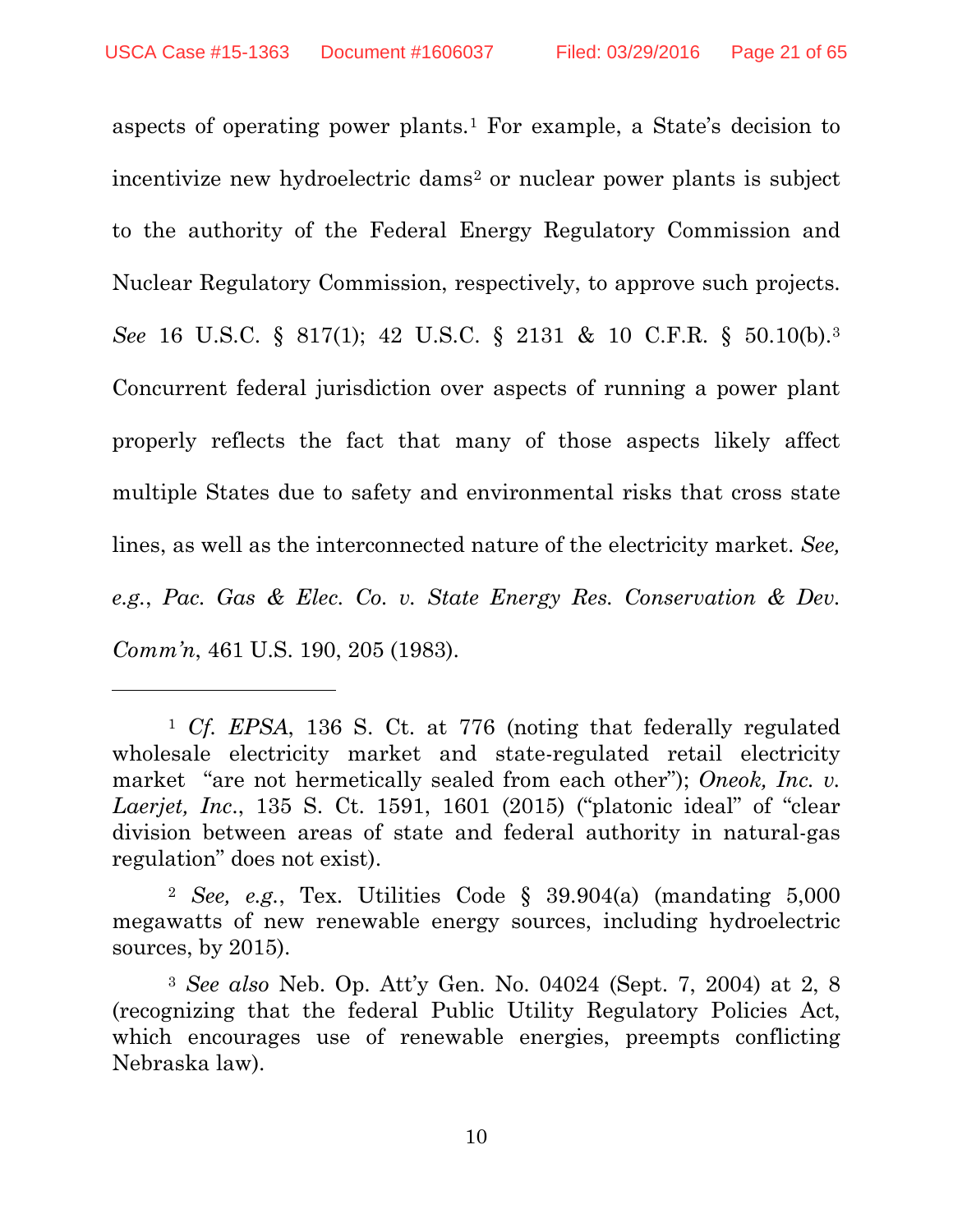<span id="page-21-2"></span><span id="page-21-0"></span>EPA's pollution regulations are simply another federal constraint that States and power plants must heed in this complex area of overlapping state and federal authority.[4](#page-21-5) It is well established that air pollutants—including carbon-dioxide emissions—have substantial interstate effects that the Clean Air Act was designed to address. *See EPA v. EME Homer City Generation, L.P.*, 134 S. Ct. 1584, 1593-94 (2014); *Massachusetts*, 549 U.S. at 521-22. State policy choices in this area thus appropriately account for and yield to federal emission regulations. *See Hodel v. Va. Surface Mining & Reclamation Ass'n*, 452 U.S. 264, 290 (1981). Although States make policy-based decisions about their energy markets (and will continue to do so under the Rule),

<span id="page-21-3"></span><span id="page-21-1"></span>l

<span id="page-21-5"></span><span id="page-21-4"></span><sup>4</sup> State regulators and power plants are accustomed to overlapping federal and state constraints in this area. *See, e.g.*, *In re Appalachian Power Co. DBA, Am. Elec. Power*, No. 13-0764-E-CN, 2014 WL 5212906, at \*1 (W. Va. Pub. Serv. Comm'n, Feb. 12, 2014) (approving conversion of several coal-fired units to natural gas to "retain needed generation capacity while complying with the recent tightening of federal environmental regulations"). *In re Portland Gen. Elec. Co.*, No. 10-457, 2010 Or. PUC LEXIS 400 (Or. Pub. Util. Comm'n, Nov. 23, 2010) (approving power company's plan to reduce use of coal as least-risk option to meet demand and maintain reliability in response to federal regional haze and mercury rules). *See also infra* 20-22.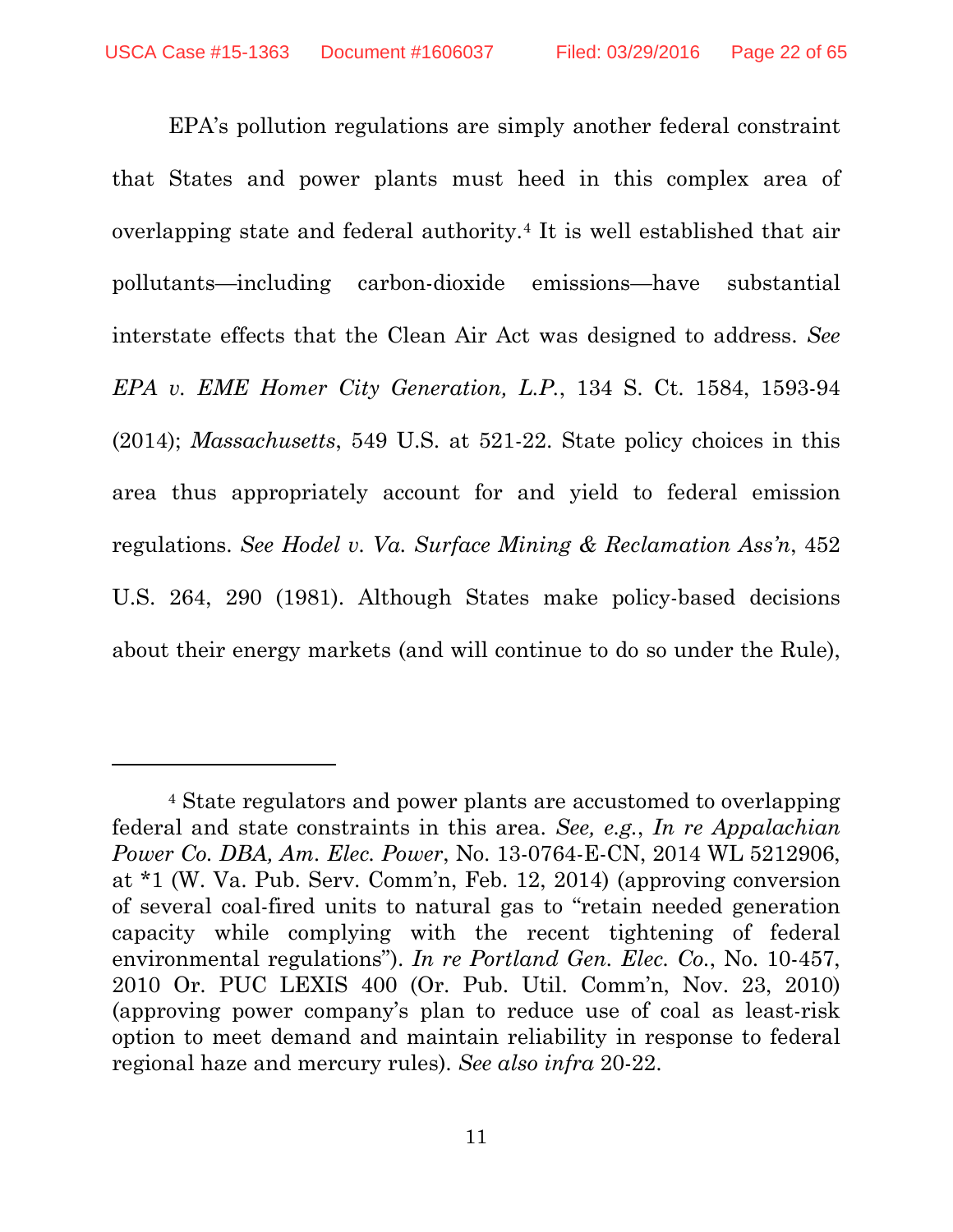no principle of law suggests that States have authority to determine their energy-generation mix regardless of federal environmental laws.

<span id="page-22-0"></span>Second, even assuming that energy-generation mix is an area of "exclusive State jurisdiction" (Br. at 40), the Rule remains a lawful exercise of EPA's statutory authority because any changes to energy mix would merely be an incidental effect of the Rule's permissible focus on reducing carbon-dioxide emissions. As the Supreme Court recently explained in *EPSA*, 136 S. Ct. at 776, whether a federal regulation improperly intrudes on an area of state control should be judged by assessing what it directly regulates, not by looking at any downstream effects it may have. In that case, the Court addressed a federal rule that directly "regulate[d] what takes place on the *wholesale* [electricity] market"—an area of federal regulation authorized by the Federal Power Act—but that also "of necessity" "affect[ed]" retail electricity rates—an area expressly reserved to the States under the Act. *Id.* The Court held that the rule's effect on retail rates was "of no legal consequence" and did not "run afoul" of the Act's grant of authority to States over retail electricity. *Id.*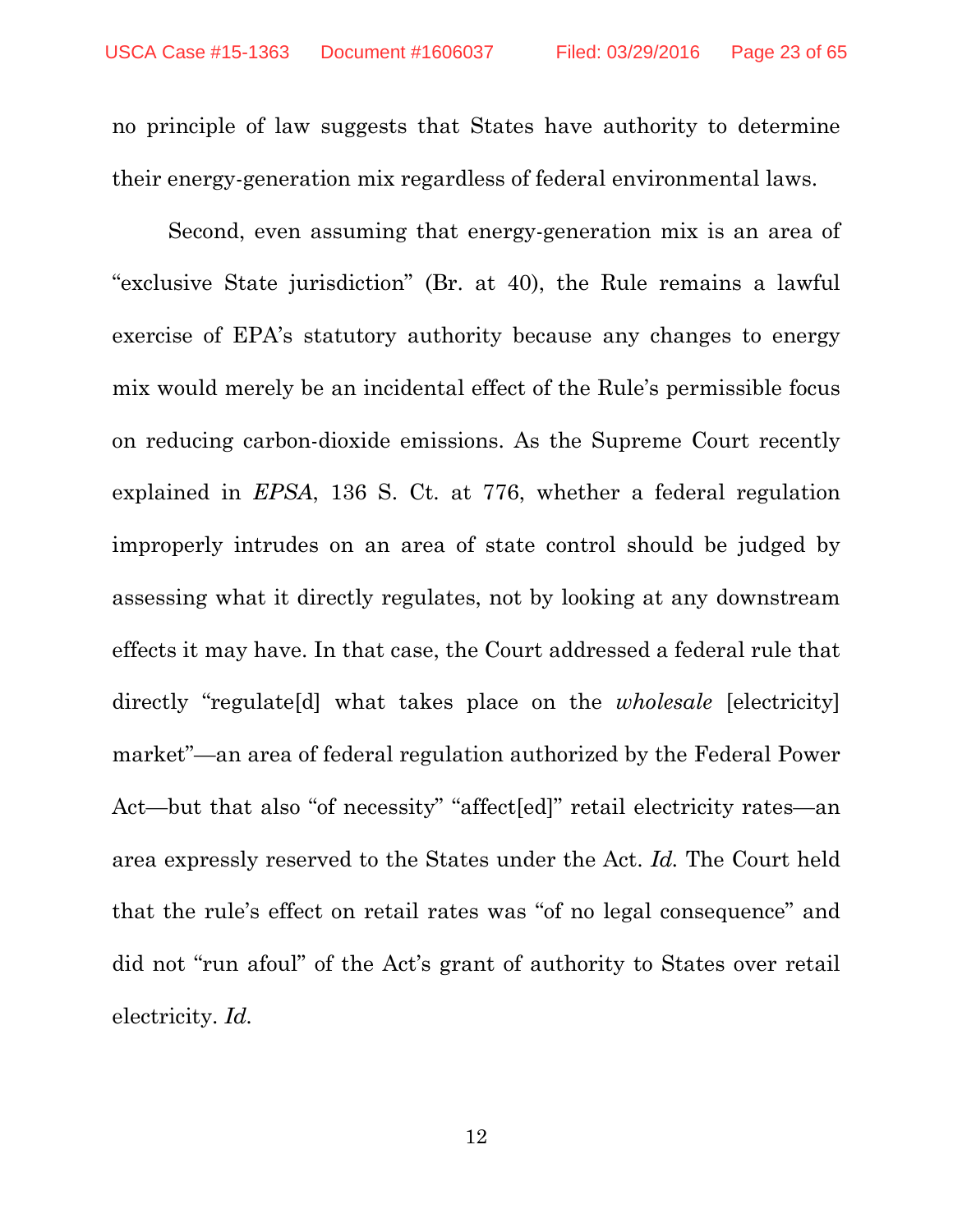<span id="page-23-1"></span>The same is true here. The Rule directly regulates pollution, a subject squarely within EPA's regulatory jurisdiction; it is thus permissible regardless of its potential downstream effects on a State's energy mix. *Cf. Nat'l Ass'n of Regulatory Util. Comm'rs v. FERC*, 475 F.3d 1277, 1280 (D.C. Cir. 2007) (recognizing that FERC's "indisputable authority" over entities directly subject to its jurisdiction "may, of course, impinge as a practical matter on the behavior of nonjurisdictional" entities).

<span id="page-23-0"></span>Indeed, it would be difficult or even impossible for EPA to require meaningful pollution reductions from power plants if, as petitioners contend (*see* Br. at 39), its regulations could not in any way affect state or private choices about energy generation. Because power-plant emissions are the inherent product of electricity generation, *any* pollution limits will almost certainly affect where and how that energy is produced. *See* 80 Fed. Reg. at 64,689. For example, where pollution limits increase the cost of dirtier energy, they will necessarily cause more expensive dirtier power to be replaced by cheaper cleaner power, because demand for electricity is satisfied by the least expensive option available on an "interconnected grid of near-nationwide scope." *EPSA*,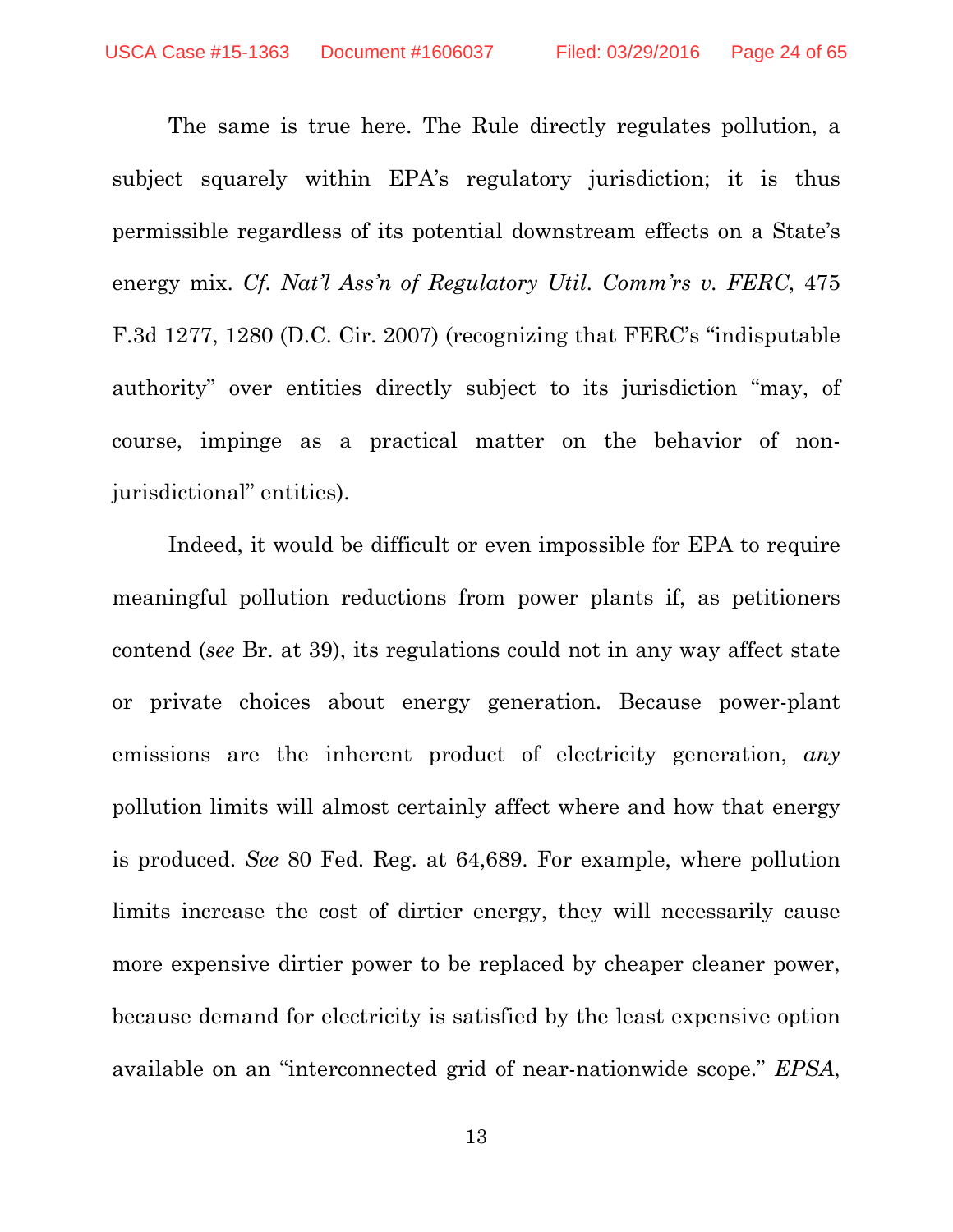136 S. Ct. at 768 (quotation marks omitted); *see also* 80 Fed. Reg. at 64,692, 64,780. Thus, power plants commonly comply with pollution limits in part by shifting to lower-emitting fuels or renewable technologies. *See* 80 Fed. Reg. at 64,781 (citing numerous examples where power plants "have reduced their individual generation, or placed limits on their generation, in order to achieve, or obviate, emission standards").

The Clean Air Act itself reflects Congress's understanding of the connection between pollution regulation and electricity generation. As the Supreme Court has recognized, EPA's mandate under section 111(d) is to make an "informed assessment of competing interests[,]" including not only "the environmental benefit potentially achievable," but also "our Nation's energy needs." *AEP*, 564 U.S. at 427; *see* 42 U.S.C. § 7411(a). Congress thus contemplated that pollution limits for power plants would have an indirect effect on energy markets.

<span id="page-24-0"></span>The Rule's permissible focus on pollution reduction rather than direct energy regulation is demonstrated by the fact that it is agnostic about the specific means by which States and power plants achieve the Rule's emission limits. Far from "forc[ing]" or "mandat[ing]" any "particular levels" of generation in "individual States" (Br. at 39), the

<span id="page-24-1"></span>14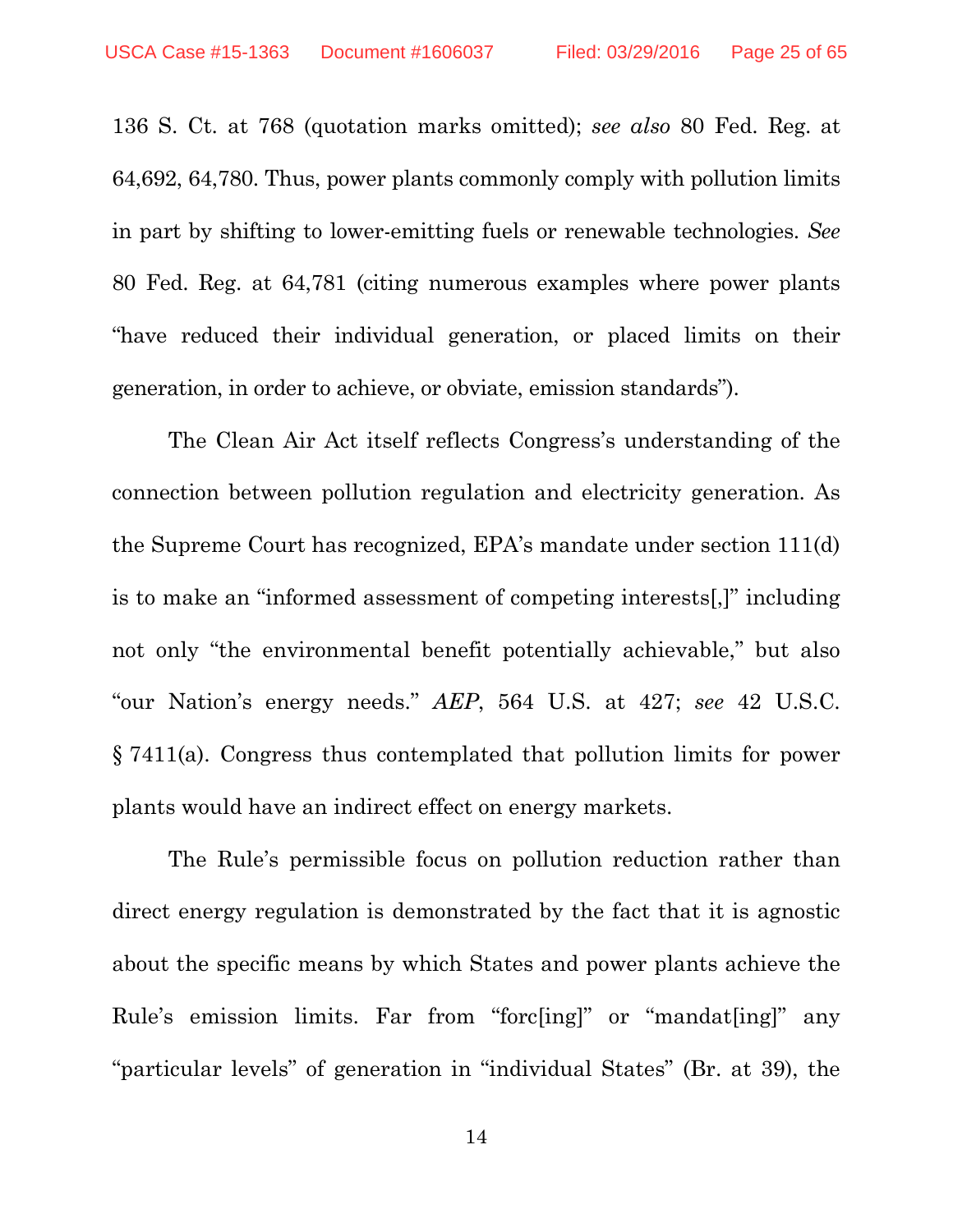Rule instead gives States substantial flexibility to determine how emission limits will be met, so long as the Rule's pollution-reduction goals are satisfied. Although EPA determined that cost-effective and available reductions could be achieved in part by increasing electricity generation from cleaner fuels or renewable energy—methods that power plants have used to comply with air quality regulations for years, *see* 80 Fed. Reg. at 64,666-67, 64,710—nothing in the Rule requires States or sources to adopt such measures in the manner or at the level that EPA has determined is achievable. *See* 80 Fed. Reg. at 64,666-67, 64,710. Accordingly, States and power plants may implement the Rule's required emission reductions through a broad range of available measures, including not just the specific "generation shifting" measures identified by EPA as part of the "best system," but also (1) increases in energy efficiency at power plants ("heat rate" improvements); (2) use of natural gas alongside coal to fuel plants ("co-firing"); (3) demand-side measures like energy efficiency programs; or (4) some combination of these and other options. *See* 80 Fed. Reg. at 64,709, 64,755-57, 64,833- 36. In addition, a State can use trading programs that provide power plants with the flexibility to continue preexisting carbon-dioxide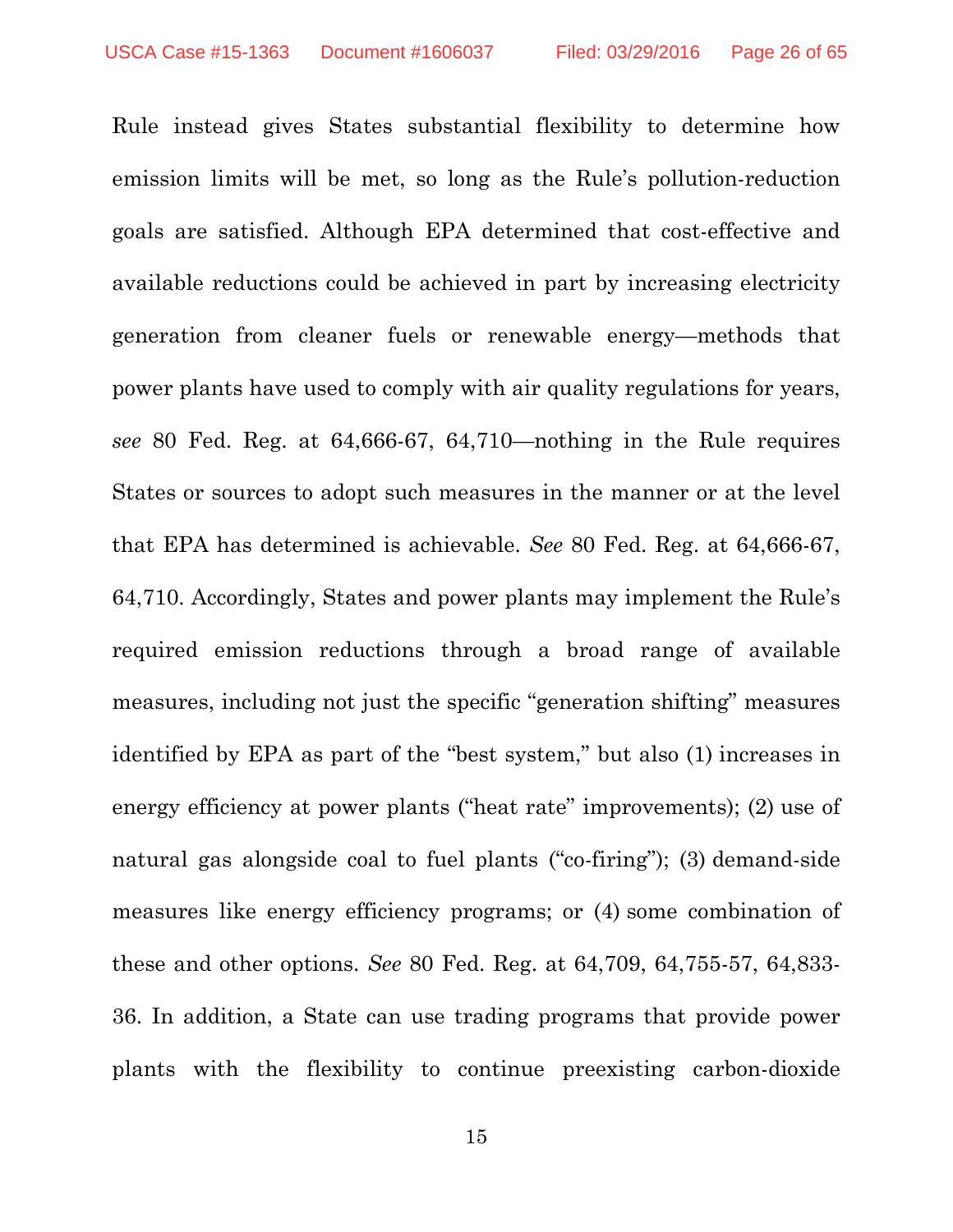emissions by purchasing sufficient credits or allowances. 80 Fed. Reg. at 64,727.

<span id="page-26-1"></span><span id="page-26-0"></span>The Rule thus operates in a manner similar to many previous Clean Air Act regulations by controlling air pollution from power plants without dictating the precise manner by which States and sources comply with these pollution limits. *See, e.g.*, *Mich. v. EPA*, 213 F.3d 663, 687-688 (D.C. Cir. 2000) (EPA's rule provided States with "real choice" in implementing the "assigned reduction levels"); *see also Am. Farm Bureau Fed'n v. EPA*, 792 F.3d 281, 303 (3d Cir. 2015) (giving States flexibility in achieving water quality limits preserves State autonomy in areas such as land-use and zoning), *cert. denied*, 84 U.S.L.W. 3475 (Feb. 29, 2016). This balance between federal and State authority appropriately helps to ensure that the Rule will achieve meaningful reductions in carbon-dioxide emissions without unduly intruding on State regulation of energy.

By contrast, petitioners' expansive view of traditional state authority would insulate power plants from Clean Air Act regulation even though they emit vast quantities of many dangerous air pollutants and are the most significant sources of carbon dioxide, a pollutant that

16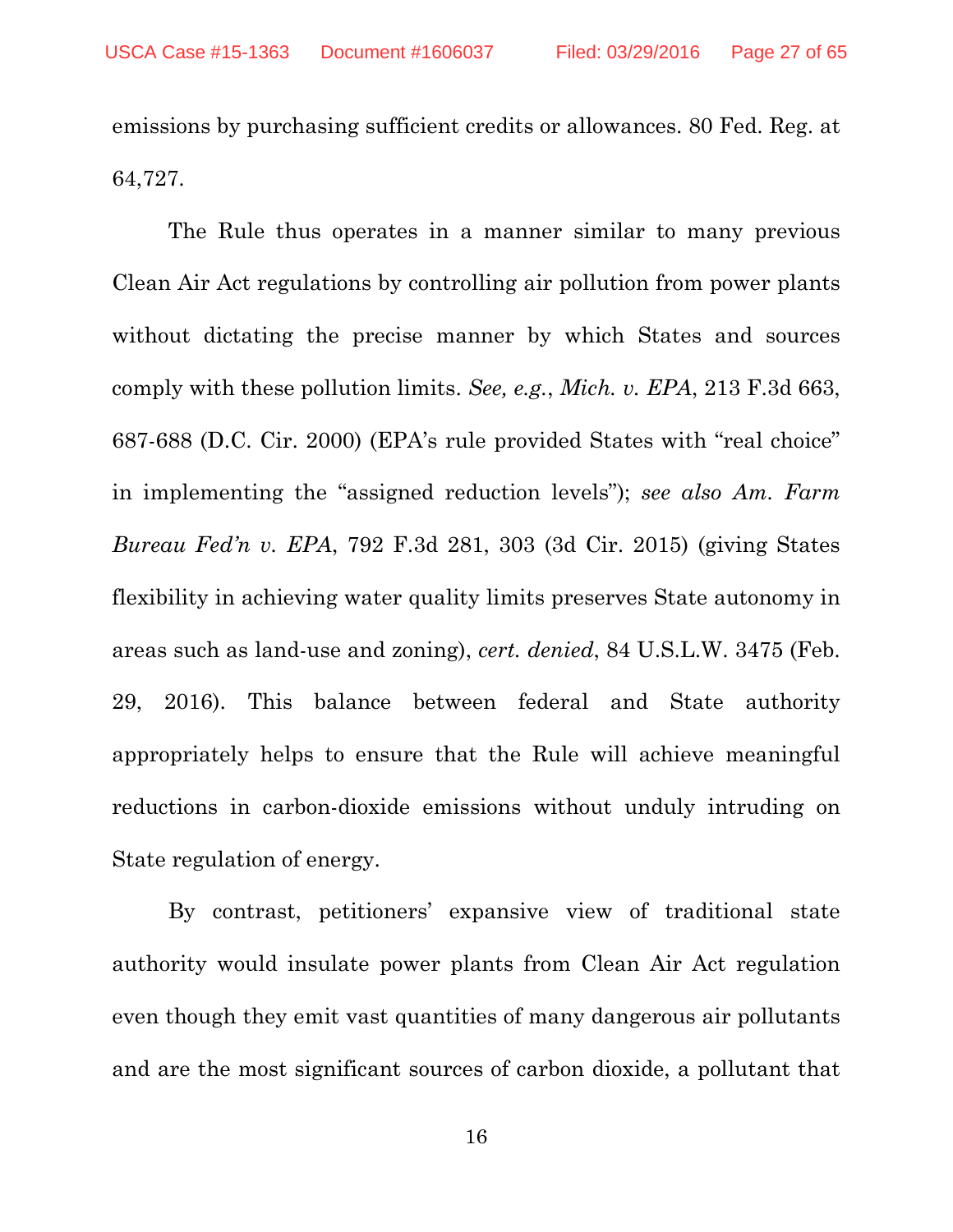is gravely affecting public health and welfare. This is not the law. As the Supreme Court recognized, the Clean Air Act requires EPA to address greenhouse-gas emissions from power plants, and this mandate displaces the States' own federal common-law remedies. *AEP*, 564 U.S. at 427. No basis exists for petitioners' narrow interpretation of EPA's authority to curtail carbon-dioxide emissions from the stationary sources most responsible for them.

#### <span id="page-27-1"></span><span id="page-27-0"></span>**B. The Rule Does Not "Commandeer" or "Coerce" the States.**

#### <span id="page-27-2"></span>**1. The option of direct federal regulation under a federal plan defeats petitioners' commandeering argument.**

Petitioners argue that the Rule "commandeers" the States by forcing them to "facilitate" implementation of the Rule. Br. at 78-79. But the Rule does not require a State to implement its requirements. To the contrary, as is typical under cooperative-federalism statutes, EPA will itself implement and enforce the Rule under a federal plan if a State chooses not to submit a plan. 80 Fed. Reg. at 64,881-82; *see* 42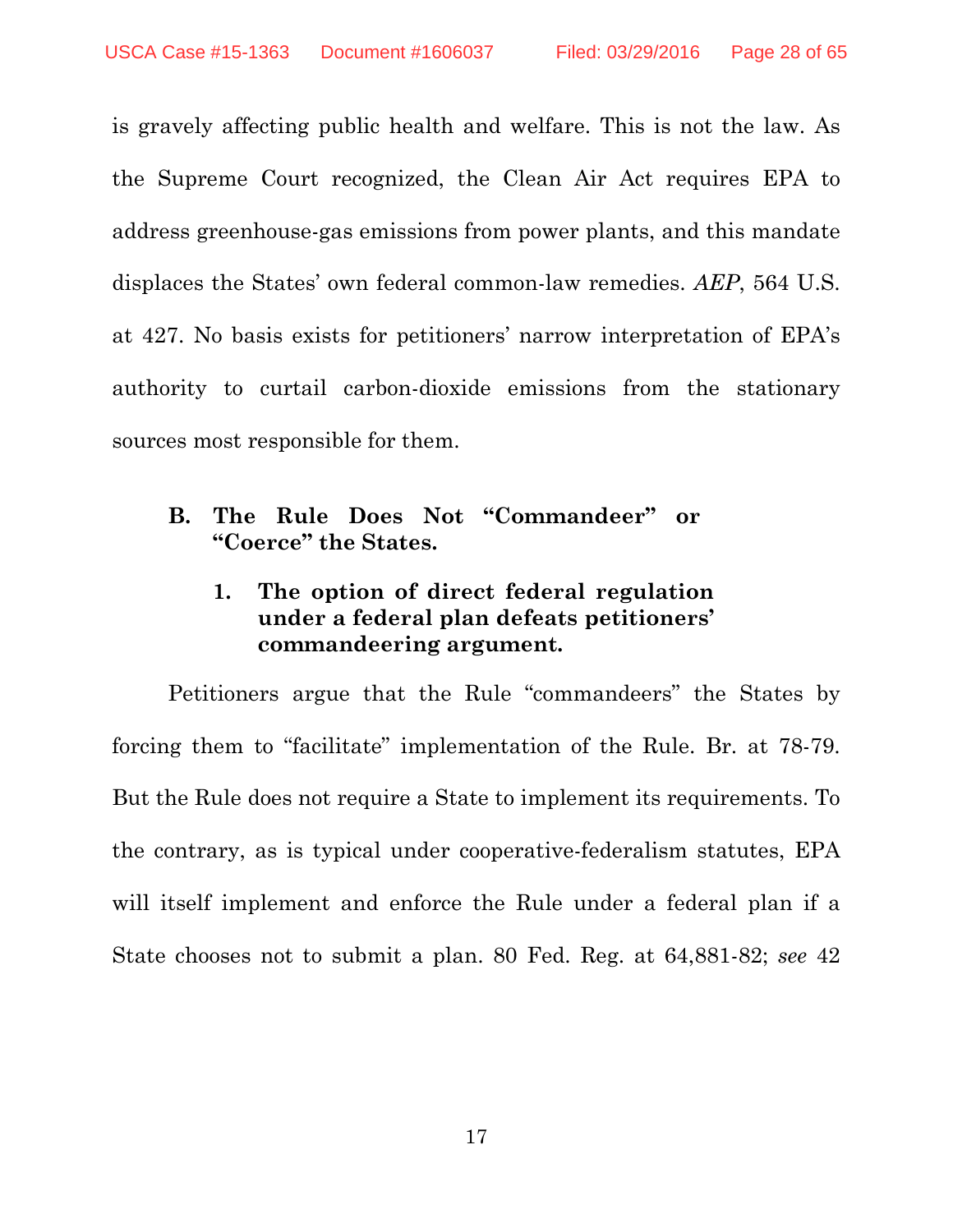$\overline{a}$ 

<span id="page-28-1"></span>U.S.C.  $\S 7411(d)(2).$ <sup>[5](#page-28-5)</sup> Under the proposed federal plan, EPA would directly regulate power plants, not "States as States," *Hodel*, 452 U.S. at 287-88; and power plants could comply with the federal plan by purchasing allowances under a trading scheme and implementing any other necessary measures to reduce emissions. 80 Fed. Reg. 64,966, 64,970 (Oct. 23, 2015). The federal-plan option removes any "suggestion that the [Rule] commandeers the legislative processes of the States by directly compelling them to enact and enforce a federal regulatory program." *Hodel*, 452 U.S. at 288; *see also EPSA*, 136 S. Ct. at 780; *Miss. Comm'n on Envt'l Quality v. EPA*, 790 F.3d 138, 175 (D.C. Cir. 2015) (per curiam); *Texas*, 726 F.3d at 196.

<span id="page-28-3"></span><span id="page-28-2"></span><span id="page-28-0"></span>Petitioners argue that the Rule nonetheless *indirectly* commandeers States because state regulators may still be "forced to review siting decisions, grant permit applications, and issue certificates of public convenience," or will be compelled to take action to "address reliability issues caused" by power plants' efforts to comply with a federal plan's

<span id="page-28-5"></span><span id="page-28-4"></span><sup>5</sup> A State's initial decision to accept direct federal regulation of the State's power plants is not irreversible. States that initially decline to submit a plan can submit one later. 40 C.F.R. § 60.5720(b).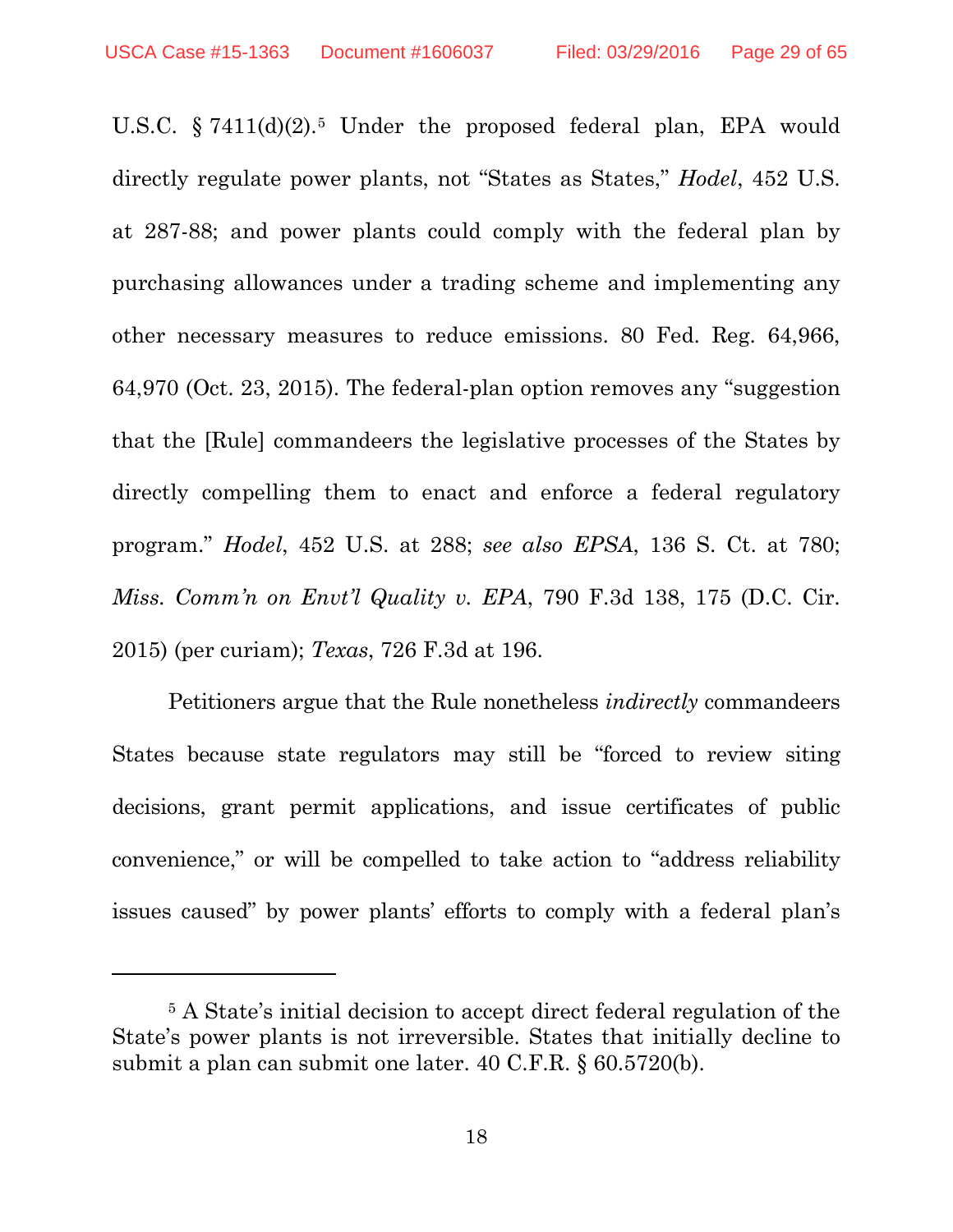emission limits. Petitioners assert that because of these efforts EPA will not bear the "full regulatory burden" of the Rule under a federal plan. Br. at 82-84 (quoting *Hodel*, 452 U.S. at 288). This argument fails.

As an initial matter, petitioners misunderstand *Hodel*'s reference to the "full regulatory burden" of a federal regulation. For purposes of this constitutional analysis, *Hodel* makes clear that the burden of implementing a federal regulation is the burden of imposing it on the activities or individuals "actually regulated"—in this case, power plants. 452 U.S. at 289. The burden does not include the regulation's "conceivable effects" on other areas of traditional State control. *Id.*; *see also Gordon v. Holder*, 721 F.3d 638 (D.C. Cir. 2013) (incidental effects of tobacco regulation on State's tax collection burden were "constitutionally permissible").[6](#page-29-2) Thus, the fact that the Rule may have

<span id="page-29-0"></span>l

<span id="page-29-2"></span><span id="page-29-1"></span><sup>6</sup> This point is further supported by the experience of States under the Surface Mining Act, which was upheld in *Hodel*. For example, under that Act, the federal Office of Surface Mining Reclamation and Enforcement imposed a federal coal surface mining program on the State of Washington, but the State continued to handle permitting in order to address the effect of mining on state resources. *See* 30 C.F.R. §§ 947.773(e) (listing related state permits), 947.816(b) (federal "performance standards" require that "[a]ll operators shall have a plan of reclamation approved by the Washington Department of Fisheries").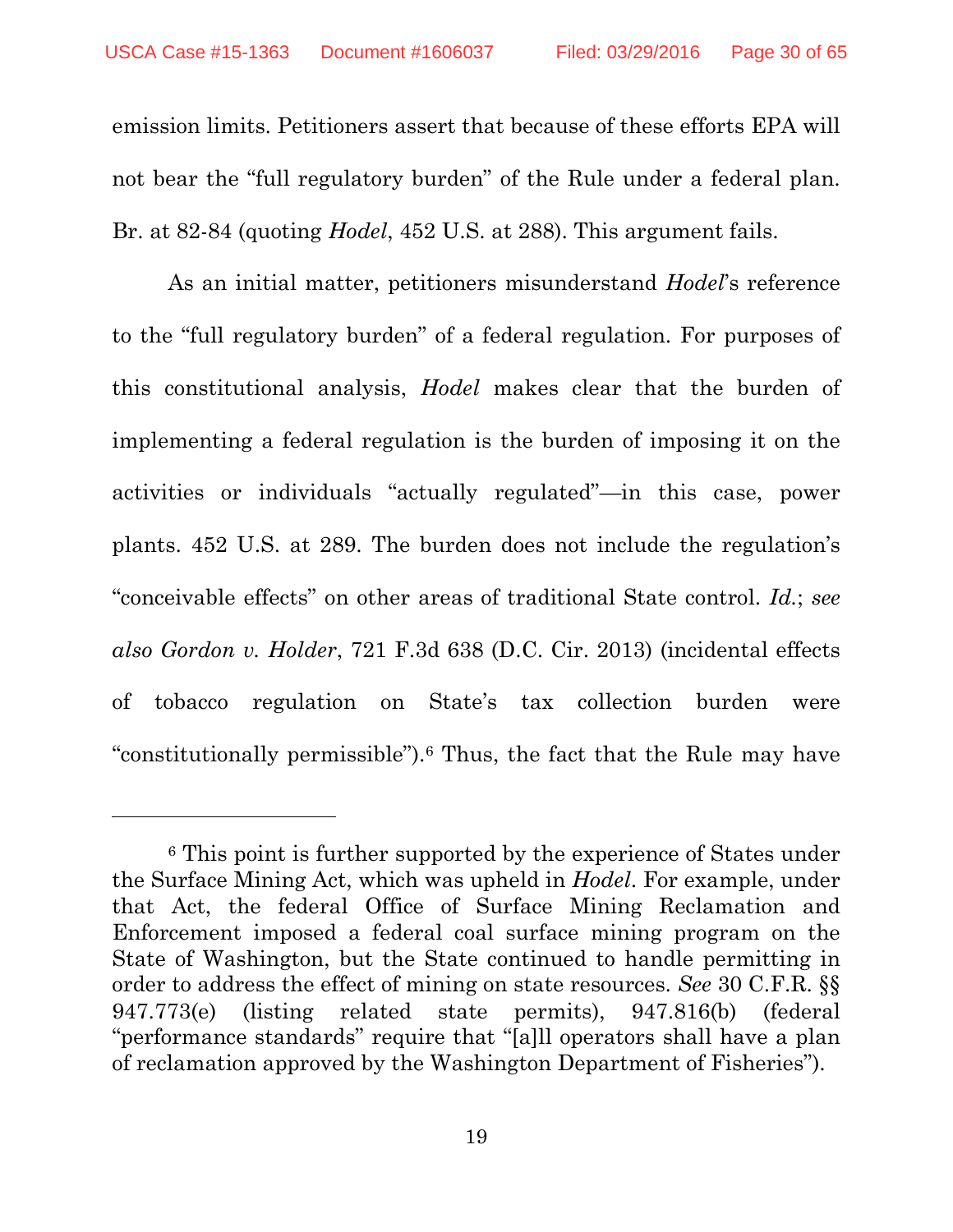the "conceivable effect" of causing power plants to seek approval from state regulators for their compliance choices is legally irrelevant.

Additionally, the regulatory actions to which petitioners object are not a result of the Rule, but rather a result of States' continued choice to exercise a role in regulating (or deregulating[7](#page-30-2)) their electric utilities and infrastructure. State regulators routinely choose to play a role in this area by reviewing changes in power generation—whether caused by state or federal regulations, economic forces, industry practice, or power-plant owners' private business decisions. It is thus common, even in petitioner States, for state regulators to evaluate and decide applications from power plants seeking to comply with federal airquality regulations or to recover the costs of such compliance.[8](#page-30-3) For

l

<span id="page-30-2"></span><sup>7</sup> In deregulated States, such as New Jersey, Michigan, Ohio, and Texas, power plants sell electricity and make investment decisions in wholesale markets overseen by the Federal Energy Regulatory Commission. *See* 80 Fed. Reg. at 64,796. *See also* Br. at 38, n.23 (noting New Jersey's choice to deregulate).

<span id="page-30-3"></span><span id="page-30-1"></span><span id="page-30-0"></span><sup>8</sup> *See In re Tucson Elec. Power Co.*, No. E-01933A-12-0291, 2013 WL 3296522, at \*6, 32, 59 (Ariz. Corp. Comm'n, June 27, 2013) (allowing power company to recover costs of complying with federal air pollution rules); *In re Ariz. Pub. Serv. Co.*, No. E-01345A-10-0474, 2012 WL 1455090, at \*33-35 (Ariz. Corp. Comm'n, Apr. 24, 2012) (allowing power plant owner to pursue acquisition of additional existing coal (*continued on the next page*)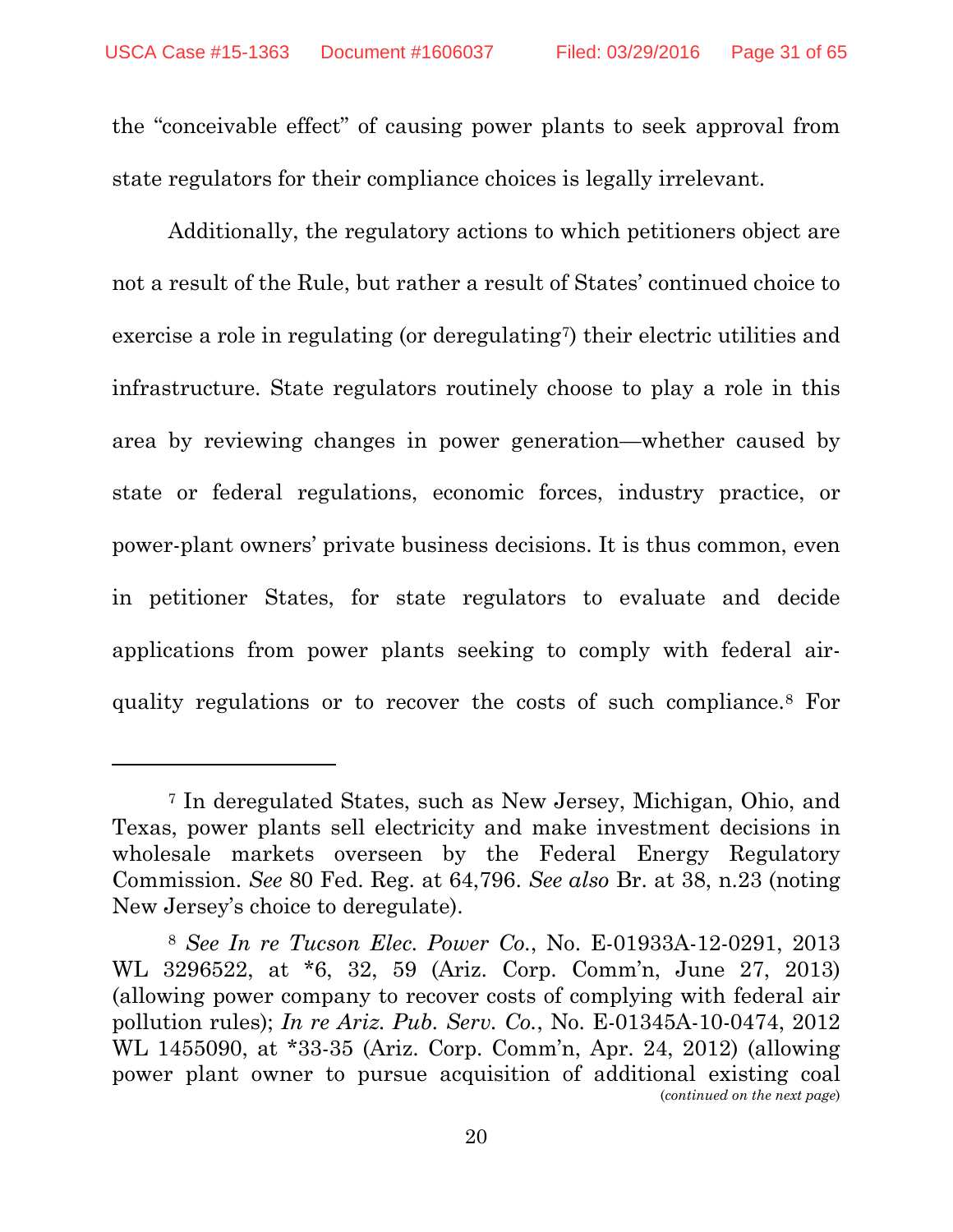l

example, the Kentucky Public Service Commission approved a power plant's plans to convert a unit to natural gas to comply with EPA's Mercury and Air Toxics Rule because the conversion was the most costeffective option that also ensured a continued reliable supply of energy.[9](#page-31-4) Similarly, the Public Service Commission of Wisconsin approved a power plant's request to convert to natural gas to comply with federal environmental standards after determining, under Wisconsin law, that there were no more reliable or cost-effective alternatives and that the project was in the public interest.[10](#page-31-5)

<span id="page-31-3"></span><span id="page-31-1"></span>plants on condition owner consider clean and renewable energy options); *In re Montana-Dakota Utilities Co.*, No. PU-11-163, 2012 WL 2849479 (N.D. Pub. Serv. Comm'n, May 9, 2012) (considering options presented by conversion to natural gas and investment in renewable energy when granting application to comply with regional haze regulations ); *see also* M.J. Bradley & Associates, *Public Utility Comm'n Study*, EPA Contract No. EP-W-07-064 (Mar. 31, 2011) (describing responses by utility regulators, including in Indiana, Georgia, and West Virginia, to power plant efforts to comply with federal pollution regulations).

<span id="page-31-4"></span><span id="page-31-0"></span><sup>9</sup> *In re Ky. Power Co.*, No. 2013-00430, 2014 Ky. PUC LEXIS 583 (Ky. Pub. Serv. Comm'n, Aug. 1, 2014).

<span id="page-31-5"></span><span id="page-31-2"></span><sup>10</sup> *In re Wis. Electric Power Company*, No. 6630-CU-101, 2014 Wisc. PUC LEXIS 80 (Wis. Pub. Serv. Comm'n, Mar. 17, 2014). As another example, Virginia's State Corporation Commission granted a power plant's application to convert from coal to natural gas after Clean (*continued on the next page*)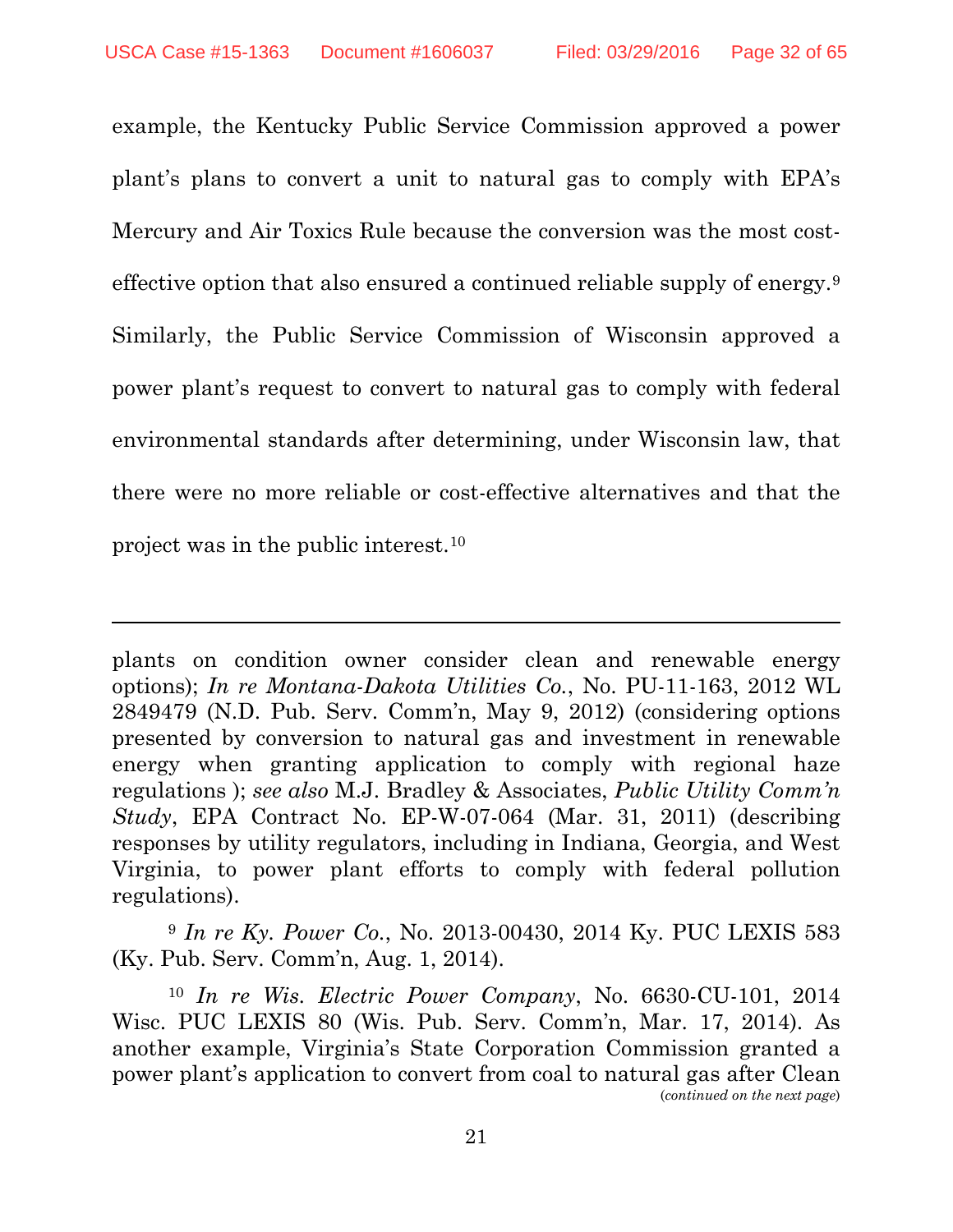The fact that state regulatory agencies will continue exercising their ordinary oversight over their electric utilities—including over decisions made by power plants to comply with a federal plan—does not mean the Rule commandeers States. The States' regulatory oversight is independent of the Rule, not a new mandate imposed by EPA. And the Rule imposes no constraints on how States may exercise their authority over power plants. *See* EPA Br. at 57-58, 103-104. States thus remain free to deny (for example) a permit, rate change, or plant closure requested by a power plant. It is the obligation of the power plant faced with such a denial to identify and pursue a different compliance option that will be acceptable both to state regulators and to EPA.

<span id="page-32-2"></span><span id="page-32-1"></span>As an example, in its regional haze rule, EPA had identified scrubbers as the "best available retrofit technology" for coal plants. *See* 70 Fed. Reg. 39,104, 39,110 (July 6, 2005); *see also* 76 Fed. Reg. 81,728, 81,729 (Dec. 28, 2011) (federal plan). Oklahoma regulators nonetheless

<span id="page-32-0"></span>Air Act requirements made the continued use of coal uneconomical. The Commission made clear that state law governed its decision, regardless of the purpose for the application. *In re Va. Elec. & Power Co.*, No. PUE-2012-00101, 2013 Va. PUC LEXIS 633, at \*18-\*19 (Va. Corp. Comm'n, Sept. 10, 2013).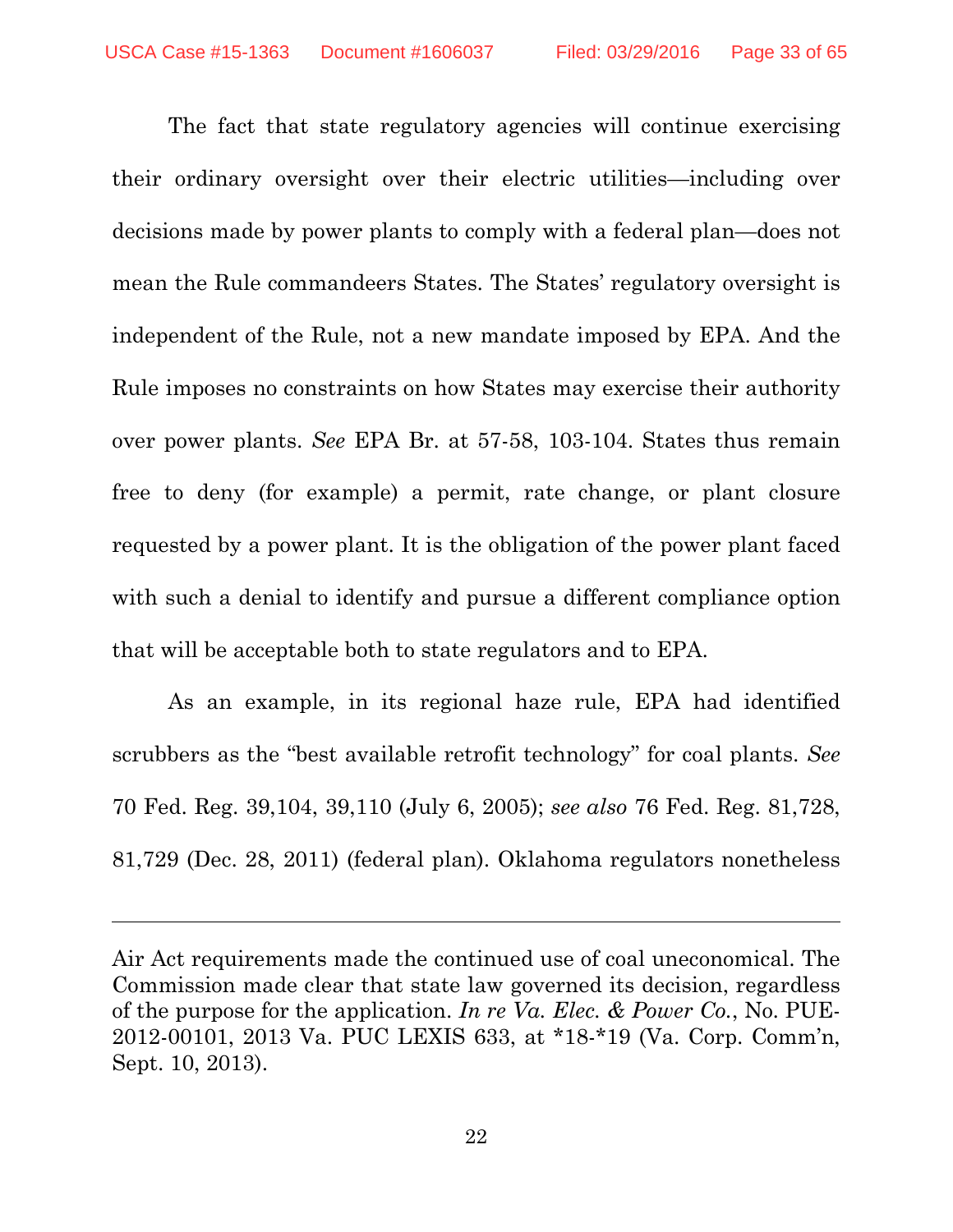l

denied a request from the Oklahoma Gas and Electric Company to install scrubbers at one plant and convert two other coal plants to natural gas, in part because the company had not appropriately analyzed whether other alternatives, such as renewable energy, would be more cost-effective.[11](#page-33-3) The federal plan there did not preclude Oklahoma from reaching this determination, nor did it allow the company to ignore Oklahoma's independent state-law authority to review and deny such an application. The Rule here is similar and would not preclude State regulators from exercising their independent judgment when entertaining power-plant applications.

<span id="page-33-1"></span><span id="page-33-0"></span>The Rule's preservation of state regulators' preexisting authority over electricity generation easily distinguishes the Rule from the statutes that were found to impermissibly commandeer States in *Printz v. United States*, 521 U.S. 898, 932-33 (1997), and *New York v. United States*, 505 U.S. 144, 167-68, 176-77 (1992). *See* Br. at 82-83. In both of those cases, the relevant federal statutes supplanted state authority and directed state officials or agencies to act in a specific way. Here, in

<span id="page-33-3"></span><span id="page-33-2"></span><sup>11</sup> *See In re Ok. Gas & Elec. Co.*, No. PUD 201400229, 2015 Okla. PUC LEXIS 397, at \*18-\*20 (Ok. Corp. Comm'n, Dec. 2, 2015).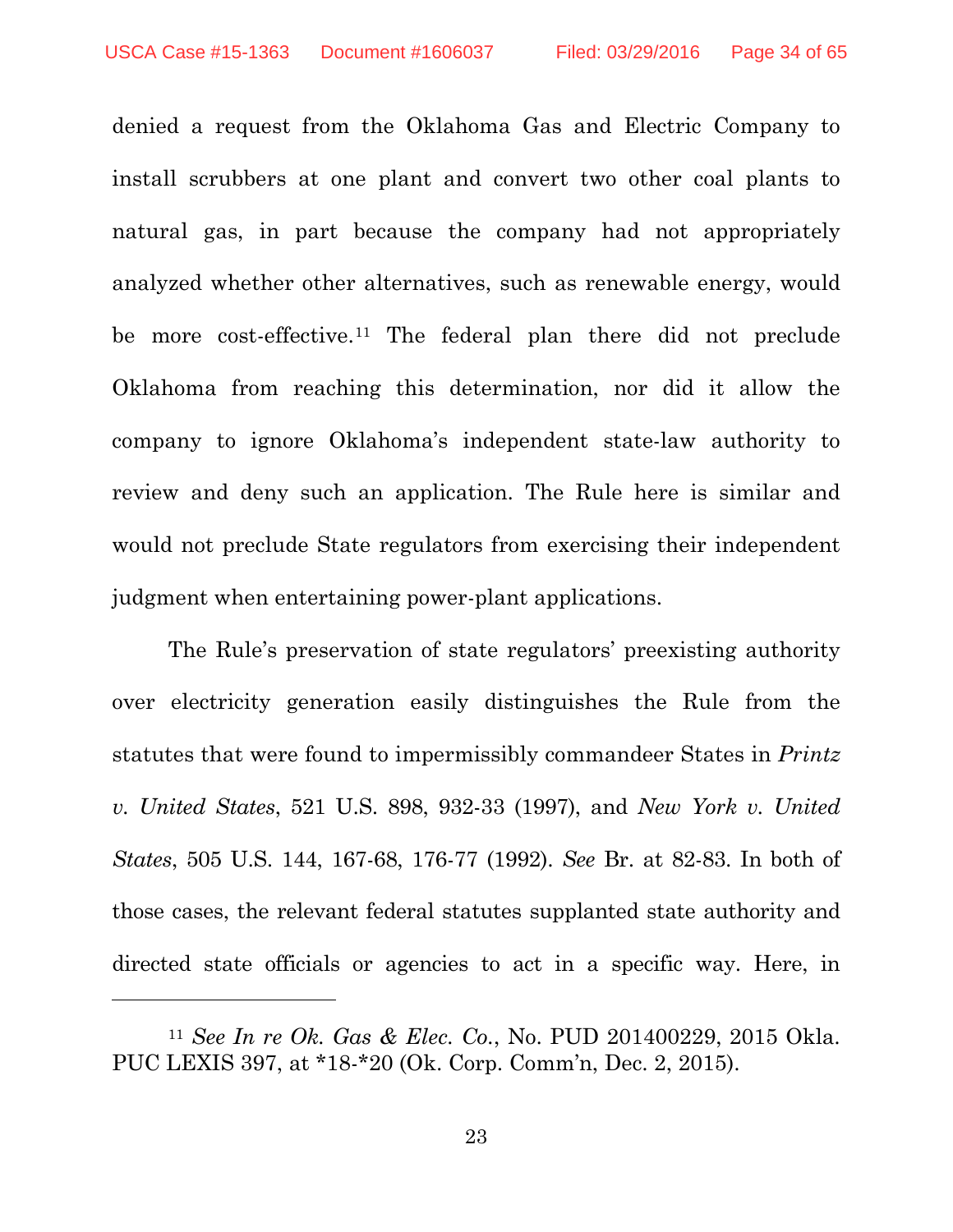contrast, the Rule places no restrictions on the States' continued exercise of authority over any compliance decisions by power plants.

#### **2. The Rule does not coerce States.**

<span id="page-34-0"></span>Petitioners repackage their "commandeering" claims to argue that the Rule also "coerces" States by threatening them with "electricity shortfalls" they must address by "facilitat[ing] generation-shifting." Br. at 84-85. But this argument fails for the same reason the commandeering argument fails. State regulators have always considered the need to maintain the reliability of the electricity grid in overseeing the construction and operation of power plants. The Rule preserves this role. The Rule thus does not "coerce" any regulatory action beyond what States have long been accustomed to doing.[12](#page-34-1)

<span id="page-34-1"></span><sup>12</sup> Petitioners are mistaken in their assertion that the proposed federal plan "expressly relies" on state regulators to ensure reliability of the grid. Br. at 83. In the proposed federal rule, EPA recognizes that state planning authorities have a role in ensuring reliability. 80 Fed. Reg. at 64,981. But EPA has proposed that its implementation of a federal plan will principally rely on coordination with other federal agencies (specifically, the Department of Energy and the Federal Energy Regulatory Commission) to help ensure reliability. 80 Fed. Reg. at 64,982.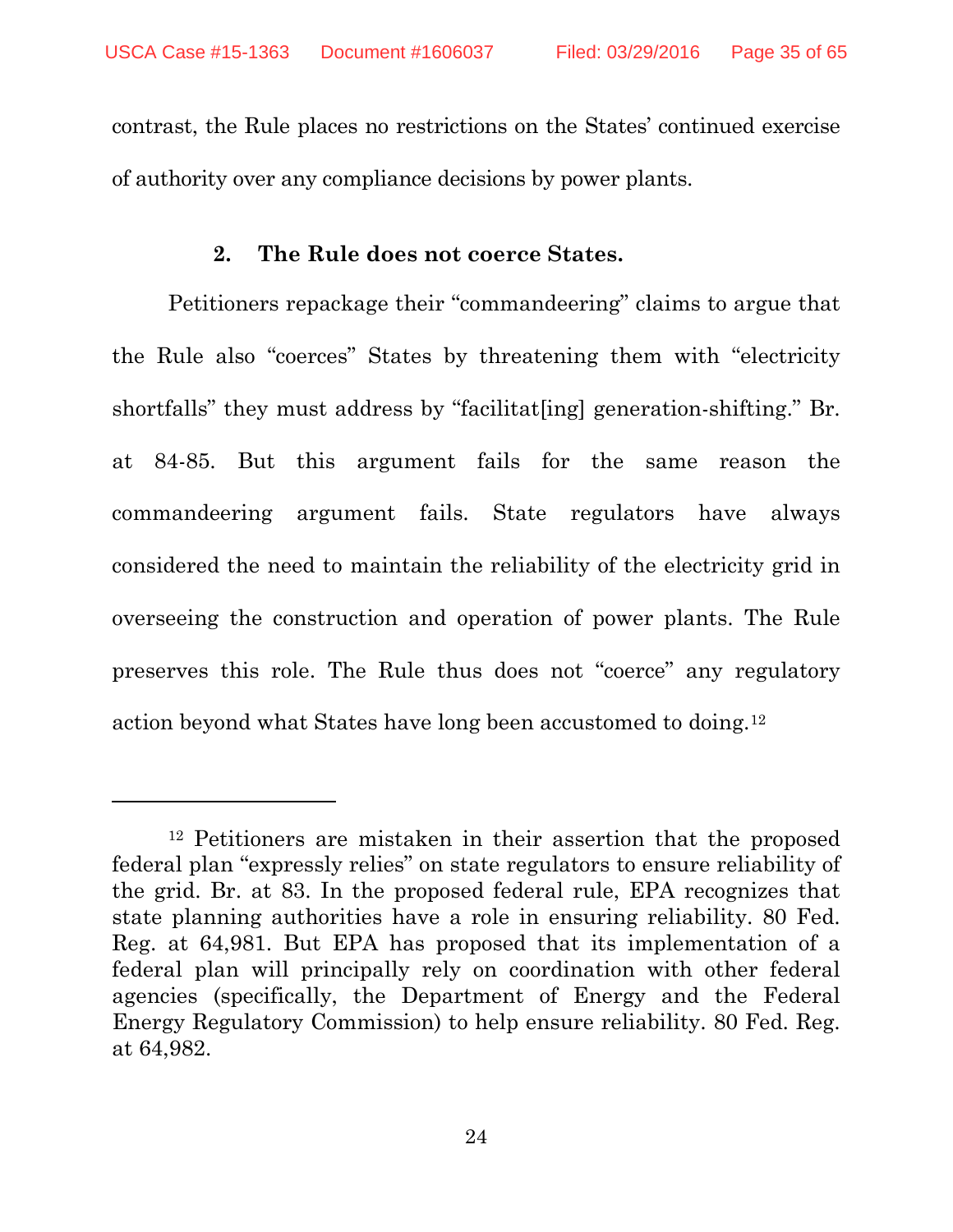In any event, as explained by EPA in its brief, EPA Br. at 102, 150-53, and in the Rule, EPA exhaustively studied reliability and found the Rule "does not interfere with the industry's ability to maintain the reliability of the nation's electricity supply." 80 Fed. Reg. at 64,875-76. Petitioners have not met their burden of showing that the Rule is unconstitutional. *See Miss. Comm'n on Envt'l Quality*, 790 F.3d at 178.

#### <span id="page-35-3"></span>**POINT II**

#### **EPA'S INTERPRETATION OF SECTION 111(d) IS REASONABLE AND CORRECT**

<span id="page-35-1"></span><span id="page-35-0"></span>As EPA explains, petitioners' other challenges to the Rule are meritless. State Intervenors add only the following points:

#### <span id="page-35-2"></span>**A. EPA Reasonably Incorporated Longstanding Pollution-Control Strategies in Determining the Best System.**

In determining the guidelines to apply to carbon-dioxide emissions from existing power plants, EPA was required to select the "best system of emission reduction" that is "adequately demonstrated" to achieve pollution reductions. 42 U.S.C.  $\S 7411(a)(1)$ . To satisfy this statutory obligation, EPA appropriately considered "strategies, technologies and approaches already in widespread use by power companies and states"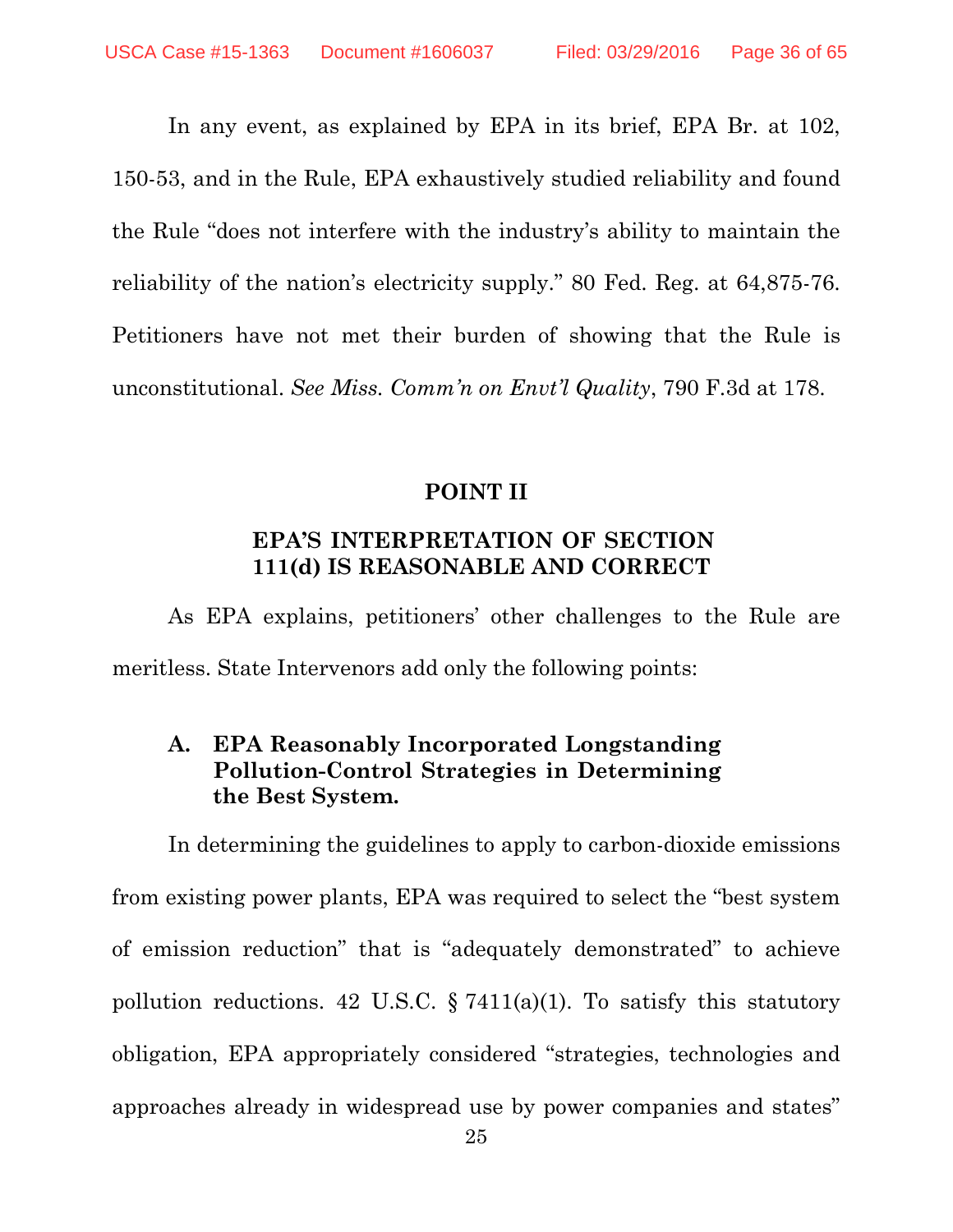to address the unique qualities of carbon-dioxide pollution and the interconnected electricity grid. 80 Fed. Reg. at 64,664, 64,689; *see also id.* at 64,667, 64,725, 64,744. EPA's careful consideration of existing practices and emission-reduction strategies highlights the Rule's reasonableness.

As EPA explained in the Rule, the interconnected electricity grid allows cleaner generation to replace dirtier generation—whether that cleaner energy is developed in response to policy measures, economic forces, or other factors. *Id.* at 64,677, 64,795. Because of the ease of transitioning to cleaner power through the grid, power plants throughout the United States and abroad already use methods that include reducing their reliance on dirtier fuels in order to limit their carbon-dioxide emissions. *Id.* at 64,727-28. *See* EPA Br. at 31. In addition, there has been a consistent trend away from coal-fired electricity generation for more than a decade in the United States, largely as a result of market forces. 80 Fed. Reg. at 64,725, 64,795. Because of these industry trends and the unique features of the electricity grid, EPA determined that the set of measures it identified as the "best system"—including the use of more natural gas or renewable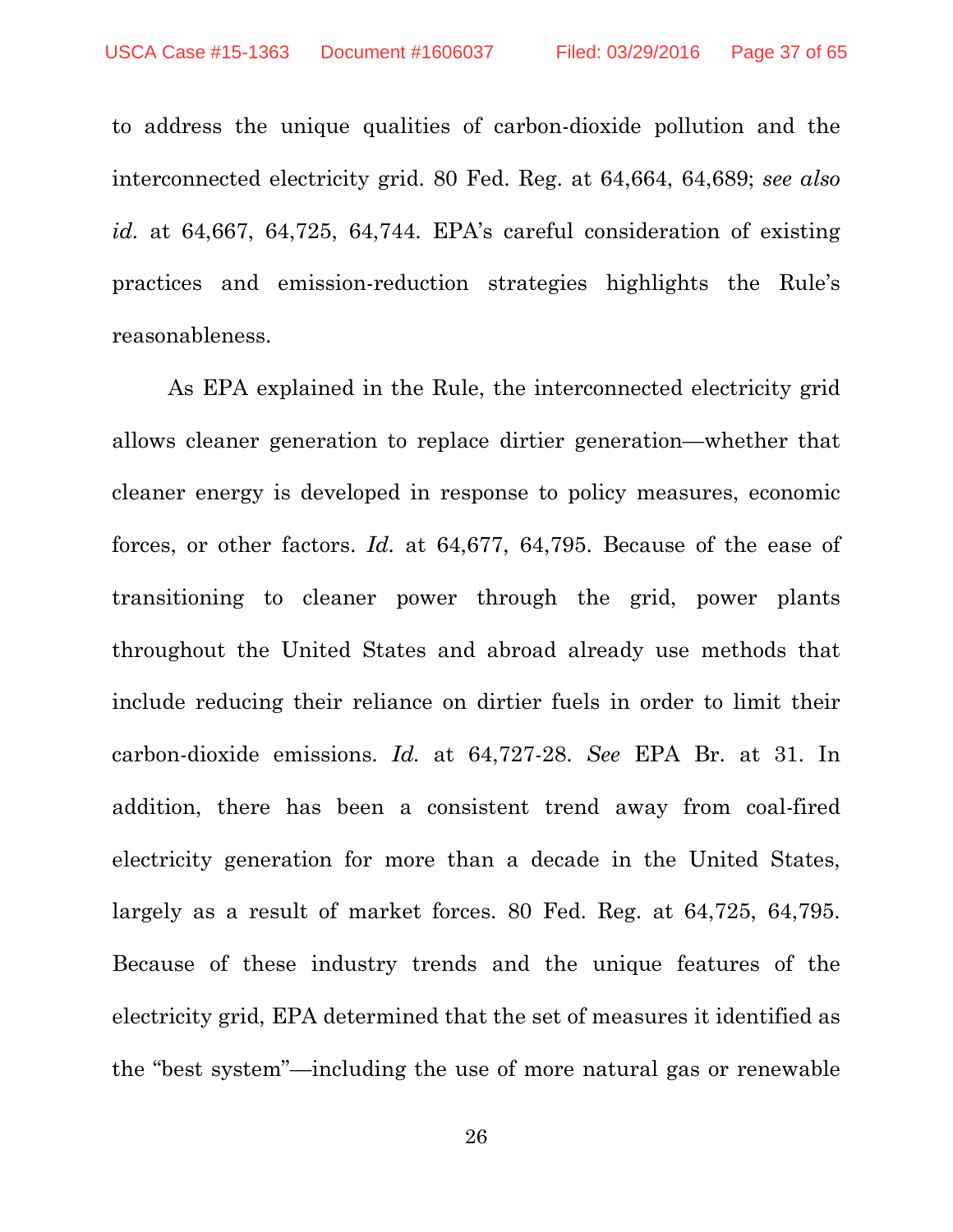energy—was the *least expensive* manner of reducing carbon-dioxide emissions. *Id.* at 64,727 (discussing other cost-effective methods).

EPA's chosen system of emission reduction also comports with the strategies States and industry have "long relied" on to reduce pollution from fossil-fueled power plants.[13](#page-37-0) *See* Power Co. Br. at I. State Intervenors were uniquely positioned to inform EPA's determination because they have years of direct experience reducing power-plant carbon-dioxide emissions. For example, through the Regional Greenhouse Gas Initiative (RGGI), nine northeast and mid-Atlantic States (all intervenors here) agreed on limits for such emissions and created a trading program through which plants can buy and sell allowances to meet the agreed-upon limits. Natural-gas combustion turbines run more cleanly than coal plants and thus require fewer allowances to generate the same energy. Therefore, one practical effect of the RGGI trading program is that natural gas-fired plants are "called on to operate more often" than more polluting (and thus more

l

<span id="page-37-0"></span><sup>13</sup> State Comments at 15-19; *see also* RGGI Comments at 3; RTC Ch. 3.2, at 2; 80 Fed. Reg. at 64,735, 64,783, 64,796, 64,803.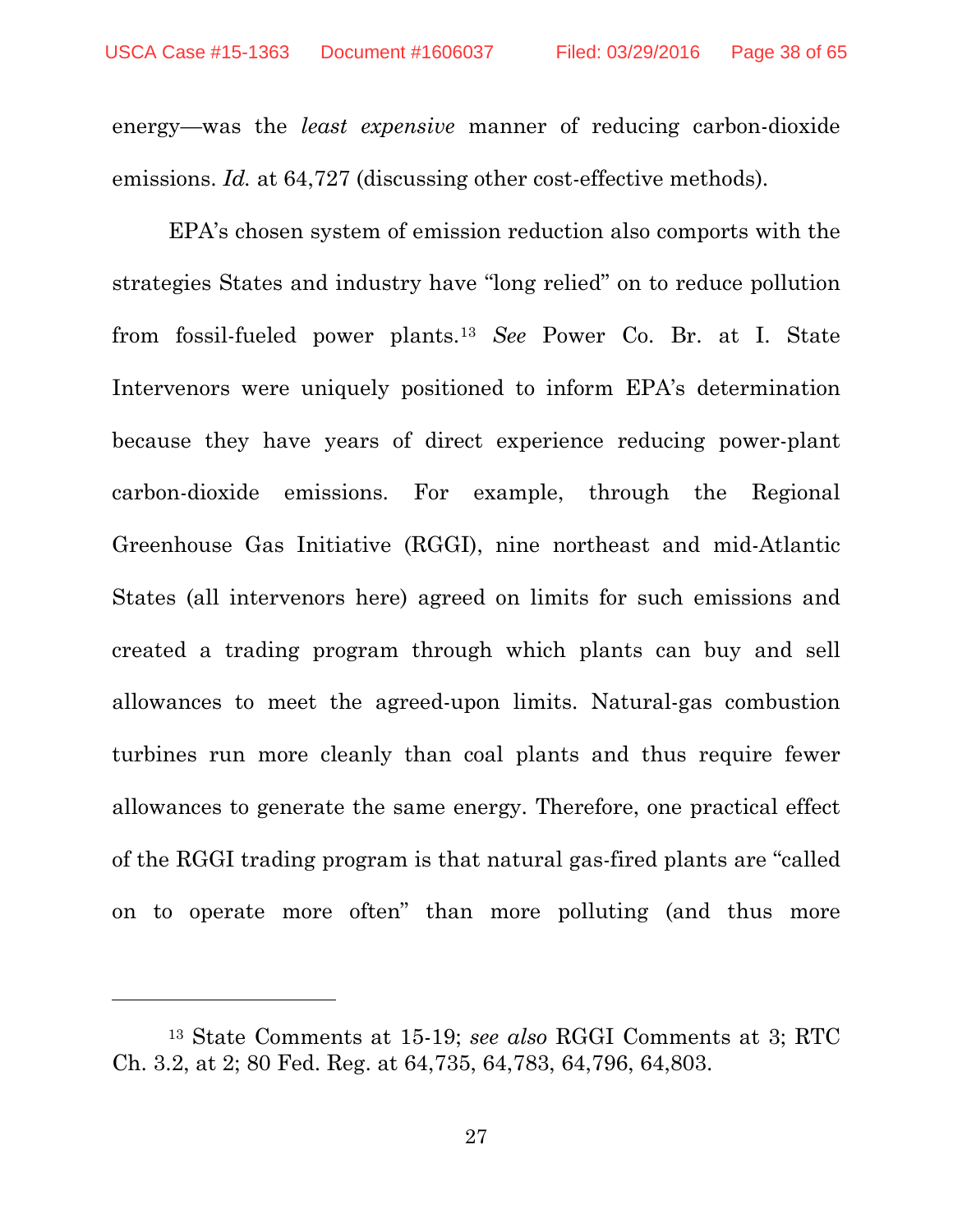expensive) coal- and oil-fired generation units.<sup>[14](#page-38-0)</sup> Encouraging these shifts, among other steps, helped RGGI states reduce carbon pollution from the power sector by over forty percent between 2005 and 2012.[15](#page-38-1) Other programs in Minnesota and California have also led plants to make meaningful reductions to greenhouse-gas emissions through some of the same measures EPA included in the "best system" here.[16](#page-38-2)

The experience of power plants in our States has shown that these reductions in carbon-dioxide emissions can be achieved without impeding economic growth or threatening grid reliability. Indeed, State Intervenors' carbon-reduction initiatives have delivered significant economic benefits.[17](#page-38-3) For example, in RGGI's first three years, participating States realized \$1.6 billion in net economic benefits, largely from reduced energy bills for consumers.<sup>[18](#page-38-4)</sup> Similarly, in Illinois, growth in the wind industry spurred by state regulations created 10,000

<span id="page-38-1"></span><span id="page-38-0"></span> $\overline{a}$ 

28

<sup>14</sup> State Comments at 18.

<sup>15</sup> *Id.* at 26.

<sup>16</sup> *Id.* at 23-24. *See also* Iowa Comments at 6.

<span id="page-38-4"></span><span id="page-38-3"></span><span id="page-38-2"></span><sup>17</sup> *See* RGGI Comments at 23, 27-28; State Comments at 12, 15, 19-24.

<sup>18</sup> State Comments at 22.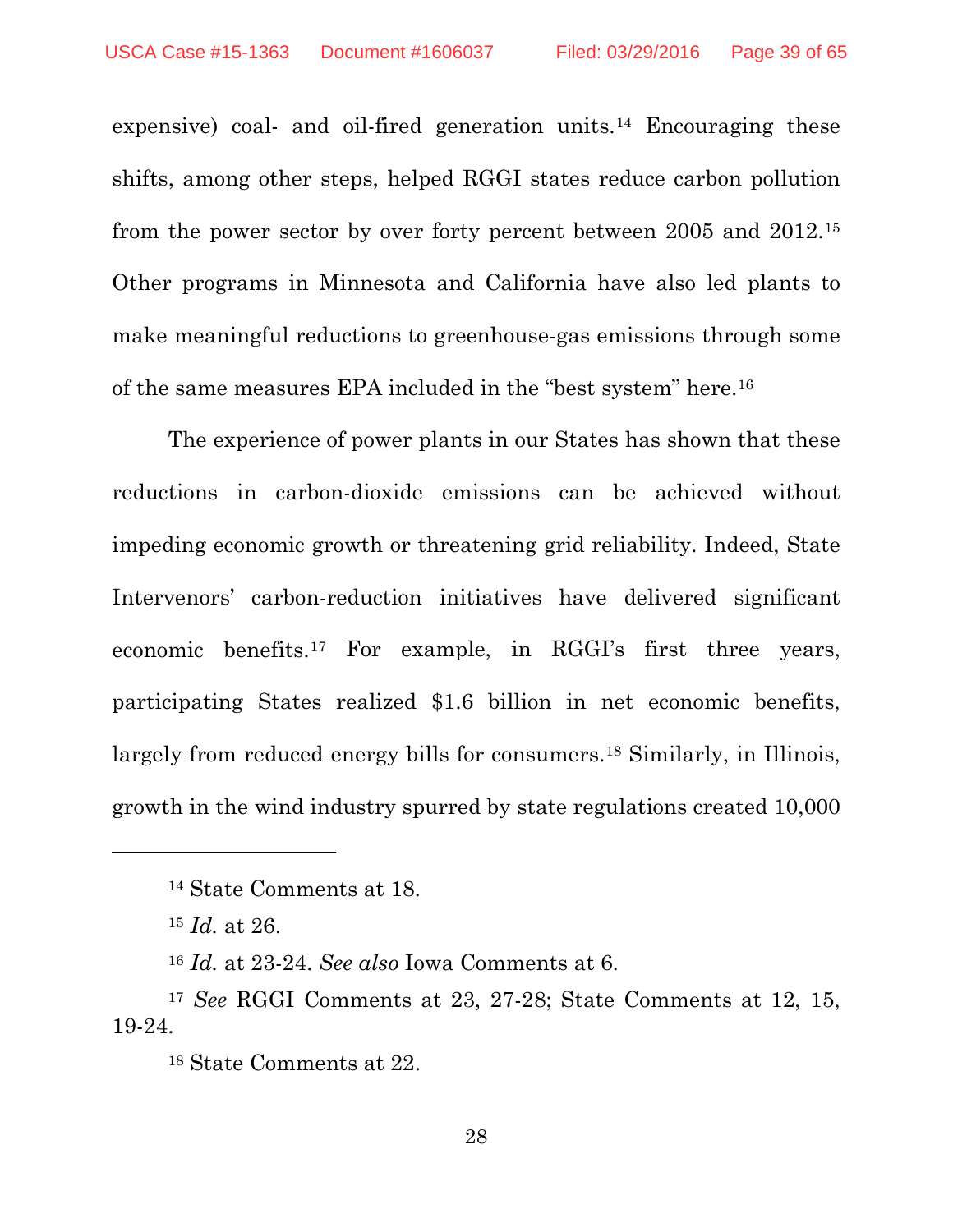new local jobs and economic benefits totaling \$3.2 billion between 2003 and 2010.[19](#page-39-2)

Petitioners' narrow view of the "best system," Br. at 41-50, would require EPA to *ignore* well-demonstrated systems of emission reduction despite undisputed evidence that power plants are already using these methods and will continue to do so. *See* 80 Fed. Reg. at 64,784-85. Such disregard of directly relevant evidence would be contrary to basic principles of rational agency rulemaking. *See Motor Veh. Mfrs. Ass'n v. State Farm Mut. Auto. Ins. Co.*, 463 U.S. 29, 46-50 (1983); *see also* 80 Fed. Reg. at 64,761, 64,769.

#### <span id="page-39-1"></span><span id="page-39-0"></span>**B. EPA's Hazardous Air Pollution Regulations Do Not Bar the Clean Power Plan.**

Petitioners argue that EPA is barred from regulating carbondioxide from existing power plants because those plants are already regulated—for other pollutants—under the hazardous-air-pollutant program of section 112. Br. at 61-62. This argument must be rejected

<span id="page-39-2"></span>l

<sup>19</sup> Nichols Comments, Attachments, at 43.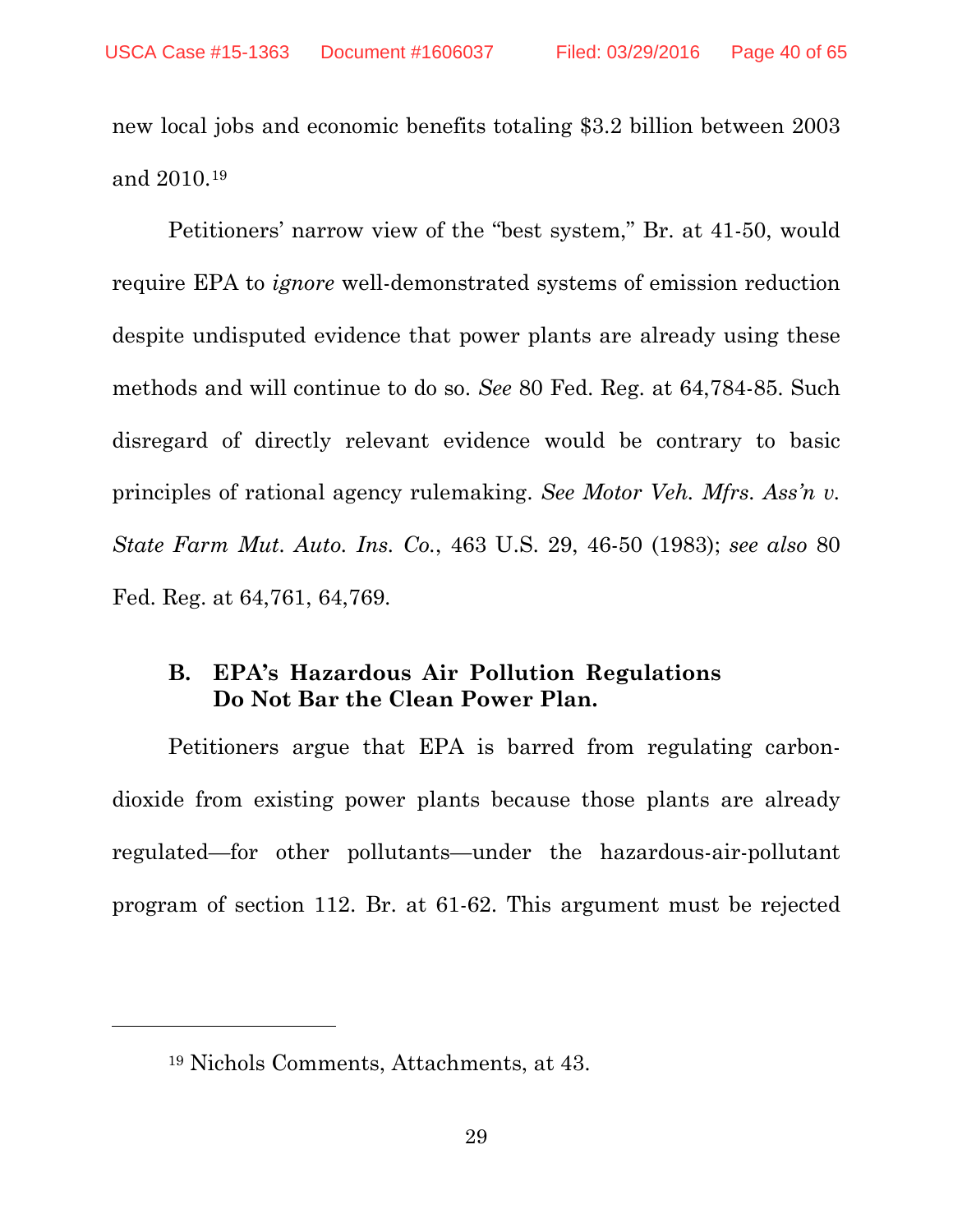because, among other reasons, it would create a loophole that is incompatible with the Clean Air Act's design and purpose.[20](#page-40-4)

<span id="page-40-1"></span><span id="page-40-0"></span>The Act establishes three general areas of regulatory authority to ensure comprehensive pollution control for existing sources. The first two areas cover specific pollutants: namely, (1) a small number of "criteria" pollutants, 42 U.S.C. §§ 7408-7410; and (2) a longer list of "hazardous" pollutants, *id.* § 7412. The third area, section 111(d), provides a catchall source of regulatory authority for harmful air pollutants from existing sources to ensure "no gaps in control activities pertaining to stationary source emissions that pose any significant danger to public health or welfare." S. Rep. No. 91-1196, at 20 (1970).

<span id="page-40-3"></span><span id="page-40-2"></span>Along with power plants, many other large facilities, such as petroleum refineries, Portland cement facilities, landfills, fertilizer plants, and chemical plants are already regulated for certain hazardous air pollutants under section 112. *See* 40 C.F.R. pt. 61. Petitioners' interpretation of section 111(d), *see* Br. at 68, would create a large gap

<span id="page-40-4"></span><sup>20</sup> State Intervenors also agree with EPA that petitioners misconstrue the statutory language, and that petitioners' interpretation conflicts with section 112(d)(7). *See* EPA Br. at 76-94.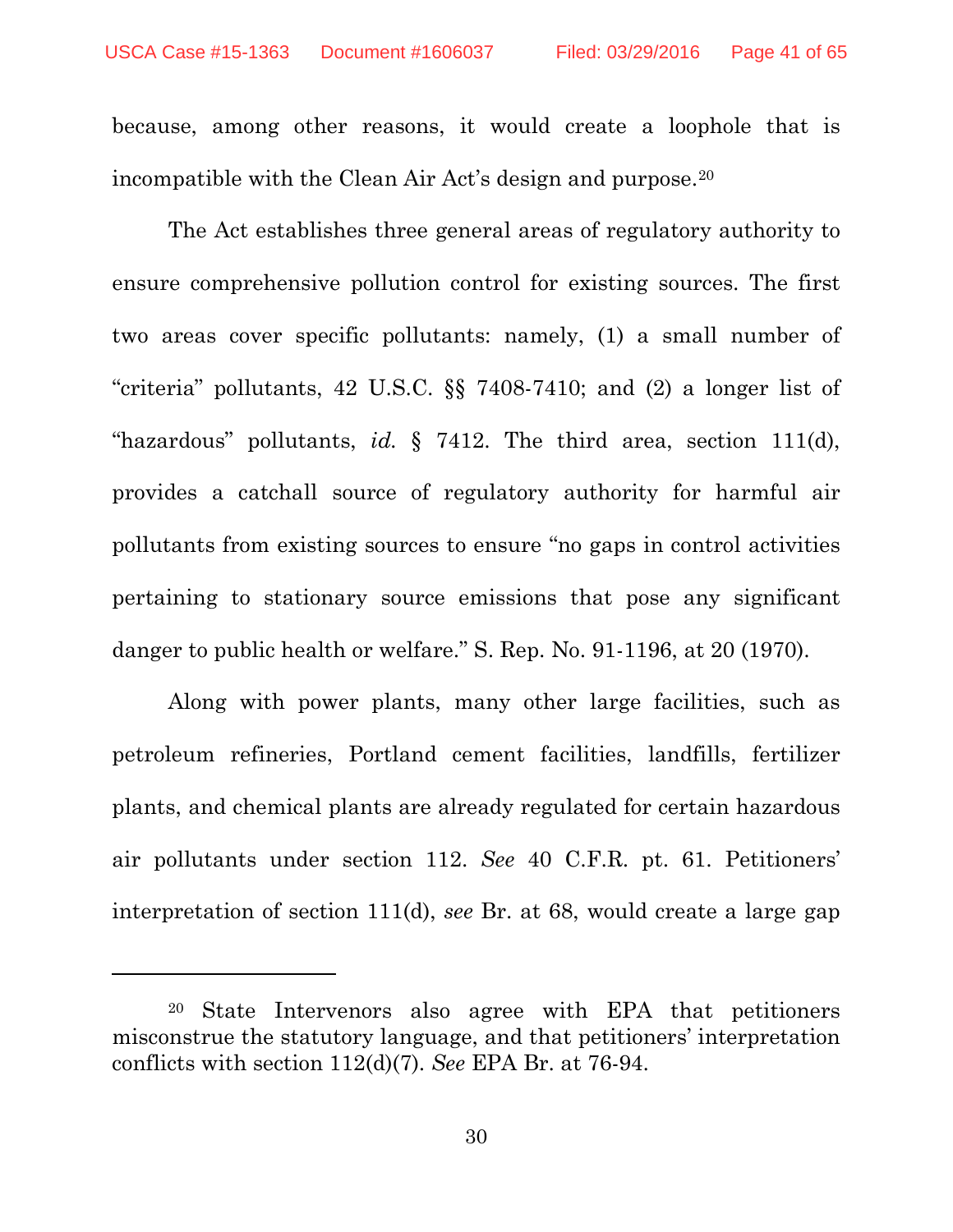in the Act's comprehensive coverage because it would preclude EPA's regulation of *any* non-criteria pollutants—including greenhouse gases under section  $111(d)$  from these sources.<sup>[21](#page-41-3)</sup>

Petitioners argue that Congress meant to bar "double regulation" of power plants under section 111(d) and section 112 (Br. at 68), but regulating different pollutants under different programs is not "double regulation." And, in fact, EPA and States have long used section 111(d) to limit harmful pollution, such as sulfuric acid mist and fluoride compounds, even though those sources are regulated for other pollutants under section 112.[22](#page-41-4) Petitioners' nonsensical interpretation would threaten the viability of these regulations.

<span id="page-41-3"></span><span id="page-41-2"></span><sup>21</sup> For example, although EPA has proposed to limit methane emissions from new oil and gas sources, *see* 80 Fed. Reg. 56,593 (Sept. 18, 2015), under petitioners' interpretation, EPA would be barred from requiring pollution reductions from existing sources—even though they are among the largest sources of this potent greenhouse gas—because this source category is regulated under section 112 for hazardous pollutants.

<span id="page-41-4"></span><span id="page-41-1"></span><span id="page-41-0"></span><sup>&</sup>lt;sup>22</sup> Methane and non-methane organic compounds from landfills are regulated under section 111(d) while emissions of vinyl chloride, ethyl benzene, toluene, and benzene from those same sources are regulated under section 112. 61 Fed. Reg. 9,905 (Mar. 12, 1996) & 40 C.F.R. pt. 63, subpt. AAAA. Similarly, fluorides from phosphate fertilizer plants are regulated under section 111(d) and hydrogen fluoride and other (*continued on the next page*)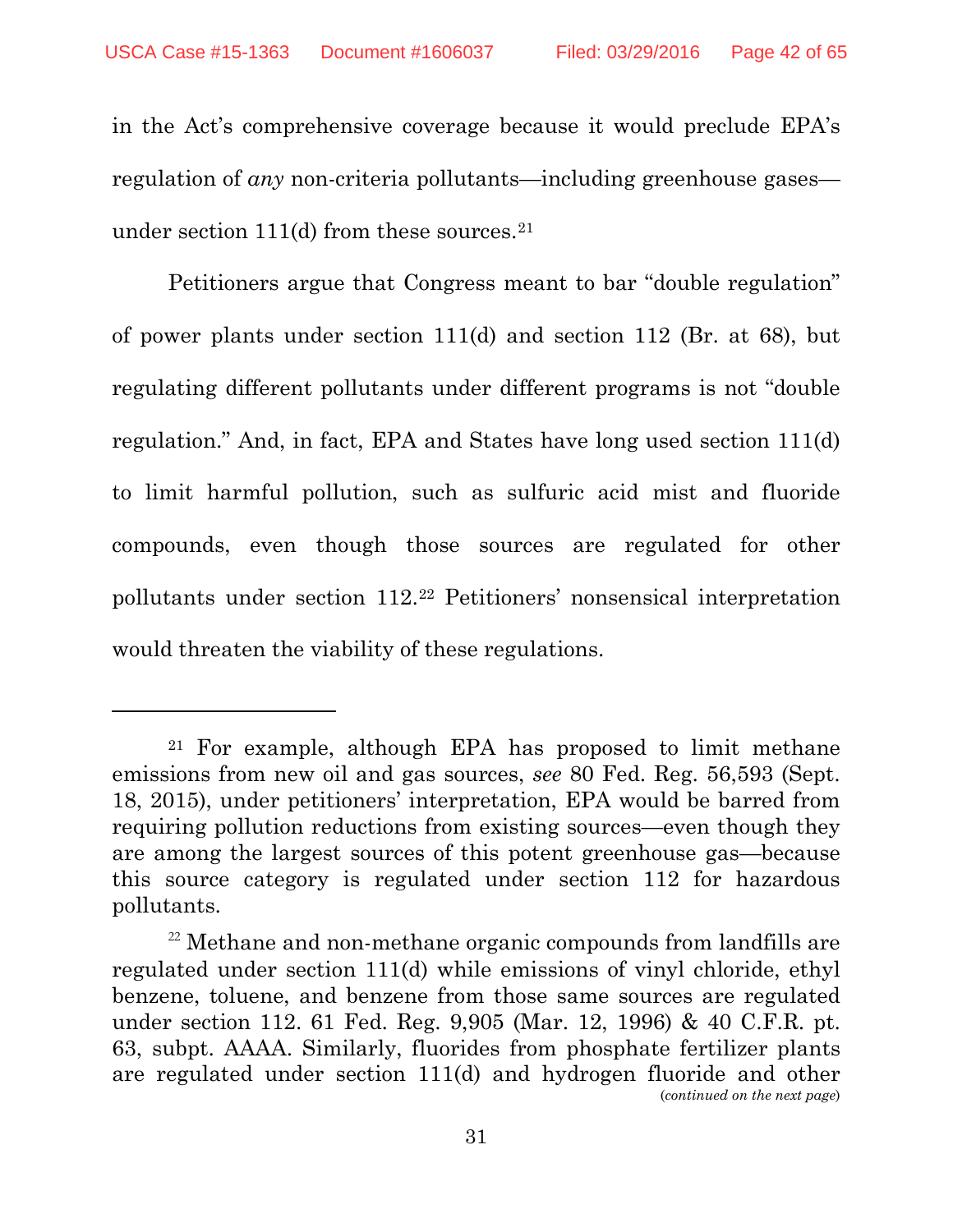Petitioners' argument is not only wrong, but opportunistic. The power plant defendants in *AEP*, some of which are petitioners here,<sup>[23](#page-42-4)</sup> took a contrary position to the one adopted here to defeat the States' common-law public-nuisance claims in that earlier litigation. At the time *AEP* was argued, EPA had already proposed to regulate hazardous air pollutants from existing power plants—regulations that, under petitioners' arguments now, would have precluded section 111(d) regulation of the same plants.[24](#page-42-5) But petitioners in *AEP* never advanced such a constraint on EPA's authority under 111(d). To the contrary,

<span id="page-42-1"></span><span id="page-42-0"></span>pollutants from those sources are regulated under section 112, 42 Fed. Reg. 12,022 (Mar. 1, 1977) & 40 C.F.R. pt. 63, subpt. BB.

<span id="page-42-4"></span><sup>23</sup> For example, Alabama Power Company is a wholly-owned subsidiary of Southern Company (a defendant in *AEP*). American Electric Power Company, Cinergy Corporation, and Southern Company (defendants in *AEP*) are members of Utility Air Regulatory Group, a petitioner here. Many petitioners here were also amici in support of industry in *AEP,* including the Chamber of Commerce, National Rural Electric Cooperative Association, National Mining Association, and nineteen States.

<span id="page-42-5"></span><span id="page-42-3"></span><span id="page-42-2"></span><sup>&</sup>lt;sup>24</sup> EPA released the proposed Mercury and Air Toxics Standards for power plants on March 16, 2011. *See* EPA, Mercury and Air Toxics Standards: History of This Regulation, *available at* <https://www3.epa.gov/mats/actions.html> (last visited Mar. 23, 2016). The proposal had been in development, with industry input, since 2009. *See* 74 Fed. Reg. 31,725, 31,727 (July 2, 2009).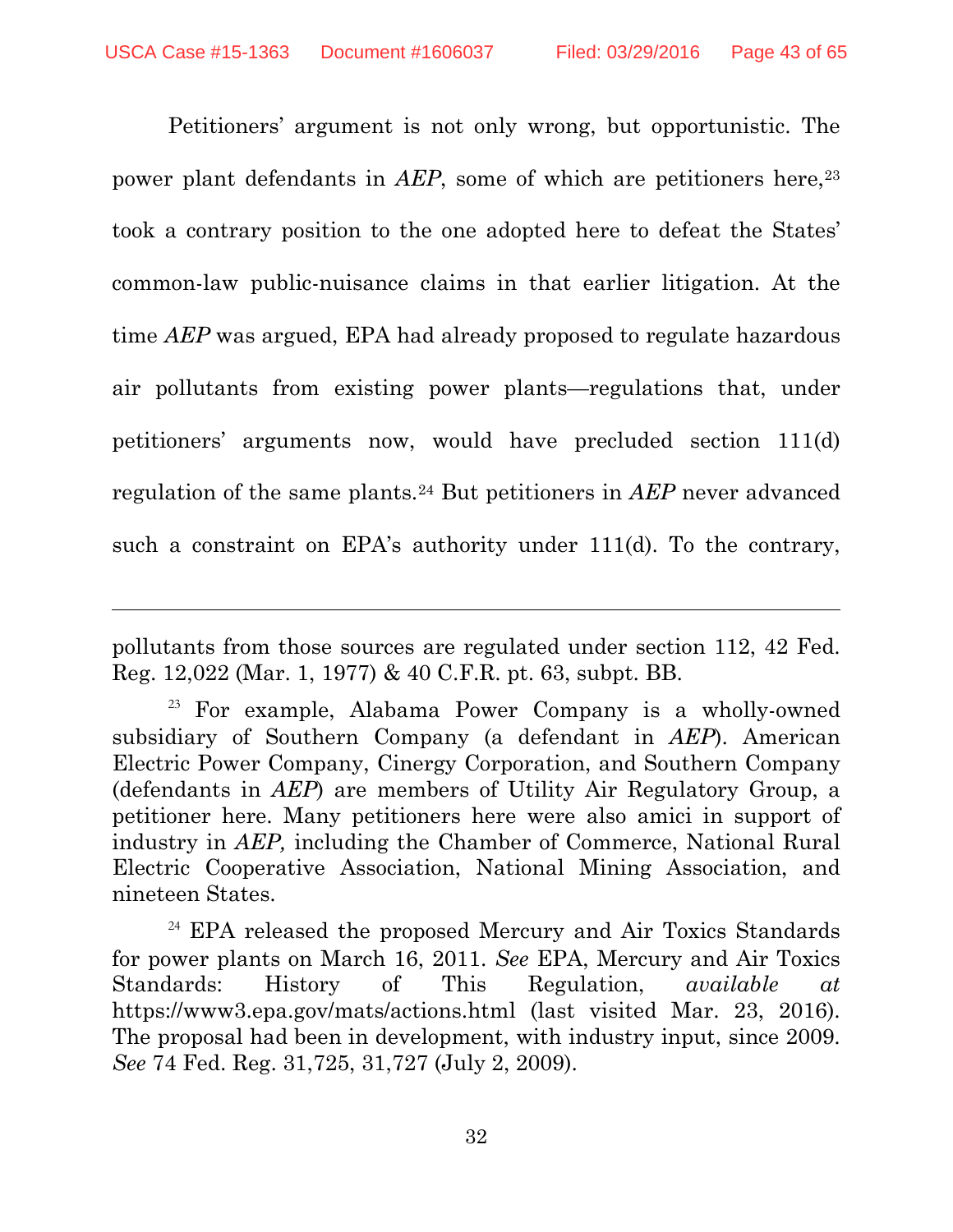$\overline{a}$ 

they argued *in favor* of EPA's "comprehensive" regulatory authority under the Clean Air Act to regulate greenhouse-gas emissions including under section 111(d)—as a means of displacing the States' federal common-law nuisance remedies against existing power plants[.25](#page-43-1)

#### <span id="page-43-0"></span>**C. EPA Correctly Interpreted Its Authority to Require a Minimum Level of Reductions.**

Petitioners assert the Rule improperly set "standards of performance" for existing power plants because under section 111(d) EPA can only promulgate a "procedure" for submitting state plans, under which States can establish emissions standards that are collectively "less stringent." Br. at 75. But the statute gives EPA supervisory authority to ensure state plans contain "satisfactory" "standards of performance," 42 U.S.C.  $\S 7411(d)(1)$ ,  $(2)(A)$ . That supervisory role necessarily entails authority to set criteria for

33

<span id="page-43-1"></span><sup>25</sup> *See* Br. for Pets., 2011 WL 334707, at 41-42 (Jan. 31, 2011); Oral Argument, *AEP*, 2011 WL 1480855, at \*15 (Apr. 19, 2011); *see also*  Amicus Br. for Nat'l Rural Elec. Coop. Ass'n, et al., *AEP*, 2011 WL 396513, at \*9 (Feb. 7, 2011) (asserting EPA could "produce hard emissions standards" under section 111(d) for "air pollutants that are not regulated under certain other provisions of the Clean Air Act, such as GHGs").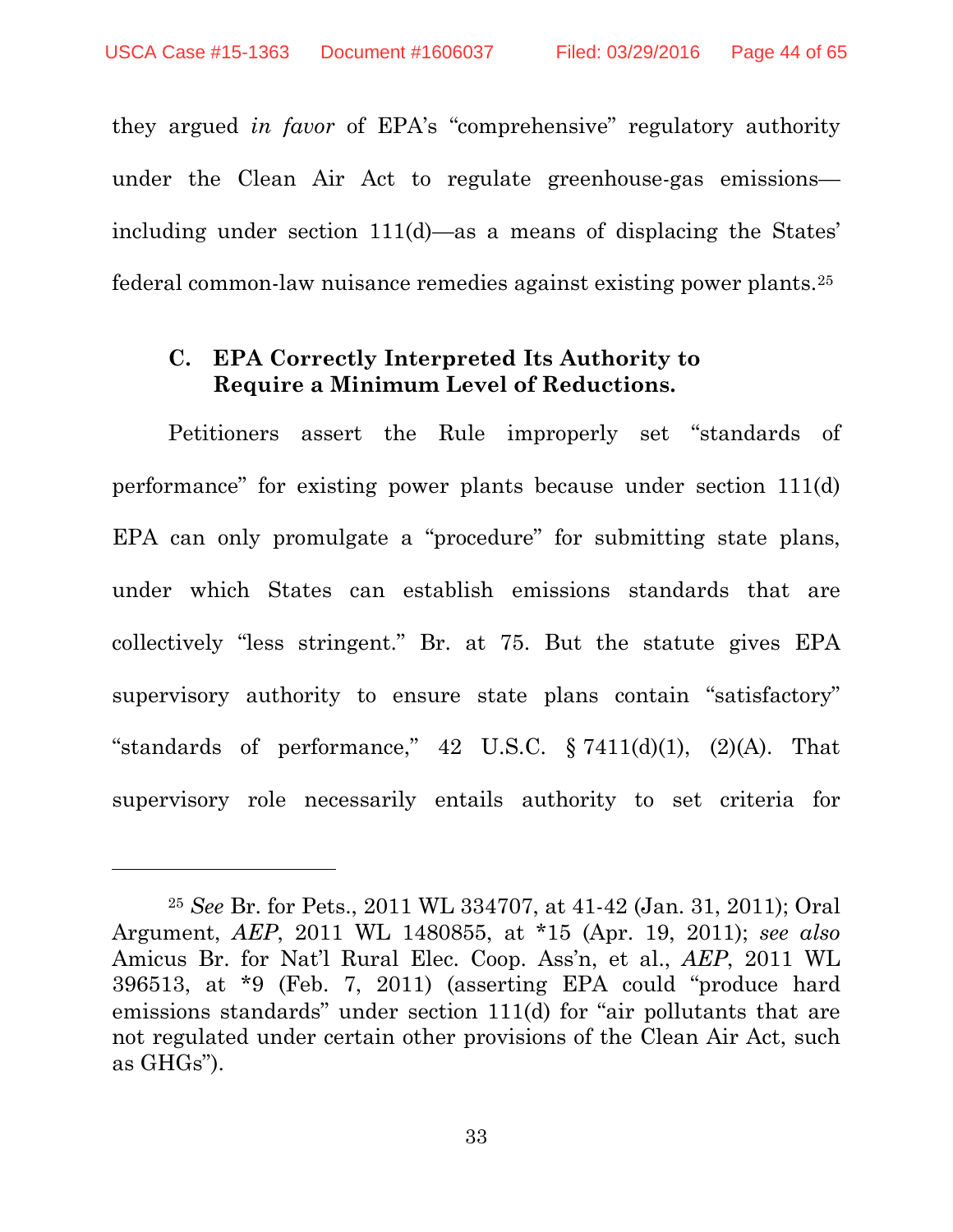<span id="page-44-2"></span><span id="page-44-1"></span>evaluating the standards of performance proposed in state plans. EPA has consistently and reasonably set substantive emission guidelines that set minimum levels of reductions for regulated sources, while allowing States to establish source-specific performance standards. *See* 40 C.F.R. § 60.24(c),(f); 40 Fed. Reg. 53,340, 53,342 (Nov. 17, 1975); Legal Mem. at 21-23. That familiar procedure—followed in the Rule represents a reasonable interpretation of the proper relationship between EPA and the States under section 111(d).

<span id="page-44-0"></span>Petitioners assert a "right" to "relax[]" the rates reflected in the guidelines, Br. at 77-78, relying on language in section 111(d) requiring EPA to "permit" States to "take into consideration, among other factors, the remaining useful life of the existing source" in their plans. 42 U.S.C. § 7411(d)(1). But allowing States to "take into consideration" a particular plant's remaining useful life cannot plausibly be read to grant petitioners a "right" to establish less stringent emissions standards overall. *Cf. id.* § 7416 (preserving the "right of any State" to establish more stringent emission standards). Instead, as EPA reasonably found, States have sufficient flexibility, as well as "headroom" in the levels, to allow them to "take into consideration" a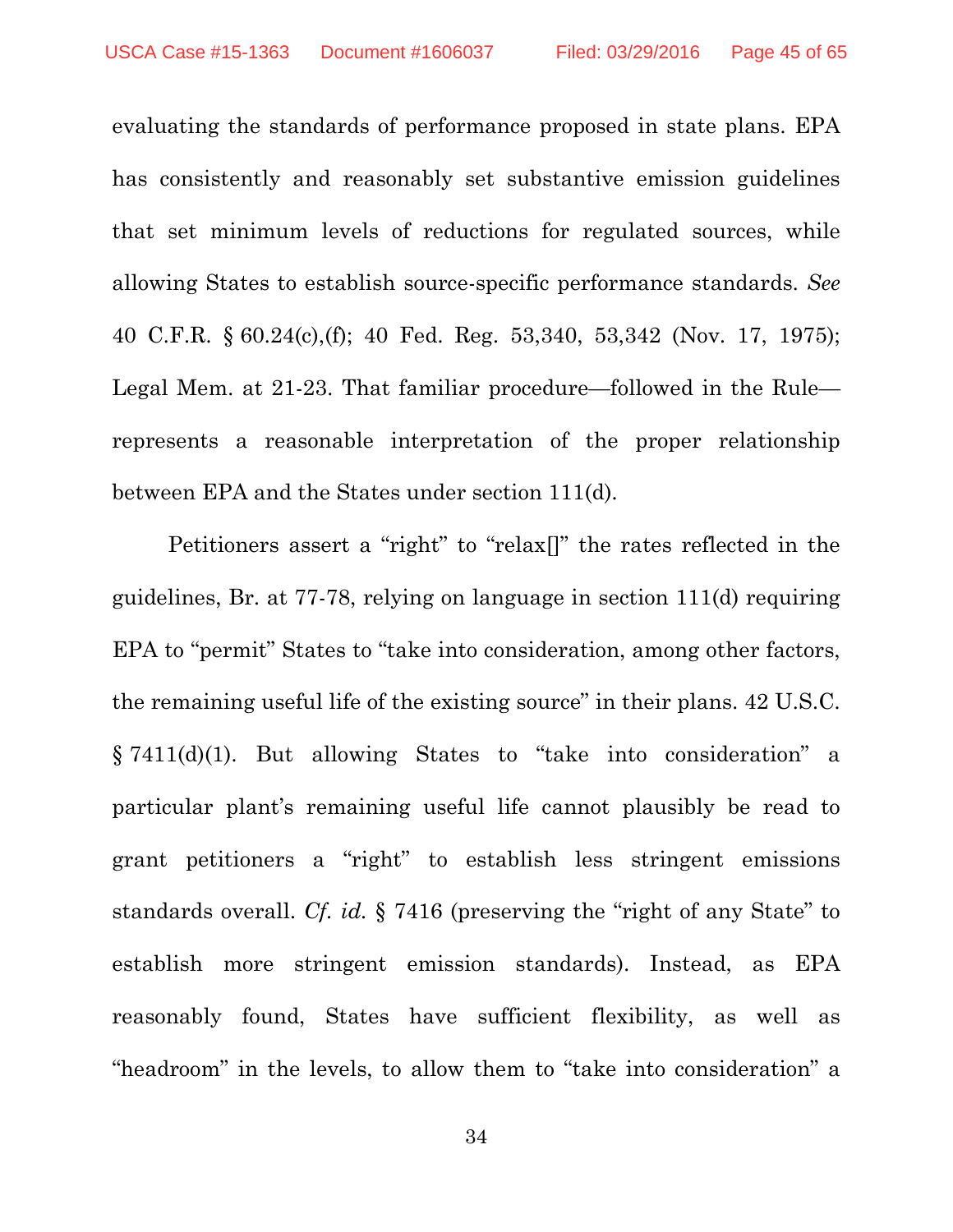particular plant's remaining useful life when establishing performance standards for that plant. *See* 80 Fed. Reg. at 64,869-74, 64,872; Legal Mem. at 40-44.

<span id="page-45-1"></span><span id="page-45-0"></span>Accepting petitioners' argument that they can establish emission rates that are collectively "less stringent" than the Rule requires, Br. at 75, would also undermine one of section 111's key functions: to guard against a "race to the bottom" in which some States can create "pollution havens" by setting more relaxed standards in order to create a regulatory environment more favorable to regulated industries. Legal Mem. at 19, n.34; *see also* H.R. Rep. No. 91-1146, at 3 (June 3, 1970). Such "pollution havens" undermine the protective purpose of the Clean Air Act by allowing increases in harmful emissions that cross state lines and injure the health and welfare of other States' residents. By contrast, when EPA sets a floor in its emission guidelines, as it has done with the Rule, it protects *all* States from the harmful effects of pollution, better serving the underlying purposes of the Act. *See Alaska Dep't of Envt'l Conservation v. EPA*, 540 U.S. 461, 486 (2004) (EPA's federal supervisory authority helps guard States against the threat of pollution from more "permissive" neighboring States).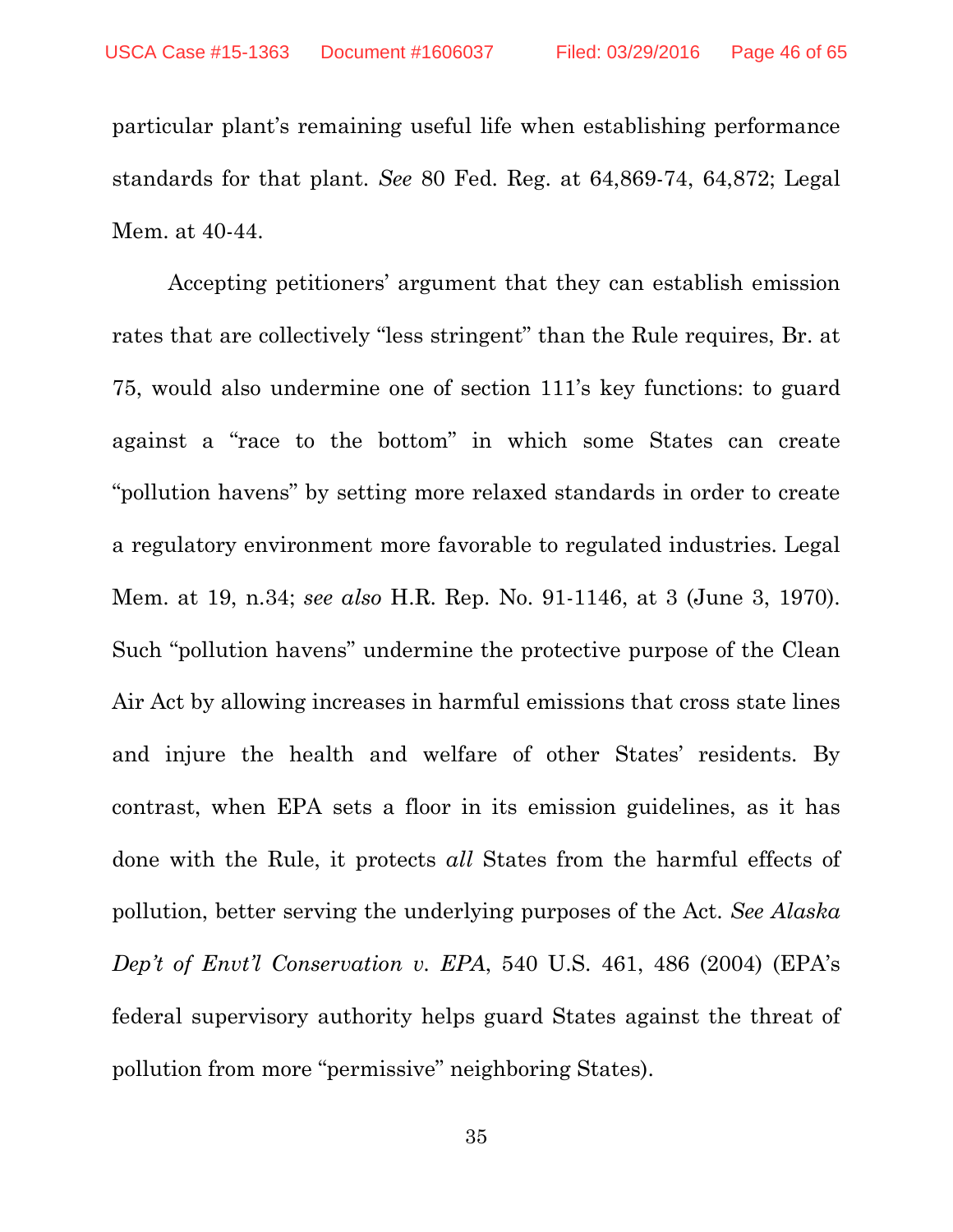#### **CONCLUSION**

For the foregoing reasons, the petitions for review should be

denied.

Dated: March 29, 2016 Respectfully submitted,

KAMALA D. HARRIS  *Attorney General of California* JONATHAN WIENER M. ELAINE MECKENSTOCK  *Deputy Attorneys General* California Department of Justice 455 Golden Gate Avenue., Suite 11000 San Francisco, CA 94102

*Attorneys for the State of California, by and through Governor Edmund G. Brown, Jr., the California Air Resources Board, and Attorney General Kamala D. Harris*

MAURA HEALEY  *Attorney General of Massachusetts* MELISSA A. HOFFER CHRISTOPHE COURCHESNE  *Assistant Attorneys General* Environmental Protection Division One Ashburton Place Boston, MA 02108

ERIC T. SCHNEIDERMAN *Attorney General of New York*

. /s/ Bethany Davis Noll

BARBARA D. UNDERWOOD  *Solicitor General* STEVEN C. WU  *Deputy Solicitor General* BETHANY A. DAVIS NOLL  *Assistant Solicitor General* MICHAEL J. MYERS MORGAN A. COSTELLO BRIAN LUSIGNAN  *Assistant Attorneys General Environmental Protection Bureau* 120 Broadway, 25th Floor New York, NY 10271 (212) 416-8020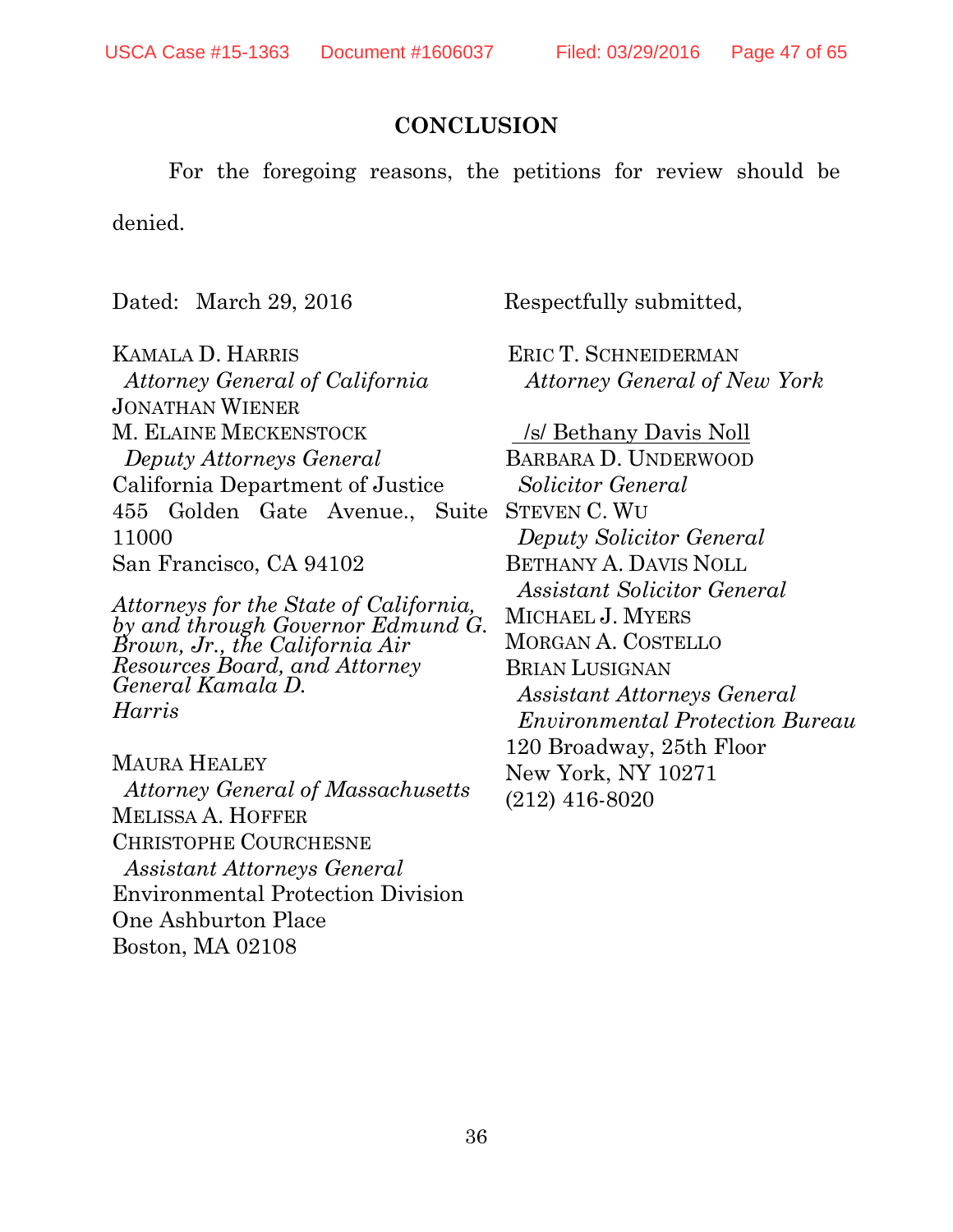GEORGE JEPSEN  *Attorney General of Connecticut* MATTHEW I. LEVINE KIRSTEN S. P. RIGNEY SCOTT N. KOSCHWITZ  *Assistant Attorneys General* Office of the Attorney General P.O. Box 120, 55 Elm Street Hartford, CT 06141 (860) 808-5250

MATTHEW P. DENN  *Attorney General of Delaware* VALERIE S. EDGE  *Deputy Attorney General* Delaware Department of Justice 102 West Water Street, 3d Floor Dover, DE 19904 (302) 739-4636

DOUGLAS S. CHIN  *Attorney General of Hawai'i* WILLIAM F. COOPER  *Deputy Attorney General* 425 Queen Street Honolulu, HI 96813 (808) 586-1500

TOM MILLER  *Attorney General of Iowa* JACOB LARSON  *Assistant Attorney General* Environmental Law Division Hoover State Office Building 1305 E. Walnut Street, 2nd Floor Des Moines, Iowa 50319 (515) 281-5351

JANET T. MILLS  *Attorney General of Maine* GERALD D. REID  *Natural Resources Division Chief* 6 State House Station Augusta, ME 04333 (207) 626-8800

BRIAN E. FROSH  *Attorney General of Maryland* THIRUVENDRAN VIGNARAJAH  *Deputy Attorney General* 200 St. Paul Place, 20th Floor Baltimore, MD 21202 (410) 576-6328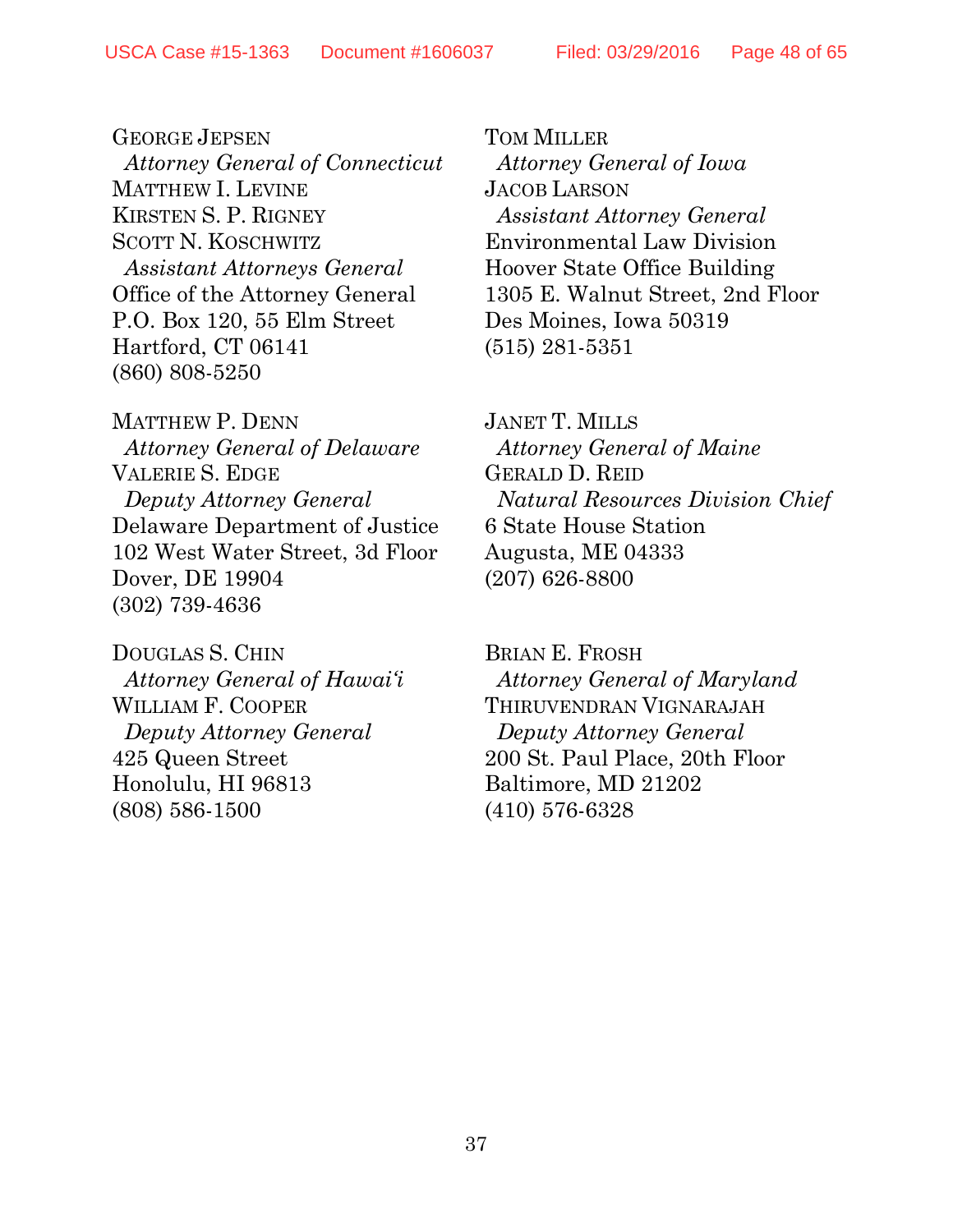LISA MADIGAN  *Attorney General of Illinois* MATTHEW J. DUNN GERALD T. KARR JAMES P. GIGNAC  *Assistant Attorneys General* 69 W. Washington Street, 18th Floor Chicago, IL 60602 (312) 814-0660

JOSEPH A. FOSTER  *Attorney General of New Hampshire* K. ALLEN BROOKS  *Senior Assistant Attorney General* Chief, Environmental Bureau 33 Capitol Street Concord, NH 03301 (603) 271-3679

HECTOR BALDERAS  *Attorney General of New Mexico* TANNIS FOX  *Assistant Attorney General* Office of the Attorney General 408 Galisteo Street Villagra Building Santa Fe, NM 87501 (505) 827-6000

LORI SWANSON  *Attorney General of Minnesota* KAREN D. OLSON  *Deputy Attorney General*  MAX KIELEY  *Assistant Attorney General*  445 Minnesota Street, Suite 900 St. Paul, MN 55101 (651) 757-1244

*Attorneys for State of Minnesota, by and through the Minnesota Pollution Control Agency*

WILLIAM H. SORRELL  *Attorney General of Vermont* NICHOLAS F. PERSAMPIERI  *Assistant Attorney General* Office of the Attorney General 109 State Street Montpelier, VT 05609 (802) 828-6902

MARK HERRING  *Attorney General of Virginia* JOHN W. DANIEL, II  *Deputy Attorney General* LYNNE RHODE  *Sr. Assistant Attorney General & Chief* MATTHEW L. GOOCH  *Assistant Attorney General* Environmental Section Office of the Attorney General 900 East Main Street Richmond, VA 23219 (804) 225-3193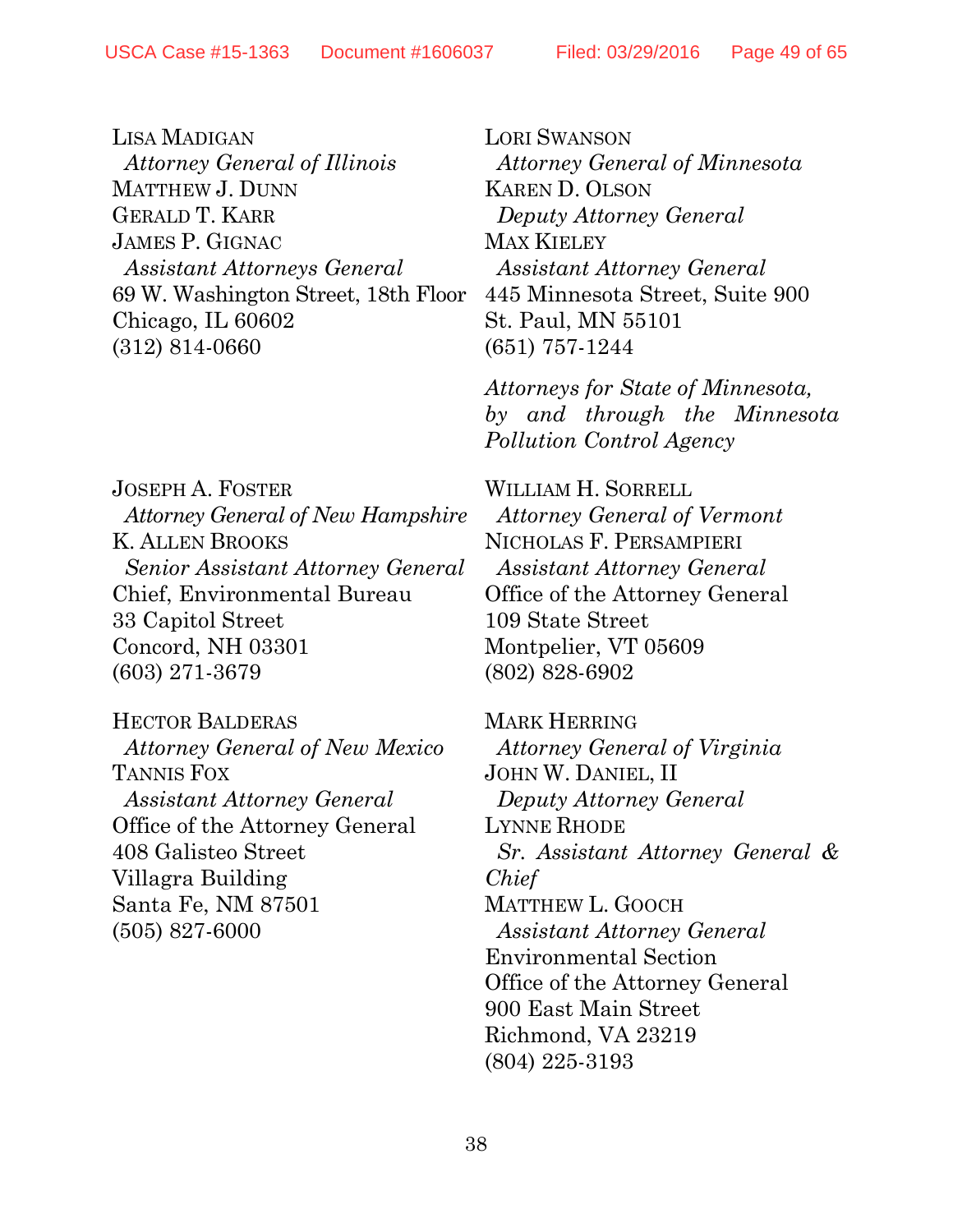ELLEN F. ROSENBLUM  *Attorney General of Oregon* PAUL GARRAHAN  *Attorney-in-Charge* Natural Resources Section Oregon Department of Justice 1162 Court Street NE Salem, OR 97301 (503) 947-4593

PETER F. KILMARTIN  *Attorney General of Rhode Island* GREGORY S. SCHULTZ  *Special Assistant Attorney General* Department of Attorney General 150 South Main Street Providence, RI 02903 (401) 274-4400

TOM CARR  *City Attorney for City of Boulder* DEBRA S. KALISH  *Senior Assistant City Attorney* City Attorney's Office 1777 Broadway, 2nd Floor Boulder, CO 80302 (303) 441-3020

ROBERT W. FERGUSON  *Attorney General of Washington* KATHARINE G. SHIREY  *Assistant Attorney General* Office of the Attorney General P.O. Box 40117 Olympia, WA 98504 (360) 586-6769

KARL A. RACINE *Attorney General for the District of Columbia* JAMES C. MCKAY, JR. *Senior Assistant Attorney General* Office of the Attorney General 441 Fourth Street, NW Suite 630 South Washington, DC 20001 (202) 724-5690

SOZI PEDRO TULANTE  *City Solicitor for City of Philadelphia* SCOTT J. SCHWARZ PATRICK K. O'NEILL  *Divisional Deputy City Solicitors* City of Philadelphia Law Department One Parkway Building 1515 Arch Street, 16th Floor Philadelphia, PA 19102 (215) 685-6135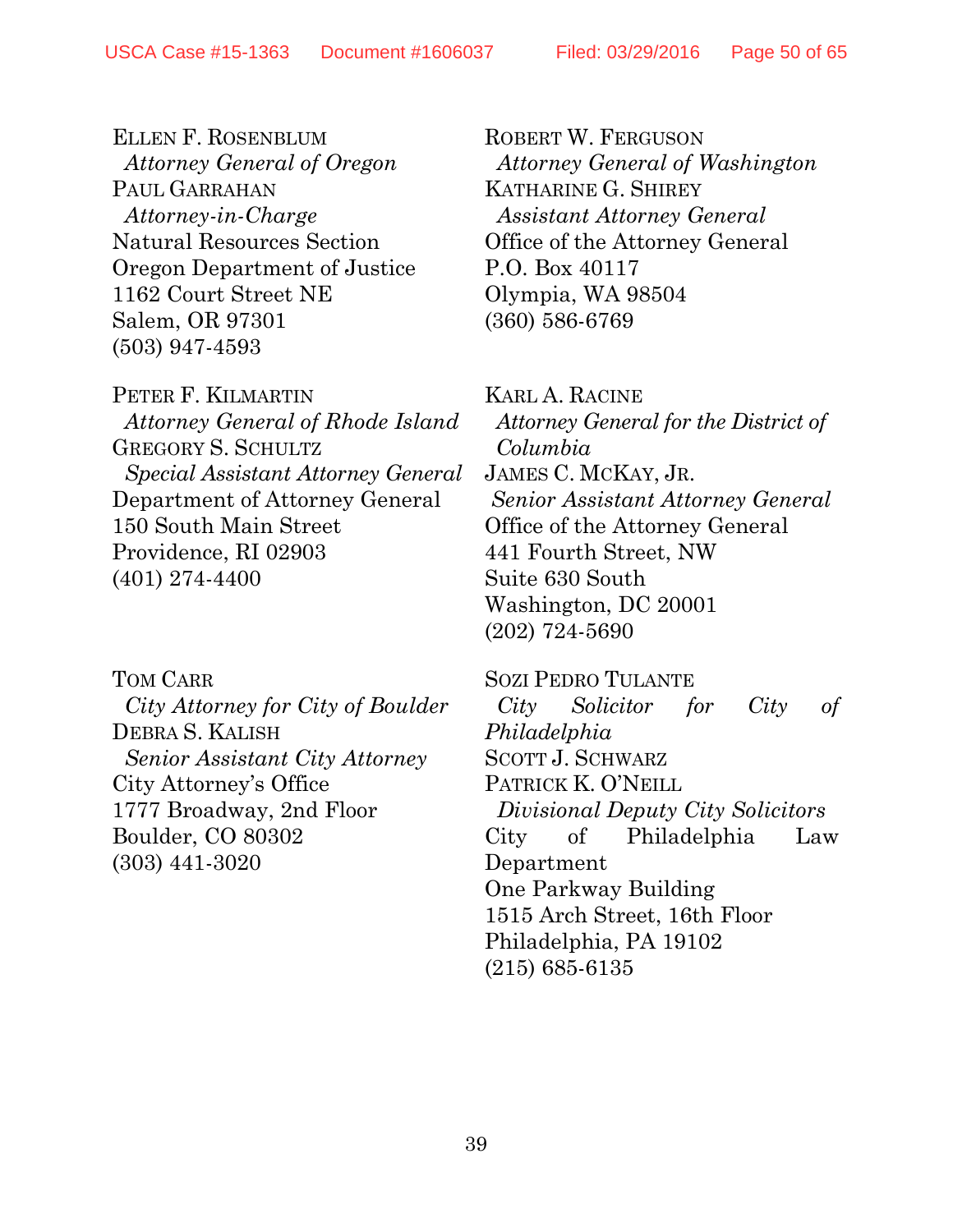| <b>STEPHEN R. PATTON</b>                                                                                                             | THOMAS F. PEPE                                                                                                                      |
|--------------------------------------------------------------------------------------------------------------------------------------|-------------------------------------------------------------------------------------------------------------------------------------|
| Corporation Counsel for City of                                                                                                      | City Attorney for City of South                                                                                                     |
| Chicago                                                                                                                              | Miami                                                                                                                               |
| <b>BENNA RUTH SOLOMON</b>                                                                                                            | City of South Miami                                                                                                                 |
| Deputy Corporation Counsel                                                                                                           | 1450 Madruga Avenue, Suite 202                                                                                                      |
| 30 N. LaSalle Street, Suite 800                                                                                                      | Coral Gables, FL 33146                                                                                                              |
| Chicago, IL 60602                                                                                                                    | $(305)$ 667-2564                                                                                                                    |
| $(312)$ 744-7764                                                                                                                     |                                                                                                                                     |
| ZACHARY W. CARTER<br>Corporation Counsel for City of<br>New York<br><b>SUSAN AMRON</b><br><i>Chief</i> , <i>Environmental</i><br>Law | <b>JONI ARMSTRONG COFFEY</b><br>County Attorney for Broward<br>County<br><b>MARK A. JOURNEY</b><br><b>Assistant County Attorney</b> |
| Division                                                                                                                             | <b>Broward County Attorney's Office</b>                                                                                             |
| New York City Law Department                                                                                                         | 115 S. Andrews Avenue, Suite 423                                                                                                    |
| 100 Church Street, Room 6-146                                                                                                        | Fort Lauderdale, FL 33301                                                                                                           |
| New York, NY 10007                                                                                                                   | $(954)$ 357-7600                                                                                                                    |
| $(212)$ 356-2070                                                                                                                     |                                                                                                                                     |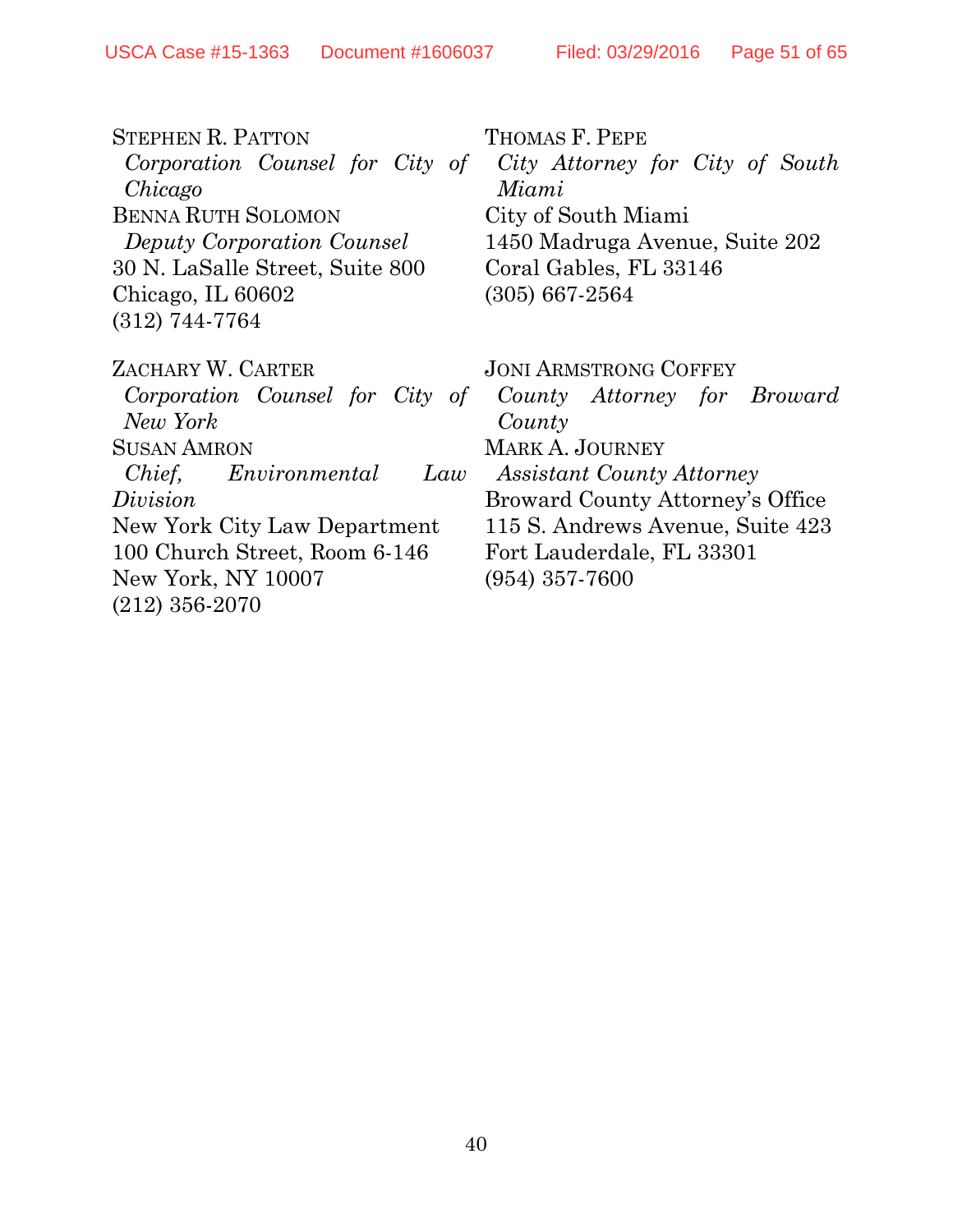#### **CERTIFICATE OF COMPLIANCE**

I hereby certify that the Brief for State Intervenors in Support of Respondent, dated March 29, 2016, complies with the type-volume limitations of Rule 32 of the Federal Rules of Appellate Procedure, this Court's Circuit Rules, and this Court's briefing order issued on January 28, 2016, which limited the briefs for Intervenors in Support of Respondent to a total of 20,000 words. I certify that this brief contains 6,786 words, as counted by the Microsoft Word software used to produce this brief, excluding the parts of the brief exempted by Fed. R. App. P.  $32(a)(7)(B)(iii)$  and Circuit Rule  $32(a)(1)$ , and that when combined with the word court of the other Intervenors-Respondents, the total does not exceed 20,000 words.

> /s/ Bethany Davis Noll BETHANY DAVIS NOLL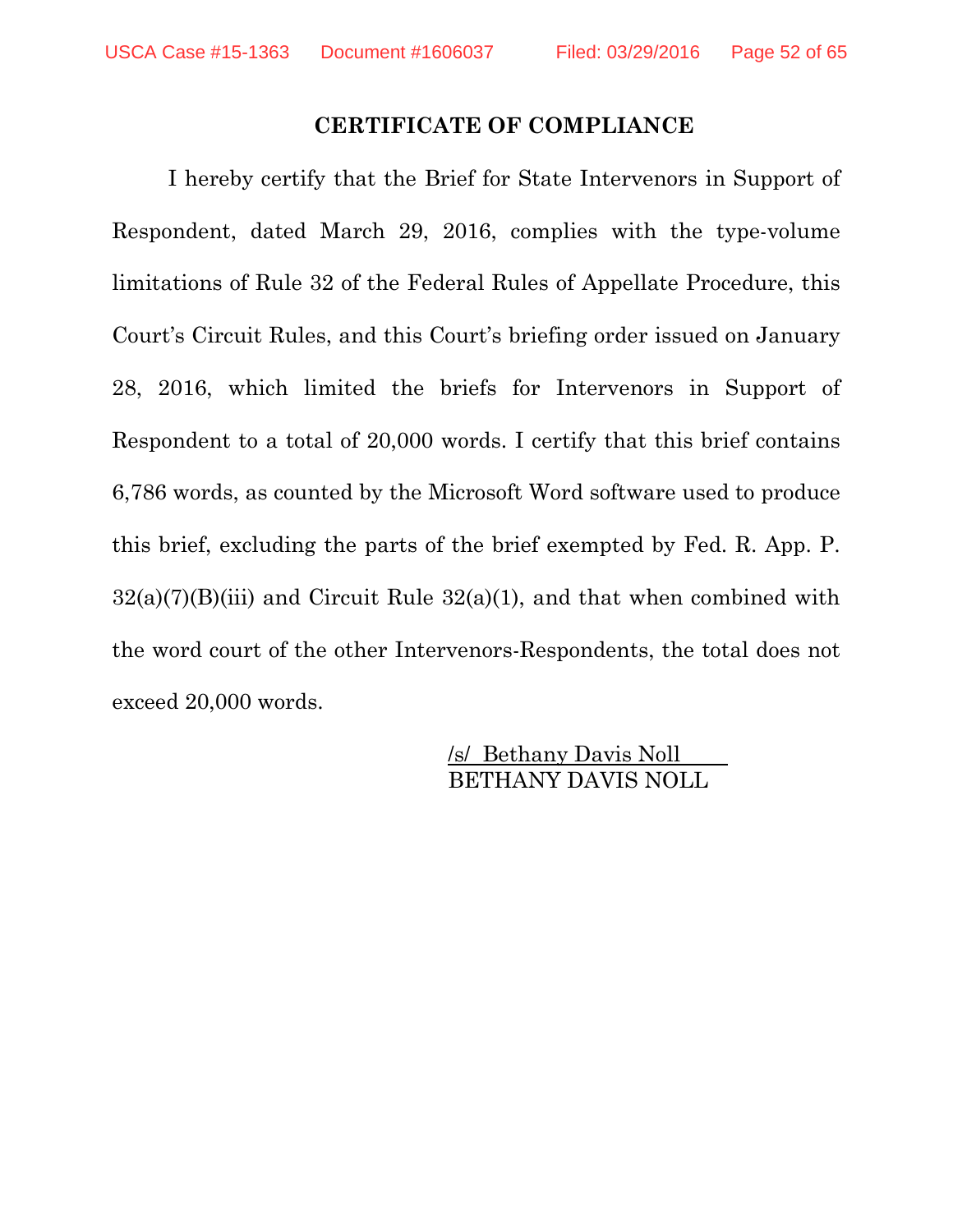#### **CERTIFICATE OF SERVICE**

I hereby certify that a copy of the foregoing Proof Brief for State Intervenors in Support of Respondent was filed on March 29, 2016 using the Court's CM/ECF system, and that, therefore, service was accomplished upon counsel of record by the Court's system.

/s/ Bethany Davis Noll BETHANY DAVIS NOLL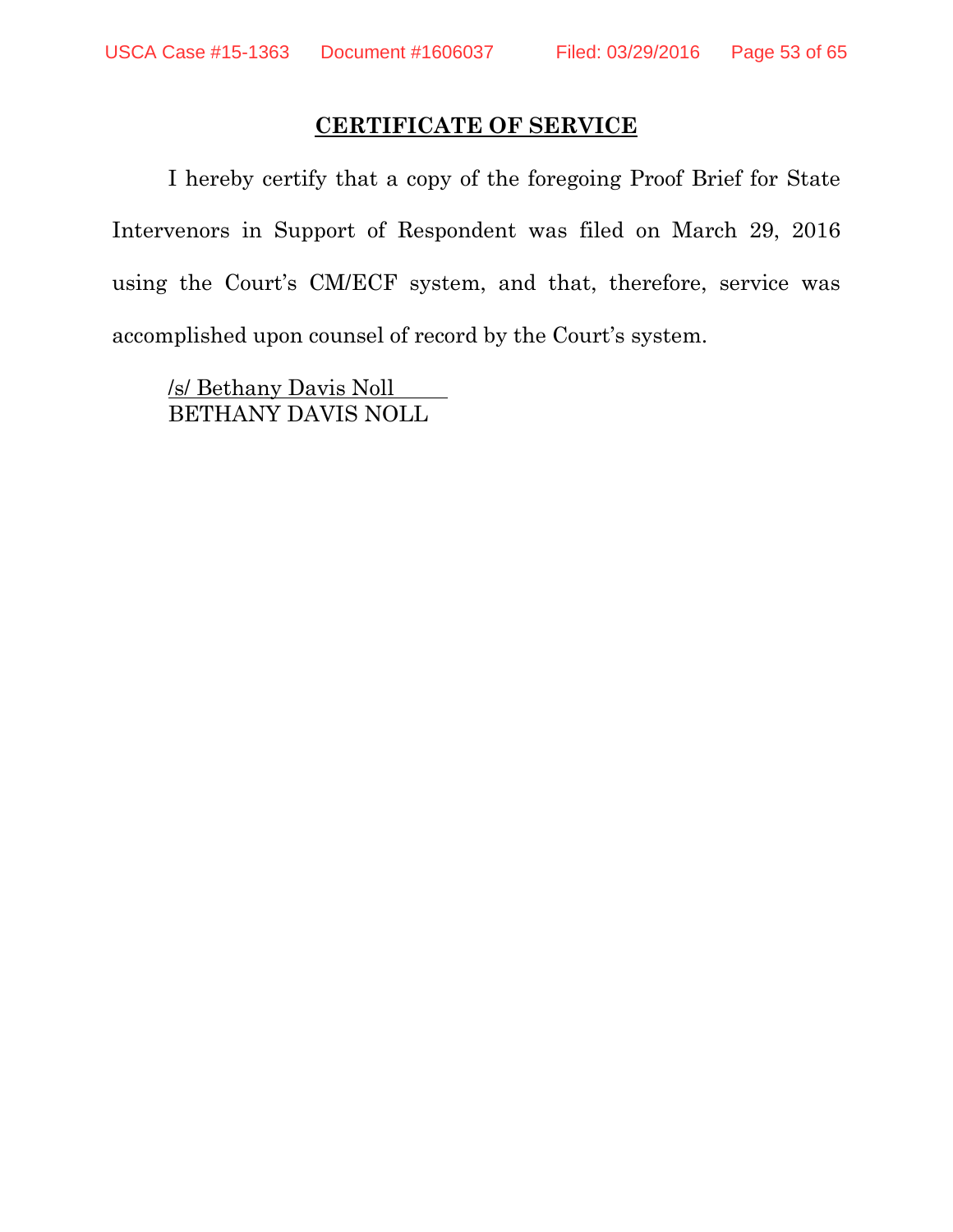# ADDENDUM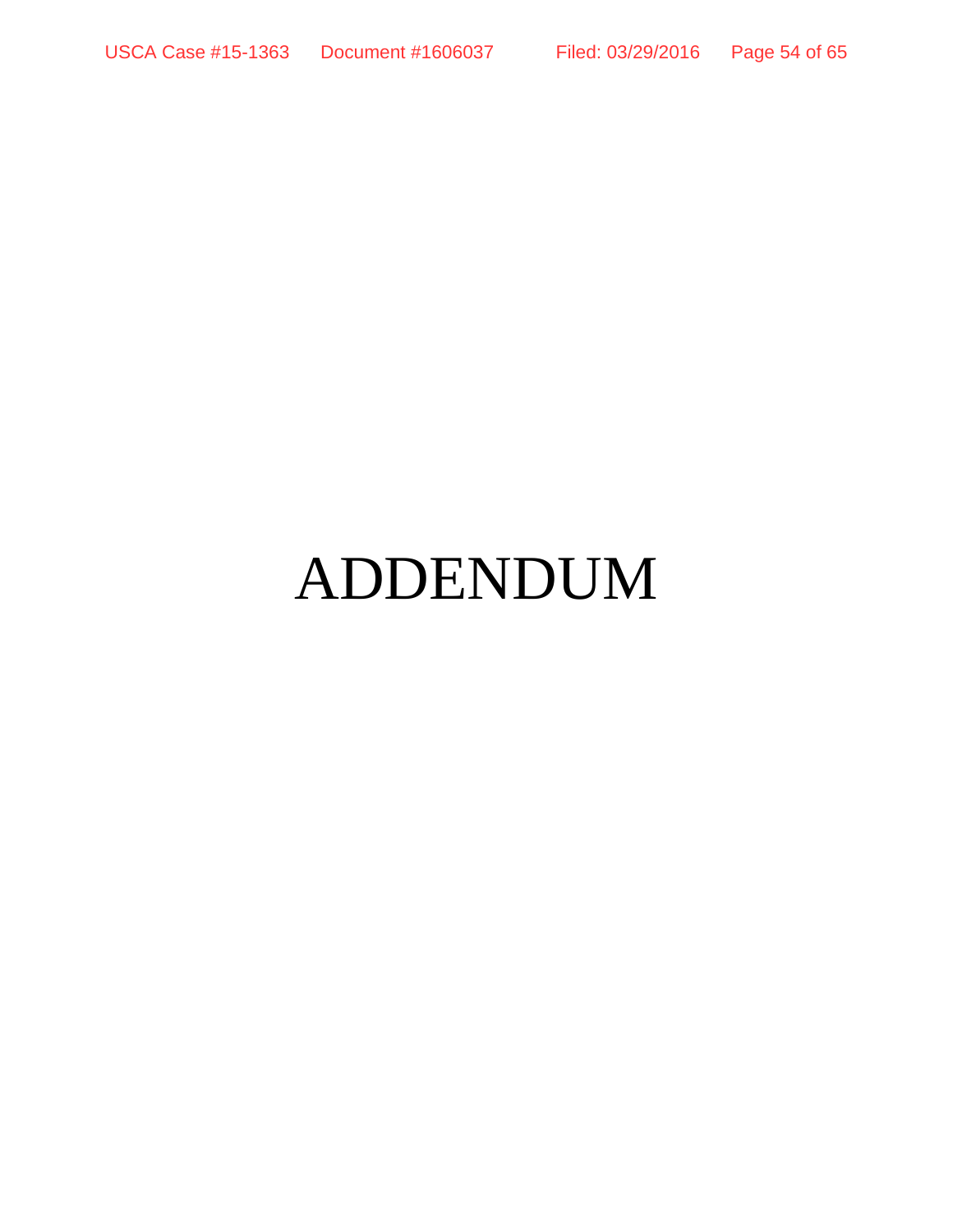#### **ADDENDUM -- TABLE OF CONTENTS**

#### **FEDERAL STATUTES**

#### **CODE OF FEDERAL REGULATIONS**

### **STATE STATUTES**

### **LEGISLATIVE HISTORY**

|--|--|--|--|--|--|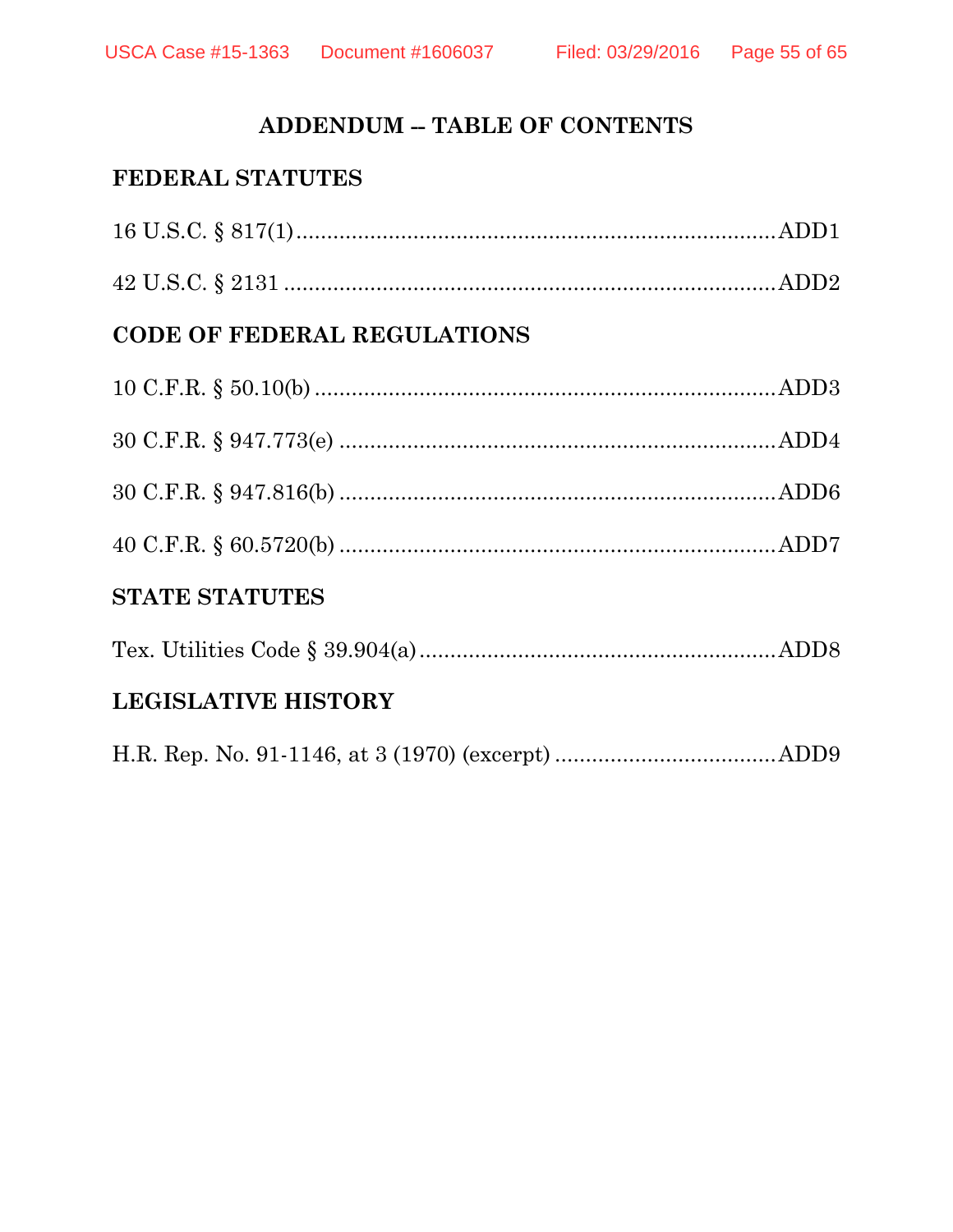#### **16 U.S.C. § 817(1)**

§ 817. Projects not affecting navigable waters; necessity for Federal license; permit or right-of-way; unauthorized activities

(1) It shall be unlawful for any person, State, or municipality, for the purpose of developing electric power, to construct, operate, or maintain any dam, water conduit, reservoir, power house, or other works incidental thereto across, along, or in any of the navigable waters of the United States, or upon any part of the public lands or reservations of the United States (including the Territories), or utilize the surplus water or water power from any Government dam, except under and in accordance with the terms of a permit or valid existing right-of-way granted prior to June 10, 1920, or a license granted pursuant to this Act [16 USCS §§ 791a et seq.]. Any person, association, corporation, State, or municipality intending to construct a dam or other project works across, along, over, or in any stream or part thereof, other than those defined herein as navigable waters, and over which Congress has jurisdiction under its authority to regulate commerce with foreign nations and among the several States shall before such construction file declaration of such intention with the Commission, whereupon the Commission shall cause immediate investigation of such proposed construction to be made, and if upon investigation it shall find that the interests of interstate or foreign commerce would be affected by such proposed construction, such person, association, corporation, State, or municipality shall not construct, maintain, or operate such dam or other project works until it shall have applied for and shall have received a license under the provisions of this Act [16 USCS §§ 791a et seq.]. If the Commission shall not so find, and if no public lands or reservations are affected, permission is hereby granted to construct such dam or other project works in such stream upon compliance with State laws.

\*\*\*\*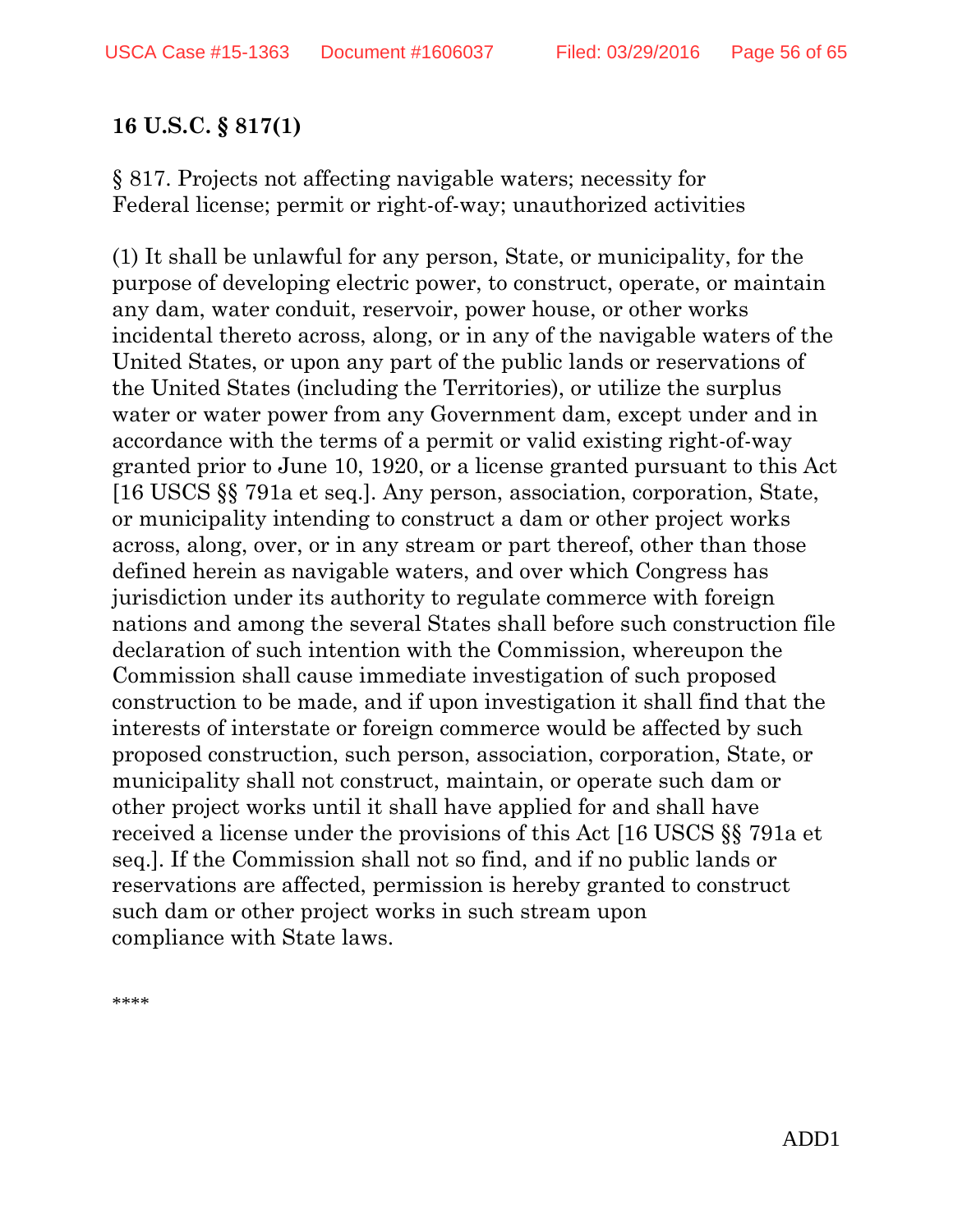#### **42 U.S.C. § 2131**

§ 2131. License required

It shall be unlawful, except as provided in section 91 [42 USCS § 2121], for any person within the United States to transfer or receive in interstate commerce, manufacture, produce, transfer, acquire, possess, use, import, or export any utilization or production facility except under and in accordance with a license issued by the Commission pursuant to section 103 or 104 [42 USCS § 2133 or 2134].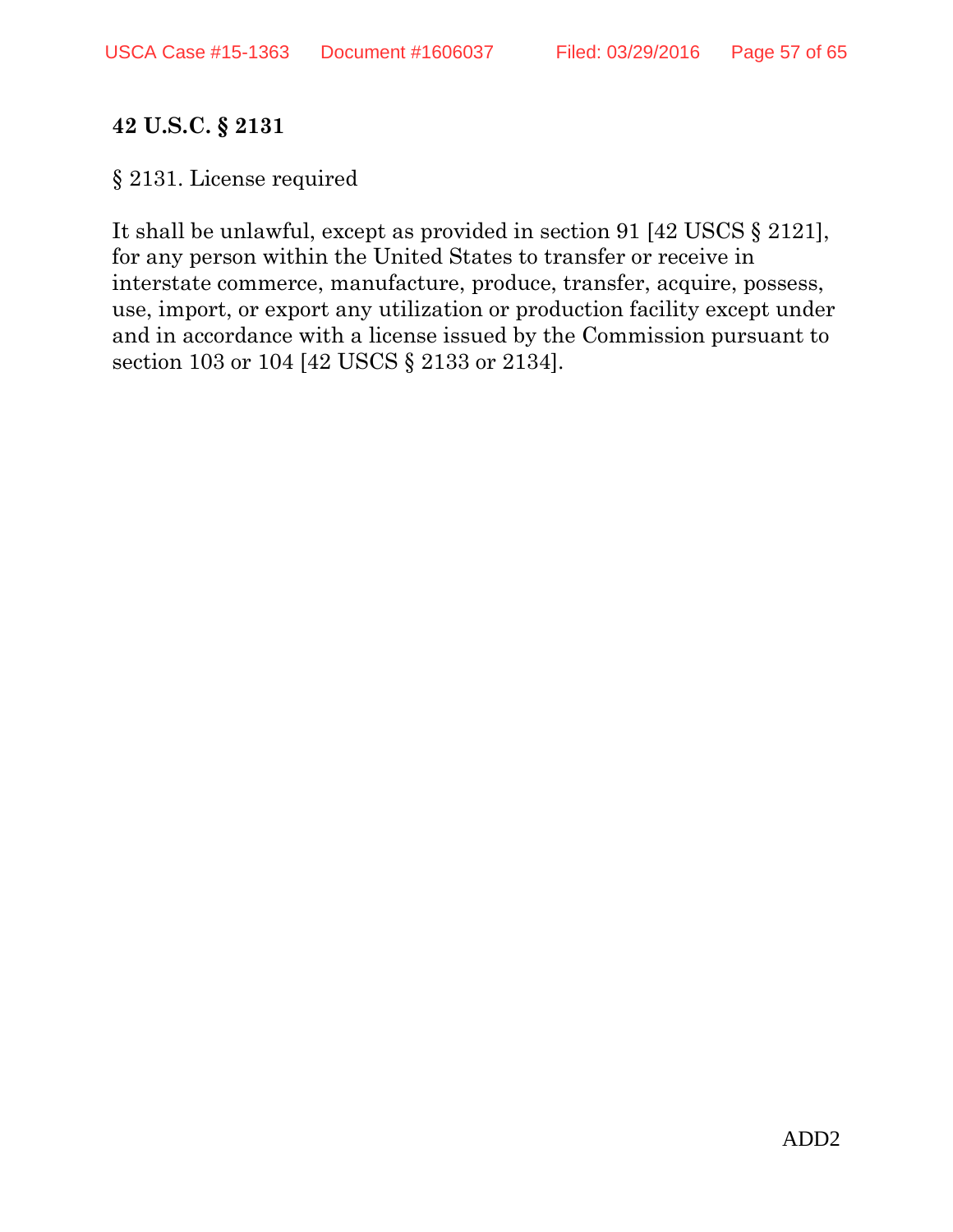#### **10 C.F.R. § 50.10(b)**

§ 50.10 License required; limited work authorization.

\*\*\*\*

(b) Requirement for license. Except as provided in § 50.11 of this chapter, no person within the United States shall transfer or receive in interstate commerce, manufacture, produce, transfer, acquire, possess, or use any production or utilization facility except as authorized by a license issued by the Commission.

\*\*\*\*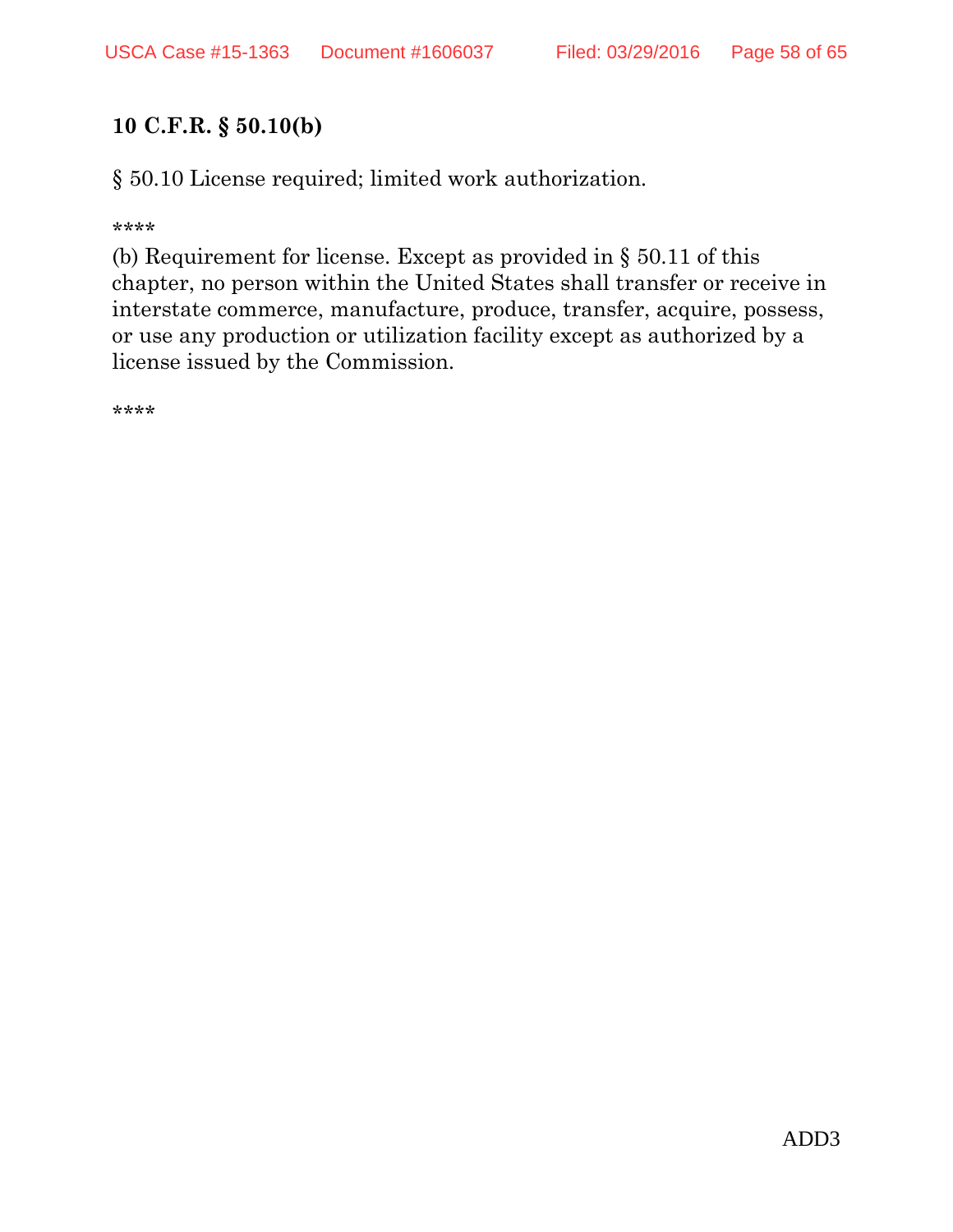# **30 C.F.R. § 947.773(e)**

§ 947.773 Requirements for permits and permit processing.

\*\*\*\*

(e) The Secretary shall coordinate the SMCRA permit with appropriate State and regional or local agencies to the extent possible, to avoid duplication with the following state and regional or local regulations:

(1) Department of Ecology: Surface Water Rights Permit, RCW 90.03.250 Dam Safety Approval, RCW 90.03.350 Reservoir Permit, RCW 90.03.370 Approval of Change of Place or Purpose of Use (water) RCW 90.03.380 Ground Water Permit, RCW 90.44.050 New Source Construction Approval, RCW 79.94.152 Burning Permit, RCW 70.94.650 Flood Control Zone Permit, RCW 86.16.080 Waste Discharge Permit, RCW 90.48.180 National Pollution Discharge Elimination System (NPDES) Permit, RCW 90.48 Approval of Change of Point of Diversion, RCW 90.03.380 Sewage Facilities Approval, RCW 90.48.110 Water Quality Certification, RCW 90.48.160

(2) Department of Natural Resources: Burning Permit, RCW 77.04.150 & .170 Dumping Permit, RCW 76.04.242 Operating Permit for Machinery, RCW 76.04.275 Cutting Permit, RCW 76.08.030 Forest Practices, RCW 76.09.060 Right of Way Clearing, RCW 76.04.310 Drilling Permit, RCW 78.52.120

(3) Regional Air Pollution Control Agencies: New Source Construction Approval (RCW 70.94.152) Burning Permit, RCW 70.94.650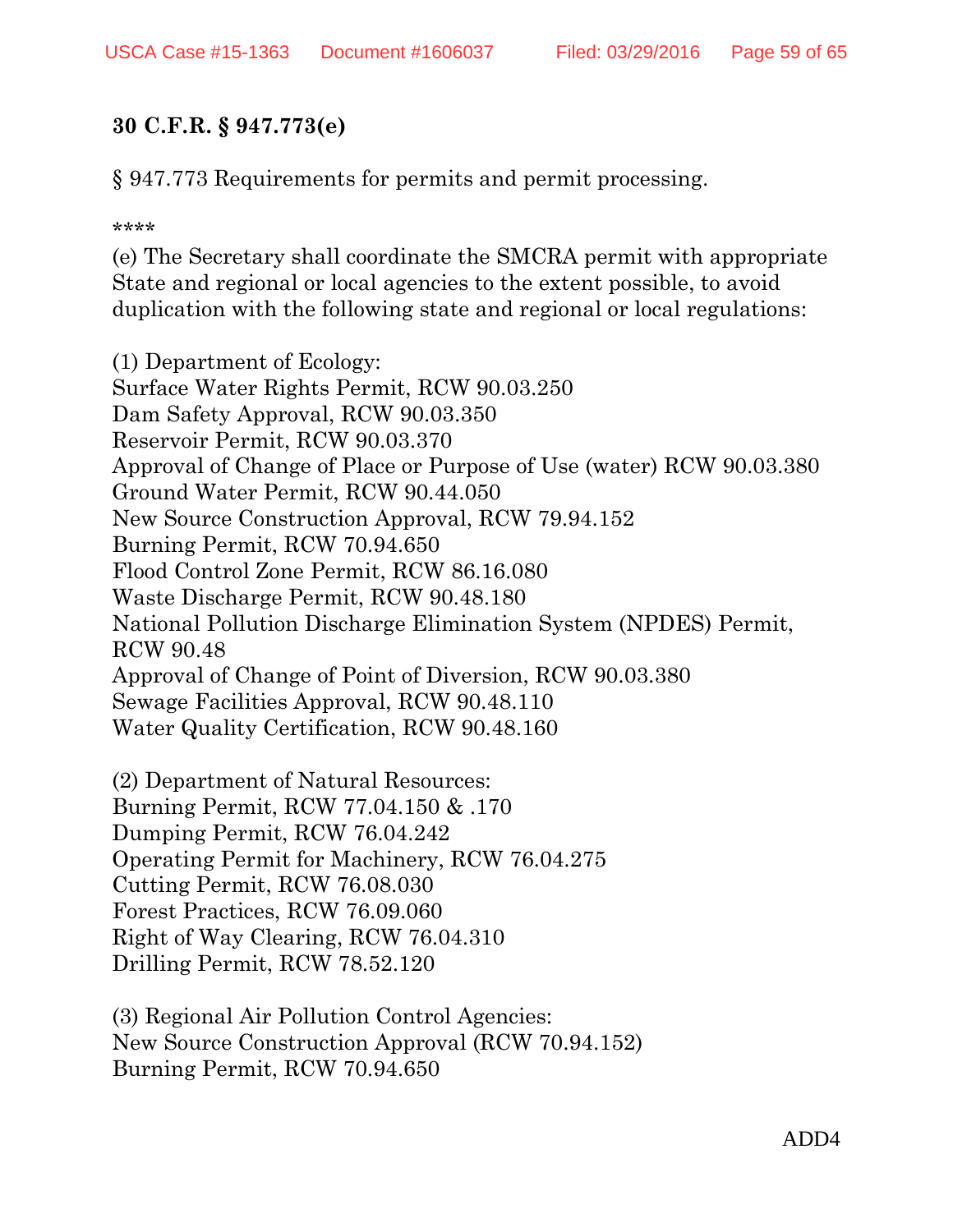(4) Department of Fisheries: Hydraulic Permit, RCW 75.20

(5) Department of Game: Hydraulic Permit, RCW 75.20.100

(6) Department of Social Health Services: Public Sewage, WAC 248.92 Public Water Supply, WAC 248.54

(7) Department of Labor and Industries: Explosive license, RCW 70.74.135 Blaster's license, WAC 296.52.040 Purchaser's license, WAC 296.52.220 Storage Magazine license, WAC 296.52.170

(8) Cities and Counties: New Source Construction Approval. RCW 70.94.152 Burning Permit, RCW 79.94.650 Shoreline Substantial Development Permit, RCW 90.58.140 Zoning and Building Permits, Local Ordinances

\*\*\*\*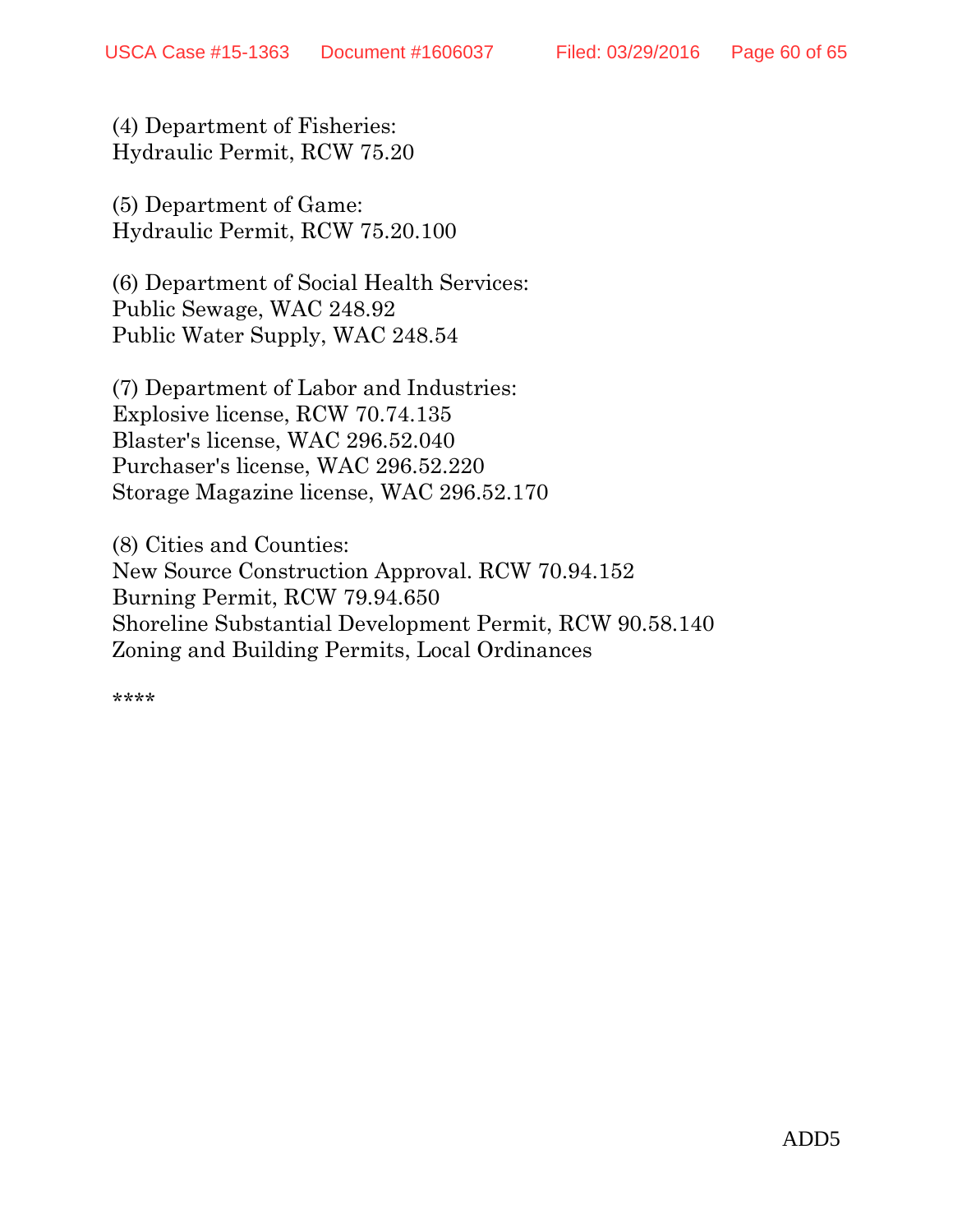#### **30 C.F.R. § 947.816(b)**

§ 947.816 Performance standards -- surface mining activities.

\*\*\*

(b) All operators shall have a plan of reclamation approved by the Washington Department of Fisheries for operation in affected streams, RCW 75, and shall comply with the Hydraulic Project Approval Law, RCW 75.20.100, the Shoreline Management Act, RCW 90.58, the Forest Practices Act, RCW 76.09, the Water Pollution Control Act, RCW 90.48, the Minimum Water Flows and Levels Act, RCW 90.22, and the Pesticide Control Act, RCW 15.58, and regulations promulgated pursuant to these laws.

\*\*\*\*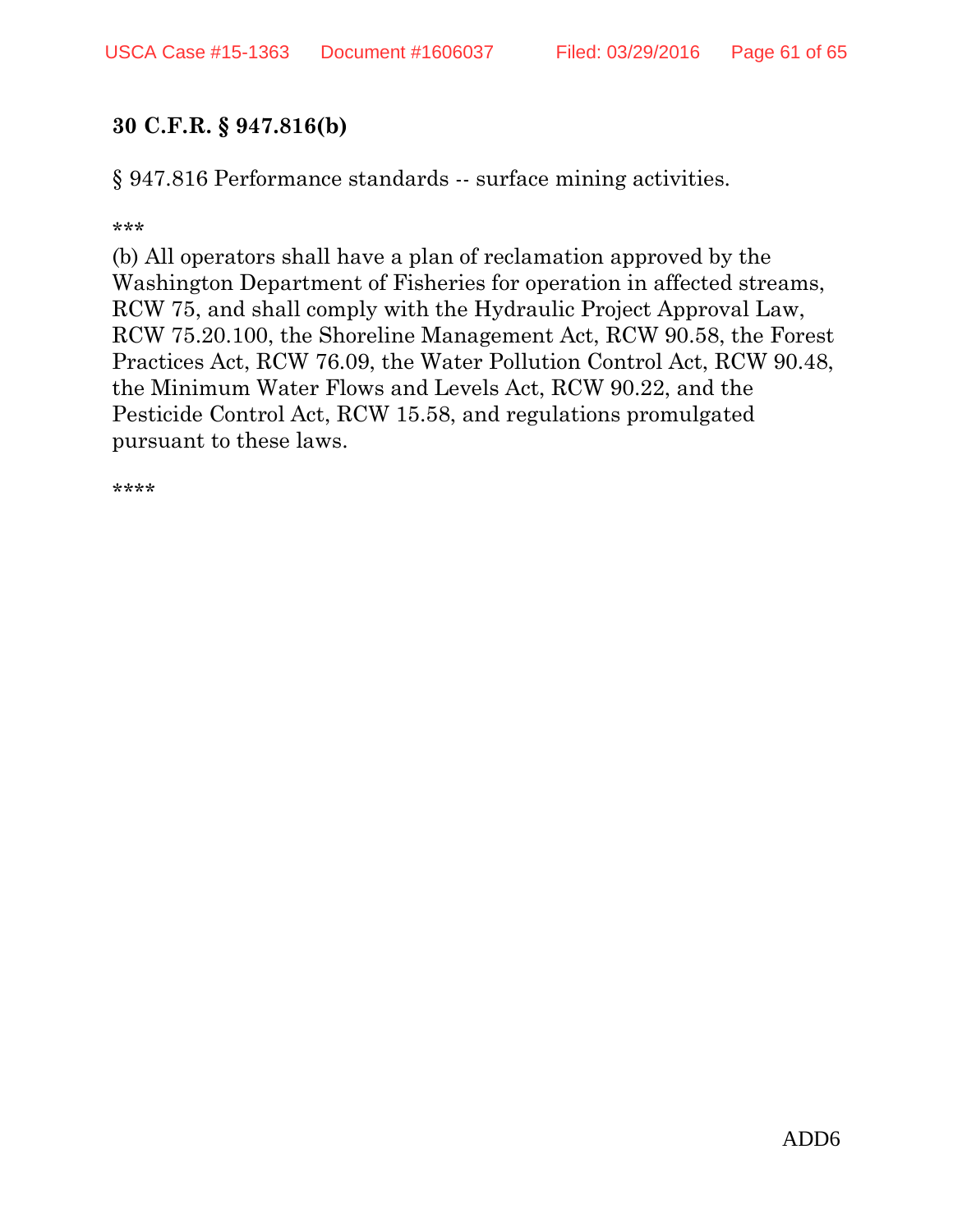#### **40 C.F.R. § 60.5720(b)**

§ 60.5720 What if I do not submit a plan or my plan is not approvable?

\*\*\*

(b) After a Federal plan has been implemented in your State, it will be withdrawn when your State submits, and the EPA approves, a final plan.

\*\*\*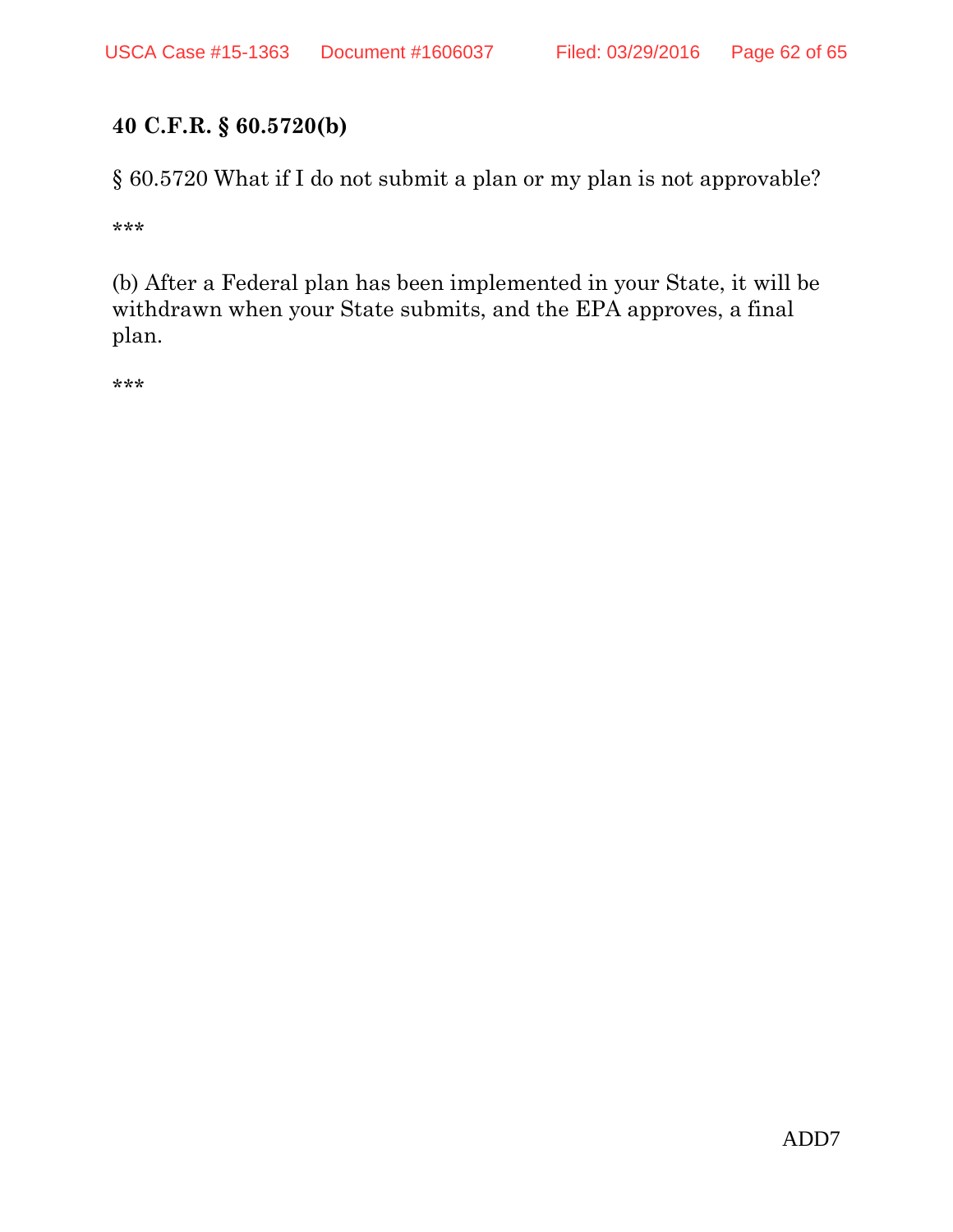### **Tex. Utilities Code § 39.904**

Sec. 39.904. Goal for Renewable Energy.

(a) It is the intent of the legislature that by January 1, 2015, an additional 5,000 megawatts of generating capacity from renewable energy technologies will have been installed in this state. The cumulative installed renewable capacity in this state shall total 5,880 megawatts by January 1, 2015, and the commission shall establish a target of 10,000 megawatts of installed renewable capacity by January 1, 2025. The cumulative installed renewable capacity in this state shall total 2,280 megawatts by January 1, 2007, 3,272 megawatts by January 1, 2009, 4,264 megawatts by January 1, 2011, 5,256 megawatts by January 1, 2013, and 5,880 megawatts by January 1, 2015. Of the renewable energy technology generating capacity installed to meet the goal of this subsection after September 1, 2005, the commission shall establish a target of having at least 500 megawatts of capacity from a renewable energy technology other than a source using wind energy.

\*\*\*\*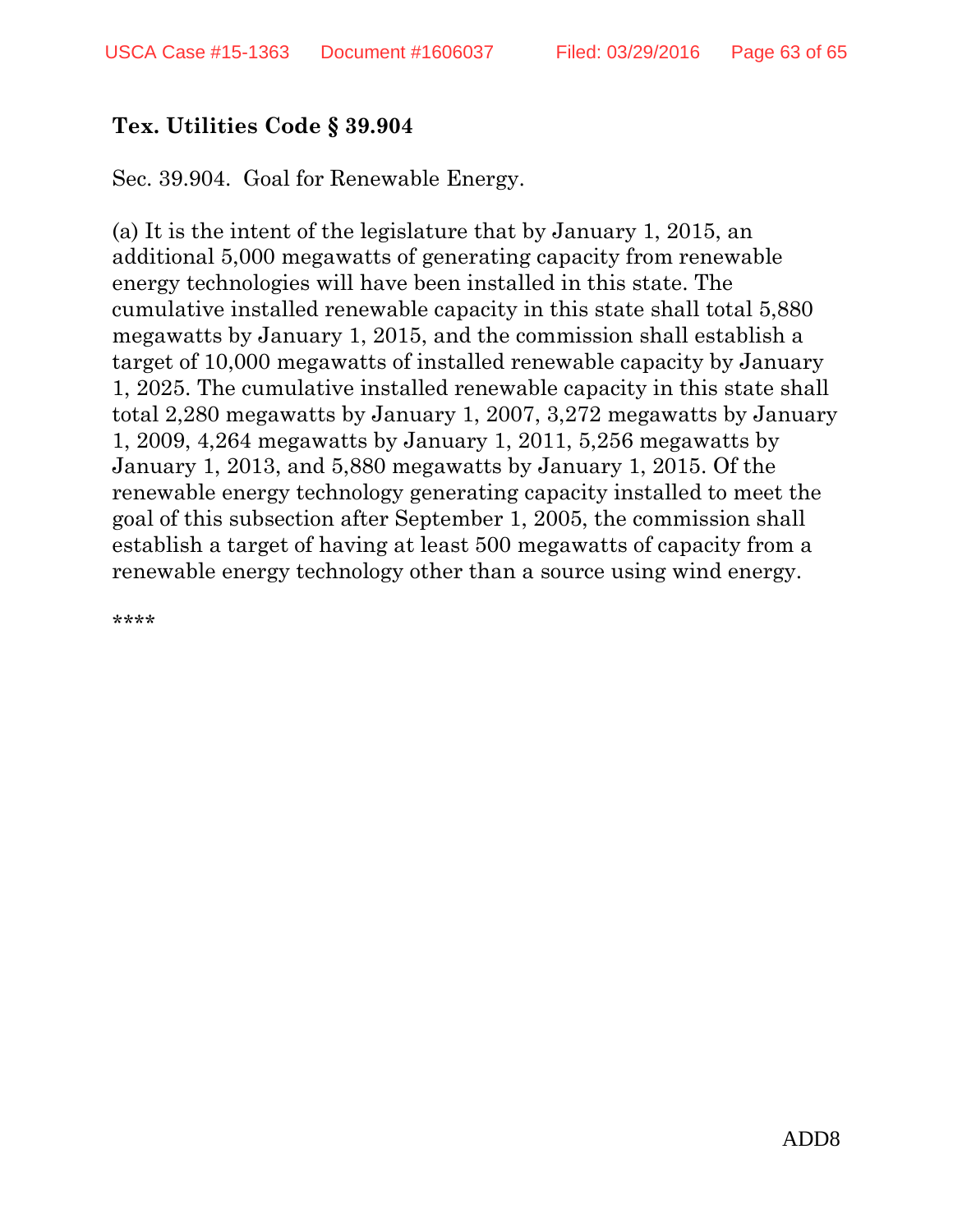91st CONGRESS ) HOUSE OF REPRESENTATIVES **REPORT** 2d Session No.91–1146

#### CLEAN AIR ACT AMENDMENTS OF 1970

JUNE 3, 1970.-Committed to the Committee of the Whole House on the State of the Union and ordered to be printed

Mr. STAGGERS, from the Committee on Interstate and Foreign Commerce, submitted the following

#### **REPORT**

#### [To accompany H.R. 17255]

The Committee on Interstate and Foreign Commerce, to whom was referred the bill (H.R. 17255) to amend the Clean Air Act to provide for a more effective program to improve the quality of the Nation's air, having considered the same, report favorably thereon with an amendment and recommend that the bill as amended do pass.

The amendment is as follows:

The amendment strikes out all after the enacting clause and inserts in lieu thereof a substitute which appears in the reported bill in italic type.

#### PURPOSE OF LEGISLATION

The purpose of the legislation reported unanimously by your committee is to speed up, expand, and intensity the war against air pollution in the United States with a view to assuring that the air we breathe throughout the Nation is wholesome once again. The Air Quality Act of 1967 (Public Law 90–148) and its predecessor acts have been instrumental in starting us off in this direction. A review of achievements to date, however, make abundantly clear that the strategies which we have pursued in the war against air pollution have been inadequate in several important respects, and the methods employed in implementing those strategies often have been slow and less effective than they might have been.

SUMMARY OF PROVISIONS AND COMPARISON WITH EXISTING LAW

#### (1) National ambient air quality standards

The Secretary of HEW will be authorized and directed to establish nationwide ambient air quality standards. The States will be left free to establish stricter standards for all or part of their geographic areas.

 $37-006$   $0-70$   $1$